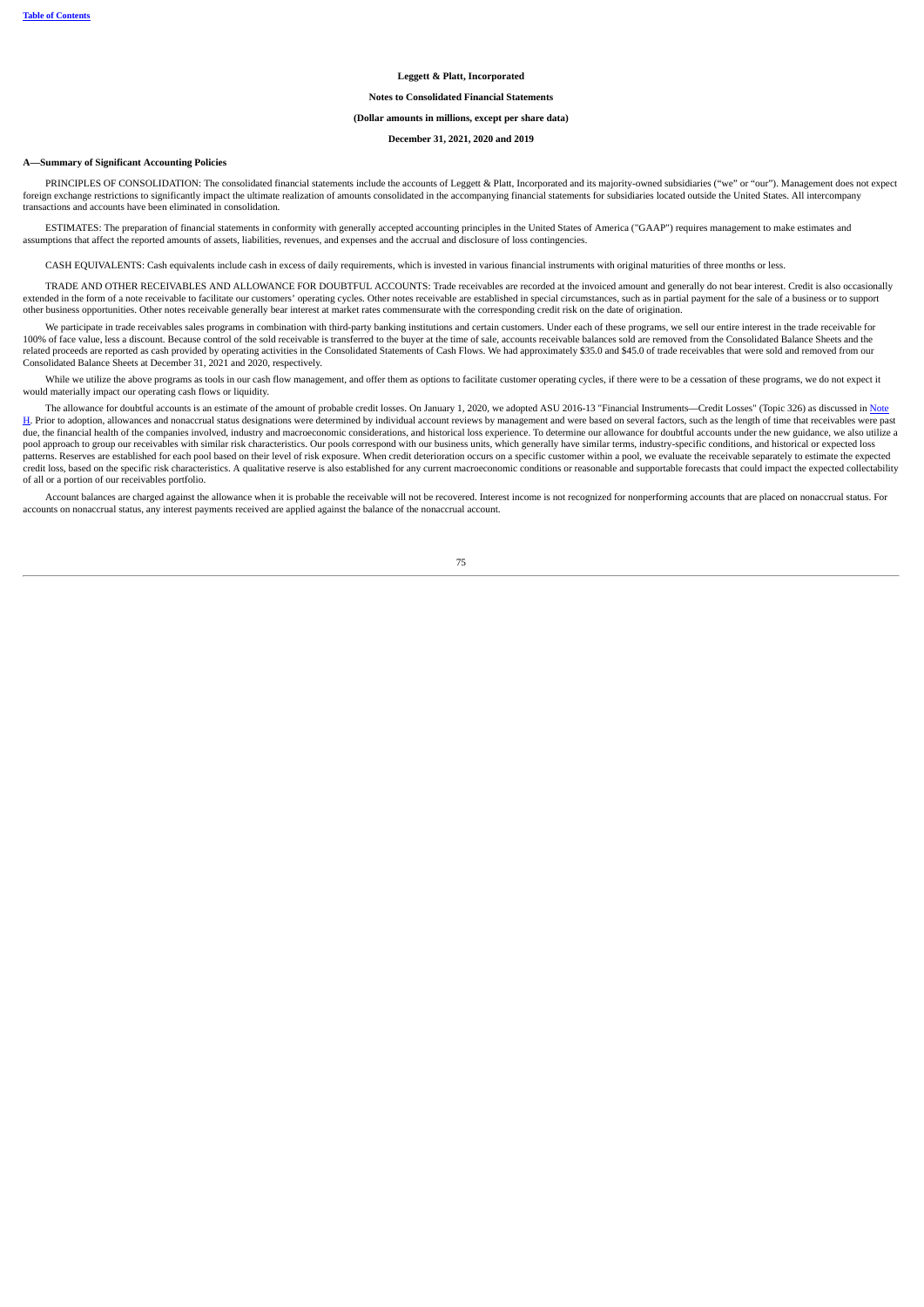ACCOUNTS PAYABLE: Accounts payable are recorded at the invoiced amount for services at the time they are rendered and for inventory based on the delivery terms of the purchase. We sometimes utilize thirdparty programs that allow our suppliers to be paid earlier at a discount. While these programs assist us in negotiating payment terms with our suppliers, we continue to make payments based on our customary terms. A<br>supplie supplier participation in the programs, and we cannot increase payment terms pursuant to the programs. The accounts payable settled through the third-party programs, which remain on our Consolidated Balance Sheets,<br>were ap

While we utilize the above programs as tools in our cash flow management, and offer them as options to facilitate vendor operating cycles, if there were to be a cessation of these programs, we do not expect it would materially impact our operating cash flows or liquidity.

INVENTORIES: As of January 1, 2021, we changed our method for valuing certain inventories (primarily domestic steel-related inventories, largely in the Bedding Products and Furniture, Flooring & Textile Products segments) to the first-in, first-out (FIFO) cost method from the last-in, first-out (LIFO) cost method. We believe that this change in accounting is preferable as it more closely resembles the physical flow of inventory, is a more consistent method to value inventory across all our businesses, and results in improved comparability with industry peers. After this change, we no longer utilize the LIFO cost method; the majority of<br> December 31, 2020.

The effects of this change have been retrospectively applied to all periods presented. This change resulted in an increase to retained earnings of \$49.2 as of January 1, 2019 in accordance with ASC 250, Accounting Changes and Error Corrections.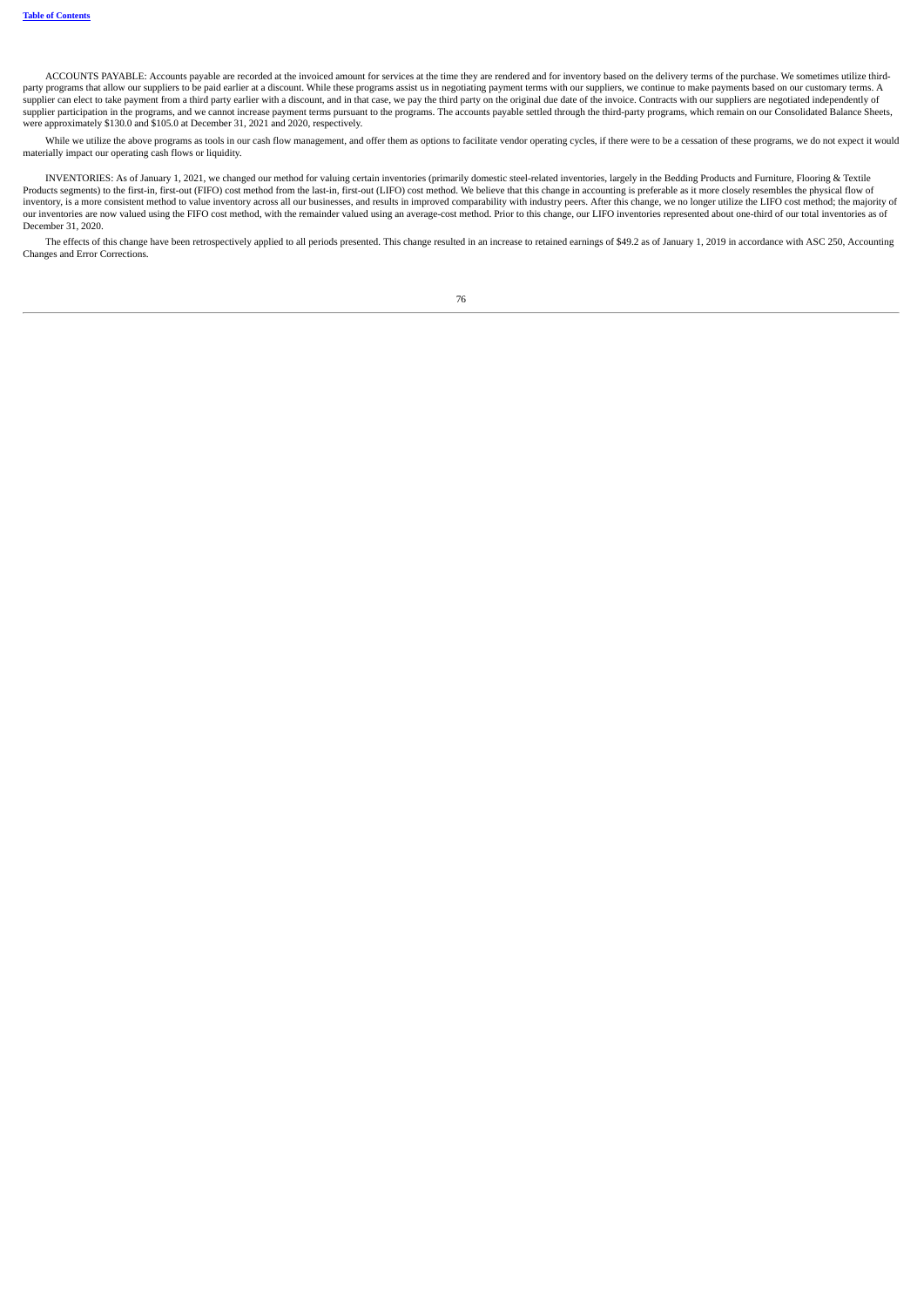In addition, certain financial statement line items in our Consolidated Statements of Operations and Consolidated Statements of Cash Flows for the years ended December 31, 2020 and 2019 and our Consolidated Balance Sheet a

| Consolidated Statement of Operations for the year ended December 31, 2020         |                    | <b>As Originally Reported</b> |                | <b>Effect of Change</b> |                | <b>As Adjusted</b> |
|-----------------------------------------------------------------------------------|--------------------|-------------------------------|----------------|-------------------------|----------------|--------------------|
| Cost of goods sold                                                                | \$                 | 3,385.7                       | $\mathfrak{s}$ | (9.6)                   | $\mathfrak{S}$ | 3,376.1            |
| Other (income) expense, net                                                       |                    | (25.0)                        |                | 2.6                     |                | (22.4)             |
| Earnings before interest and income taxes                                         |                    | 400.5                         |                | 7.0                     |                | 407.5              |
| Income taxes                                                                      |                    | 73.2                          |                | 1.6                     |                | 74.8               |
| Net earnings                                                                      |                    | 247.7                         |                | 5.4                     |                | 253.1              |
| Net earnings per share attributable to Leggett & Platt, Inc. common shareholders: |                    |                               |                |                         |                |                    |
| <b>Basic</b>                                                                      | \$                 | 1.82                          | \$             | .04                     | \$             | 1.86               |
| Diluted                                                                           | \$                 | 1.82                          | \$             | .04                     | \$             | 1.86               |
| Consolidated Statement of Operations for the year ended December 31, 2019         |                    |                               |                |                         |                |                    |
| Cost of goods sold                                                                | \$                 | 3,701.9                       | $\mathfrak{S}$ | 26.6                    | \$             | 3,728.5            |
| Earnings before interest and income taxes                                         |                    | 513.4                         |                | (26.6)                  |                | 486.8              |
| Income taxes                                                                      |                    | 96.2                          |                | (6.8)                   |                | 89.4               |
| Net earnings                                                                      |                    | 333.9                         |                | (19.8)                  |                | 314.1              |
| Net earnings per share attributable to Leggett & Platt, Inc. common shareholders: |                    |                               |                |                         |                |                    |
| <b>Basic</b>                                                                      | \$                 | 2.48                          | \$             | (.15)                   | \$             | 2.33               |
| Diluted                                                                           | $\mathbf{\hat{s}}$ | 2.47                          | $\mathfrak{S}$ | (.15)                   | \$             | 2.32               |
| <b>Consolidated Balance Sheet as of December 31, 2020</b>                         |                    |                               |                |                         |                |                    |
| Inventories                                                                       | \$                 | 645.5                         | $\mathfrak{S}$ | 46.0                    | $\mathfrak{F}$ | 691.5              |
| Deferred income taxes                                                             |                    | 194.2                         |                | 11.2                    |                | 205.4              |
| Retained earnings                                                                 |                    | 2,762.4                       |                | 34.8                    |                | 2,797.2            |
| Consolidated Statement of Cash Flows for the year ended December 31, 2020         |                    |                               |                |                         |                |                    |
| Net earnings                                                                      | \$                 | 247.7                         | $\mathfrak{S}$ | 5.4                     | \$             | 253.1              |
| Writedown of inventories                                                          |                    | 10.9                          |                | 2.7                     |                | 13.6               |
| Net gain from sales of assets and businesses                                      |                    | (2.5)                         |                | 2.5                     |                |                    |
| Deferred income tax (benefit) expense                                             |                    | (22.5)                        |                | 1.6                     |                | (20.9)             |
| Inventories                                                                       |                    | (19.7)                        |                | (12.2)                  |                | (31.9)             |
| Consolidated Statement of Cash Flows for the year ended December 31, 2019         |                    |                               |                |                         |                |                    |
| Net earnings                                                                      | $\mathbf{\hat{s}}$ | 333.9                         | $\mathfrak{S}$ | (19.8)                  | \$             | 314.1              |
| Writedown of inventories                                                          |                    | 9.0                           |                | 6.1                     |                | 15.1               |
| Deferred income tax (benefit) expense                                             |                    | 7.6                           |                | (6.8)                   |                | $\boldsymbol{.8}$  |
| Inventories                                                                       |                    | 53.3                          |                | 20.5                    |                | 73.8               |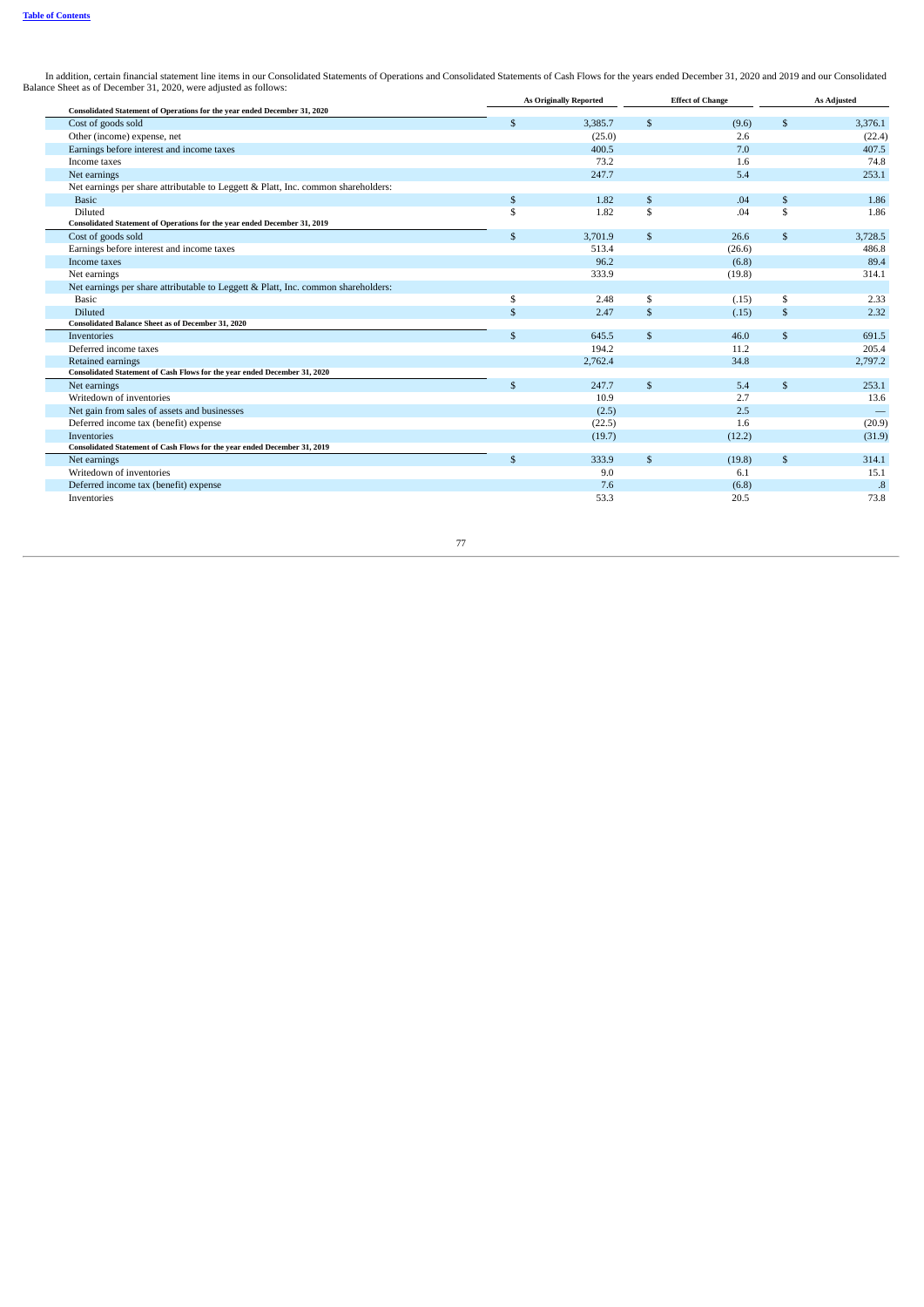The following table compares the amounts that would have been reported under LIFO with the amounts recorded under FIFO in the Consolidated Financial Statements as of December 31, 2021 and for the year then ended:

|                                                                                   |    | As Reported under FIFO | <b>LIFO Calculations</b> |         | Computed as if the LIFO<br><b>Methodology was Utilized</b> |         |
|-----------------------------------------------------------------------------------|----|------------------------|--------------------------|---------|------------------------------------------------------------|---------|
| Consolidated Statement of Operations for the year ended December 31, 2021         |    |                        |                          |         |                                                            |         |
| Cost of goods sold                                                                |    | 4,034.3                | $\mathbb{S}$             | 66.9    | \$                                                         | 4,101.2 |
| Earnings before interest and income taxes                                         |    | 596.0                  |                          | (66.9)  |                                                            | 529.1   |
| Income taxes                                                                      |    | 119.5                  |                          | (16.5)  |                                                            | 103.0   |
| Net earnings                                                                      |    | 402.6                  |                          | (50.4)  |                                                            | 352.2   |
| Net earnings per share attributable to Leggett & Platt, Inc. common shareholders: |    |                        |                          |         |                                                            |         |
| Basic                                                                             |    | 2.95                   | Эħ                       | (.37)   | \$                                                         | 2.58    |
| <b>Diluted</b>                                                                    |    | 2.94                   | \$                       | (.37)   | $\mathfrak{S}$                                             | 2.57    |
| Consolidated Balance Sheet as of December 31, 2021                                |    |                        |                          |         |                                                            |         |
| Inventories                                                                       | .S | 993.2                  | $\mathbb{S}$             | (112.9) | $\mathbb{S}$                                               | 880.3   |
| Deferred income taxes                                                             |    | 217.4                  |                          | (27.7)  |                                                            | 189.7   |
| Retained earnings                                                                 |    | 2,973.0                |                          | (85.2)  |                                                            | 2,887.8 |
| Consolidated Statement of Cash Flows for the year ended December 31, 2021         |    |                        |                          |         |                                                            |         |
| Net earnings                                                                      |    | 402.6                  | $\mathbb{S}$             | (50.4)  | $\mathfrak{S}$                                             | 352.2   |
| Writedown of inventories                                                          |    | 13.7                   |                          | (2.2)   |                                                            | 11.5    |
| Deferred income tax (benefit) expense                                             |    | (8.5)                  |                          | (16.5)  |                                                            | (25.0)  |
| Inventories                                                                       |    | (305.0)                |                          | 69.1    |                                                            | (235.9) |

The following table recaps the components of inventory for each period presented:

|                            | <b>December 31, 2021</b> | <b>December 31, 2020</b> |
|----------------------------|--------------------------|--------------------------|
| Finished goods             | 429.1                    | 303.8                    |
| Work in process            | 66.9                     | 47.2                     |
| Raw materials and supplies | 497.2                    | 340.5                    |
| Inventories                | 993.2                    | 691.5                    |

All inventories are stated at the lower of cost or net realizable value. We generally use standard costs which include materials, labor, and production overhead at normal production capacity.

Increased inventories in 2021 were primarily driven by inflationary impacts (including higher freight costs), stock build to ensure consistent supply to our customers, and planned investments to rebuild inventory levels in our Rod, Wire, and U.S. Spring businesses. Softening demand in the bedding market in the fourth quarter, along with our decision to postpone the reheat furnace replacement at our steel rod mill until first quarte

Inventories are reviewed at least quarterly for slow-moving and potentially obsolete items using actual inventory turnover and, if necessary, are written down to estimated net realizable value. Restructuring activity and decisions to narrow product offerings (as discussed in Note E) also impact the estimated net realizable value of inventories. We have had no material changes in inventory writedowns or slow-moving and obsolete inventory reserves in any of the years presented, and our recent increased inventory levels are not indicative of slow-moving or potential inventory obsolescence.

ACQUISITIONS: When acquisitions occur, we value the assets acquired, liabilities assumed, and any noncontrolling interest in acquired companies at estimated acquisition-date fair values. Goodwill is measured as<br>the excess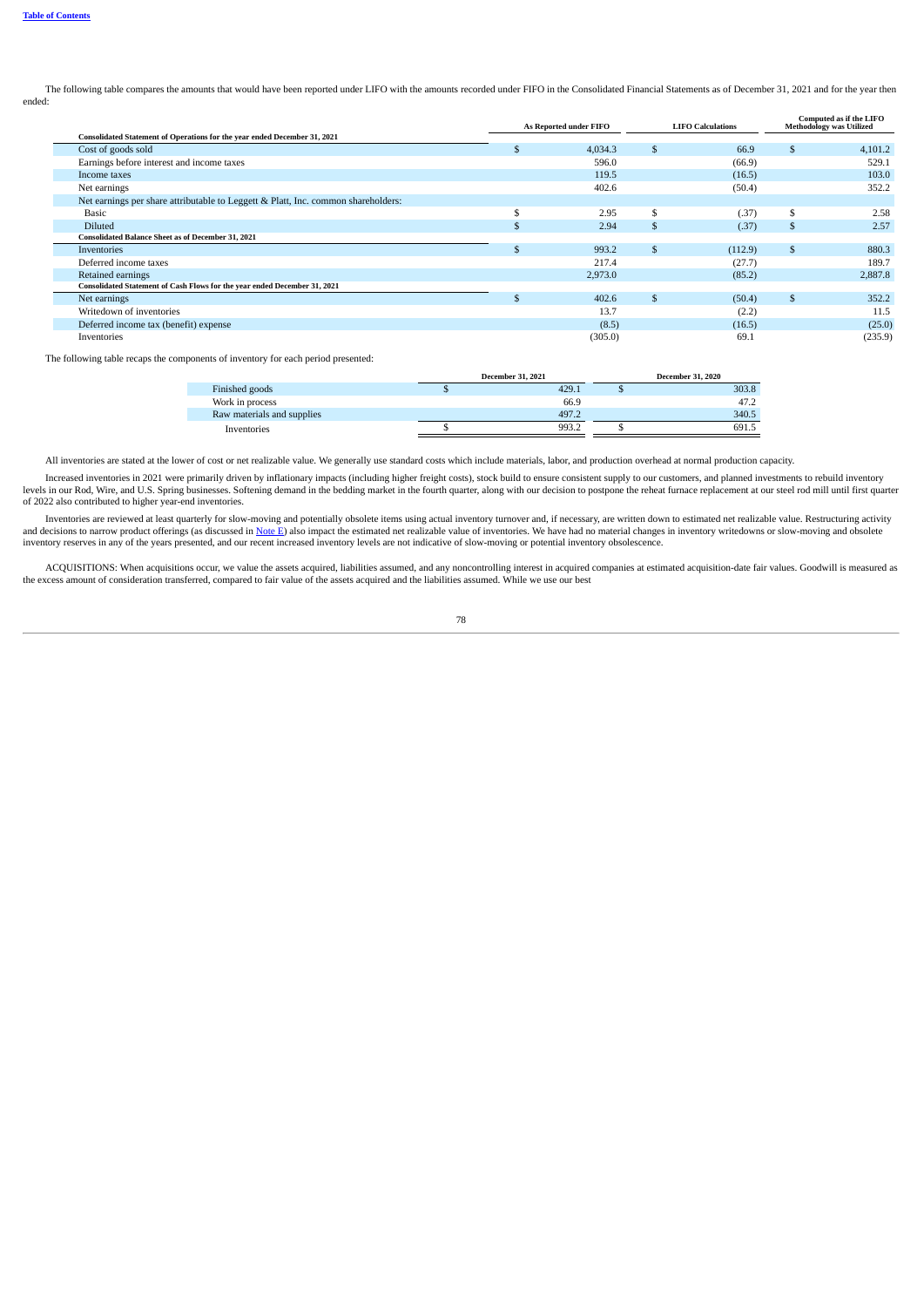estimates and assumptions to accurately value these items at the acquisition date (as well as contingent consideration where applicable), our estimates are inherently uncertain and subject to refinement during the measurement period, which may be up to one year from the acquisition date.

We utilize the following methodologies in determining fair value:

- Inventory is valued at current replacement cost for raw materials, with a step-up for work in process and finished goods items that reflects the amount of ultimate profit earned as of the valuation date.
- Other working capital items are generally recorded at carrying value, unless there are known conditions that would impact the ultimate settlement amount of the particular item.
- Buildings and machinery are valued at an estimated replacement cost for an asset of comparable age and condition. Market pricing of comparable assets is used to estimate replacement cost where available.
- The most common identified intangible assets are customer relationships, technology, and tradenames. Discount rates discussed below are typically derived from a weighted-average cost of capital analysis and adjusted to reflect inherent risks.
	- Customer relationships are valued using an excess earnings method using various inputs, such as the estimated customer attrition rate, revenue growth rate and cost of sales, the amount of contributory asset charges, and an appropriate discount rate. The economic useful life is determined based on historical customer turnover rates.
	- Technology and tradenames are valued using a relief-from-royalty method, with various inputs, such as comparable market royalty rates for items of similar value, future earnings forecast, an<br>appropriate discount rate, and

LOSS CONTINGENCIES: Loss contingencies are accrued when a loss is probable and reasonably estimable. If a range of outcomes is possible, the most likely outcome is used to accrue these costs. If no outcome is more likely, we accrue at the minimum amount of the range. Any insurance recovery is recorded separately if it is determined that a recovery is probable. Legal fees are accrued when incurred.

PROPERTY, PLANT AND EQUIPMENT: Property, plant and equipment is stated at cost, less accumulated depreciation. Assets are depreciated by the straight-line method and salvage value, if any, is assumed to be minimal. The table below presents the depreciation periods of the estimated useful lives of our property, plant and equipment. Accelerated methods are used for tax purposes.

|                         | Useful Life Range | Weighted Average Life |
|-------------------------|-------------------|-----------------------|
| Machinery and equipment | 3-20 years        | 10 years              |
| <b>Buildings</b>        | 5-40 years        | 27 years              |
| Other items             | 3-15 years        | 10 years              |

Property is reviewed for recoverability at year end and whenever events or changes in circumstances indicate that its carrying value may not be recoverable as discussed above.

GOODWILL: Goodwill results from the acquisition of existing businesses. It is assessed for impairment annually and as triggering events may occur. Our seven reporting units are the business groups one level below the operating segment level for which discrete financial information is available. We perform our annual review in the second quarter of each year using a quantitative analysis.

Prior to 2020, the quantitative analysis utilized a two-step approach which involved a comparison of the fair value of a reporting unit with its carrying value. If the carrying value of the reporting unit exceeded its fair value, the second step of the process was necessary and involved a comparison of the implied fair value and the carrying value of the goodwill of that reporting unit. If the carrying value of the goodwill of a reporti unit exceeded the implied fair value of that goodwill, an impairment loss was recognized in an amount equal to the excess.

Beginning in 2020, we implemented ASU 2017-04 "Intangibles—Goodwill and Other (Topic 350): Simplifying the Test for Goodwill Impairment." The new process eliminated Step 2 from the goodwill impairment test. The test is now performed by comparing the fair value of a reporting unit with its carrying amount. An impairment charge is recognized for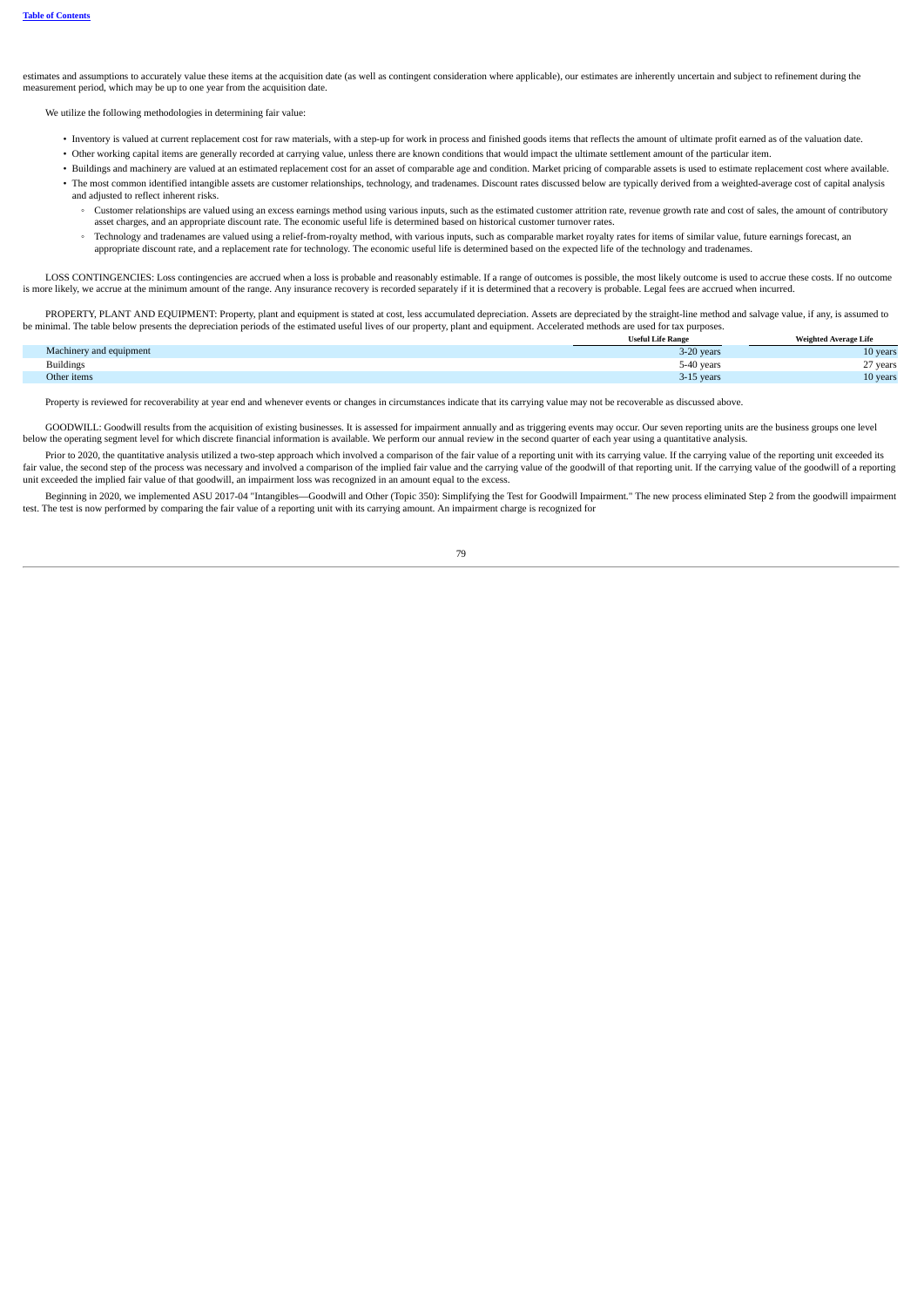the amount by which the carrying amount exceeds the reporting unit's fair value, up to the total amount of goodwill for the reporting unit.

Fair value of reporting units is determined using a combination of two valuation methods: a market approach and an income approach. Absent an indication of fair value from a potential buyer or similar specific transaction, we believe that the use of these two methods provides a reasonable estimate of a reporting unit's fair value. Assumptions common to both methods are operating plans and economic projections, which are used to project future revenues, earnings, and after-tax cash flows for each reporting unit. These assumptions are applied consistently for both methods.

The market approach estimates fair value by first determining price-to-earnings ratios for comparable publicly-traded companies with similar characteristics of the reporting unit. The price-to-earnings ratio for comparable companies is based upon current enterprise value compared to the projected earnings for the next two years. The enterprise value is based upon current market capitalization and includes a control premium. Projected earnings are based upon market analysts' projections. The earnings ratios are applied to the projected earnings of the comparable reporting unit to estimate fair value. Management believes this approach is appropriate because it provides a fair value estimate using multiples from entities with operations and economic characteristics comparable to our reporting units.

The income approach is based on projected future (debt-free) cash flow that is discounted to present value using factors that consider the timing and risk of future cash flows. Management believes that this approach is appropriate because it provides a fair value estimate based upon the reporting unit's expected long-term operating cash flow performance. Discounted cash flow projections are based on 10-year financial forecasts developed from operating plans and economic projections noted above, sales growth, estimates of future expected changes in operating margins, an appropriate discount rate, terminal value growth rates, future capital expenditures, and changes in working capital requirements. There are inherent assumptions and judgments required in the analysis of goodwill impairment. It is possible that assumptions underlying the impairment analysis will change in such a manner that impairment in value may occur in the future.

OTHER INTANGIBLE ASSETS: Substantially all other intangible assets are amortized using the straight-line method over their estimated useful lives and are evaluated for impairment using a process similar to that used in evaluating the recoverability of property, plant and equipment.

|                                         | Useful Life Range | <b>Weighted Average Life</b> |
|-----------------------------------------|-------------------|------------------------------|
| Other intangible assets<br>$\cdot$<br>. | -20 years         | 5 vear:                      |
|                                         |                   |                              |

STOCK-BASED COMPENSATION: The cost of employee services received in exchange for all equity awards granted is based on the fair market value of the award as of the grant date. Expense is recognized net of an estimated forfeiture rate using the straight-line method over the vesting period of the award.

REVENUE RECOGNITION: We recognize revenue when performance obligations, under the terms of a contract with our customers, are satisfied. Substantially all of our revenue is recognized upon transfer of control of our products to our customers, which is generally upon shipment from our facilities or upon delivery to our customers' facilities, and is dependent on the terms of the specific contract. This conclusion considers the point at which our customers have the ability to direct the use of and obtain substantially all of the remaining benefits of the products that were transferred. Substantially all performance obligations are satisfied w one year or less.

The amount of consideration we receive and revenue we recognize varies with changes in various sales allowances, discounts, and rebates (variable consideration) that we offer to our customers. We reduce revenue by our estimates of variable consideration, based on contract terms and historical experience. Changes in estimates of variable consideration for the periods presented were not material.

Some of our customers have the right to return products after transfer. For this right, we recognize an estimated refund liability and a corresponding reduction to revenue, based on historical returns experience. We also record an asset and a corresponding reduction to cost of sales for our right to recover products from customers upon settling the refund liability. We reduce the carrying amount of these assets by estimates of costs associated with the recovery and any additional expected reduction in value. Our refund liability and the corresponding asset associated with our right to recover products from our customers were immaterial for the periods presented.

We expect that at contract inception, the time period between when we transfer a promised good to our customer and our receipt of payment from that customer for that good will be one year or less (our typical trade terms are 30 to 60 days for U.S. customers and up to 90 days for our international customers). We generally expense costs of obtaining a contract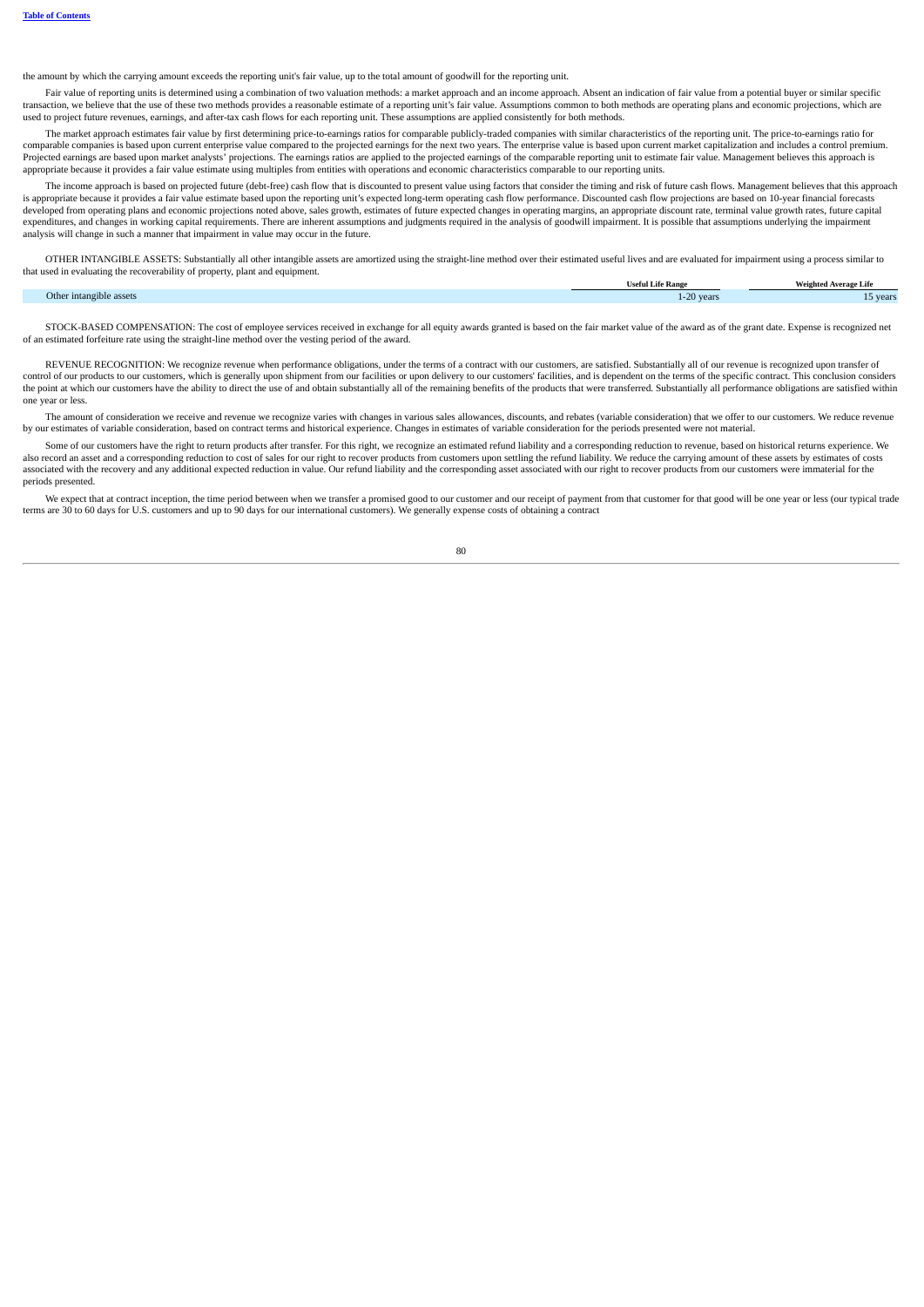because the amortization period would be one year or less. Sales, value added, and other taxes collected in connection with revenue-producing activities are excluded from revenue.

SHIPPING AND HANDLING FEES AND COSTS: Shipping and handling costs are included as a component of "Cost of goods sold."

RESTRUCTURING COSTS: Restructuring costs are items such as employee termination, contract termination, plant closure, and asset relocation costs related to exit activities or workforce reductions Restructuring-related items are primarily inventory writedowns. We recognize a liability for costs associated with an exit or disposal activity when the liability is incurred. Certain termination benefits for which employees are required to render service are recognized ratably over the respective future service periods.

INCOME TAXES: The provision for income taxes is determined using the asset and liability approach of accounting for income taxes. Under this approach, deferred taxes represent the future tax consequences expected to occur when the reported amounts of assets and liabilities are recovered or paid. The provision for income taxes represents income taxes paid or payable for the current year plus the change in deferred taxes during the year. Deferred taxes result from differences between the financial and tax basis of our assets and liabilities and are adjusted for changes in tax rates and laws, as appropriate. A valuation allowance is provide to reduce deferred tax assets when management cannot conclude that it is more likely than not that a tax benefit will be realized. A provision is also made for incremental withholding taxes on undistributed earnings of foreign subsidiaries and related companies to the extent that such earnings are not deemed to be indefinitely invested.

The calculation of our U.S., state, and foreign tax liabilities involves dealing with uncertainties in the application of complex global tax laws. We recognize potential liabilities for anticipated tax issues which might arise in the U.S. and other tax jurisdictions based on management's estimate of whether, and the extent to which, additional taxes will be due. If payment of these amounts ultimately proves to be unnecessary, the reversal of the liabilities would result in tax benefits being recognized in the period when we determine the liabilities are no longer necessary. Conversely, if the estimate of tax liabilities proves to be less than the ultimate tax assessment, a further charge to tax expense would result.

CONCENTRATION OF CREDIT RISKS, EXPOSURES, AND FINANCIAL INSTRUMENTS: We manufacture, market, and distribute products for the various end markets described in Note F. Our operations are principally located in the United States, although we also have operations in Europe, China, Canada, Mexico, and other countries.

We maintain allowances for potential credit losses. We perform ongoing credit evaluations of our customers' financial conditions and generally require no collateral from our customers, some of which are highly leveraged. Management also monitors the financial condition and status of other notes receivable. Other notes receivable have historically primarily consisted of notes accepted as partial payment for the divestiture of a business or to support other business opportunities. Some of these companies are highly leveraged and the notes are not fully collateralized.

We have no material guarantees or liabilities for product warranties which require disclosure.

From time to time, we will enter into contracts to hedge foreign currency denominated transactions and interest rates related to our debt. To minimize the risk of counterparty default, only highly-rated financial institutions that meet certain requirements are used. We do not anticipate that any of the financial institution counterparties will default on their obligations.

The carrying value of cash and short-term financial instruments approximates fair value due to the short maturity of those instruments.

OTHER RISKS: Although we obtain insurance for workers' compensation, automobile, product and general liability, property loss, and medical claims, we have elected to retain a significant portion of expected<br>losses through aggregate liability for claims incurred utilizing our prior experience and information provided by our third-party administrators and insurance carriers.

DERIVATIVE FINANCIAL INSTRUMENTS: We utilize derivative financial instruments to manage market and financial risks related to foreign currency and interest rates. We seek to use derivative contracts that qualify for hedge accounting treatment; however, some instruments that economically manage currency risk may not qualify for hedge accounting treatment. It is our policy not to speculate using derivative instruments.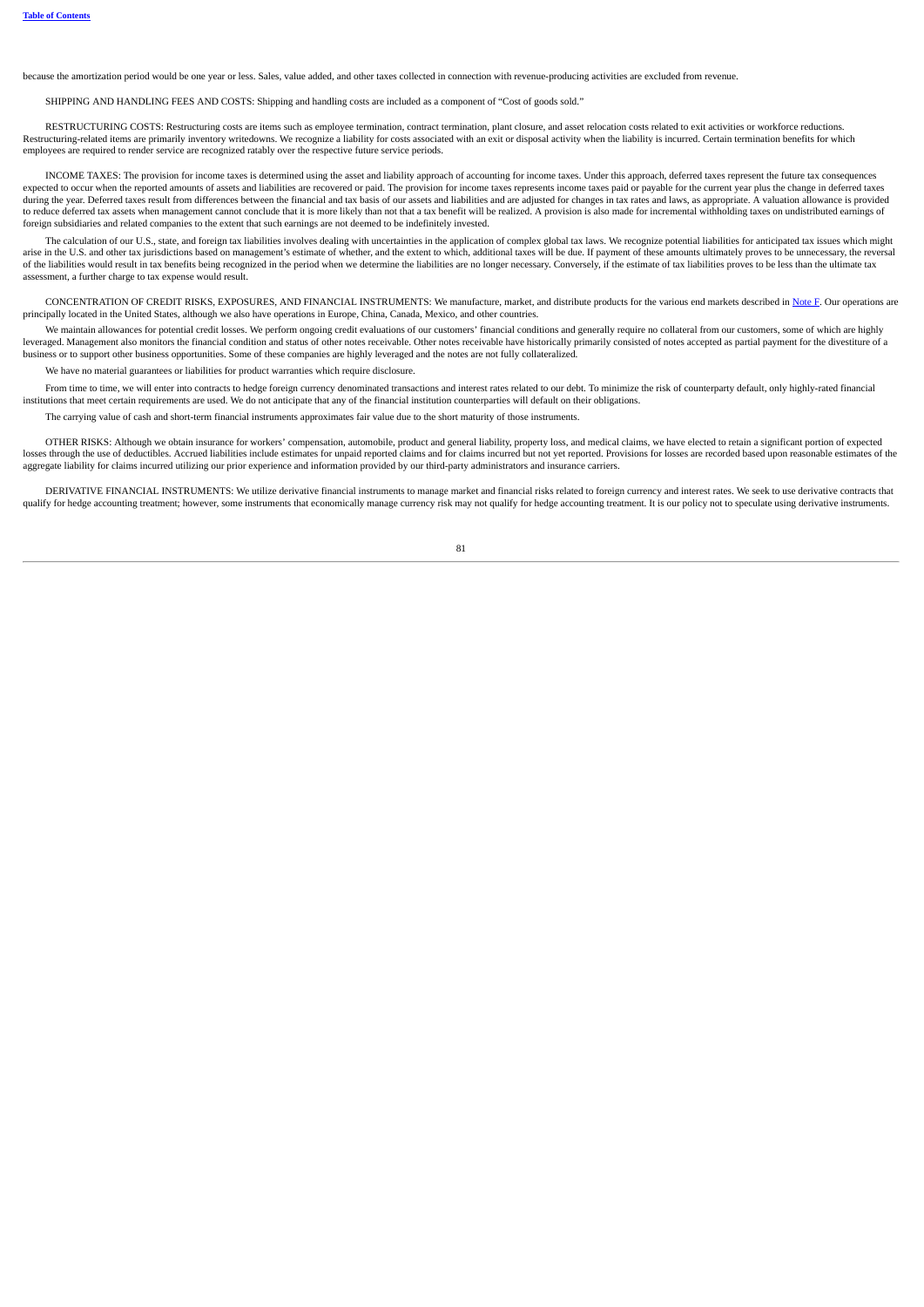Under hedge accounting, we formally document our hedge relationships, including identification of the hedging instruments and the hedged items, as well as our risk management objectives and strategies for entering into the hedge transaction. The process includes designating derivative instruments as hedges of specific assets, liabilities, firm commitments, or forecasted transactions. We also formally assess both at inception and on a quarterly basis thereafter, whether the underlying transactions are probable of occurring. If it is determined that an underlying transaction is probable of not occurring, deferred gains or losses are recorded in Consolidated Statements of Operations.

On the date the contract is entered into, we designate the derivative as one of the following types of hedging instruments and account for it as follows:

Cash Flow Hedge-The hedge of a forecasted transaction or of the variability of cash flows to be received or paid, related to a recognized asset or liability or anticipated transaction, is designated as a cash flow hedge. The change in fair value is recorded in accumulated other comprehensive income. When the hedged item impacts the income statement, the gain or loss included in "Other comprehensive income (loss)" is reported on the same line of the Consolidated Statements of Operations as the hedged item, to match the gain or loss on the derivative to the gain or loss on the hedged item. If it is determined that an underlying transaction is probable of not occurring, the change in the fair value is immediately reported in the Consolidated Statements of Operations on the same line as the hedged item. Settlements associated with the sale or production of product are presented in operating cash flows, and settlements associated with debt issuance are presented in financing cash flows.

Fair Value Hedge-The hedge of a recognized asset or liability or an unrecognized firm commitment is designated as a fair value hedge. For fair value hedges the changes in fair value of the derivative, along with the gain or loss on the hedged item that is attributable to the hedged risk, are recorded in earnings and reported in the Consolidated Statements of Operations on the same line as the hedged item. Cash flows from settled contracts are presented in the category consistent with the nature of the item being hedged.

FOREIGN CURRENCY TRANSLATION: The functional currency for most foreign operations is the local currency. The translation of foreign currencies into U.S. dollars is performed for balance sheet accounts using current exchange rates in effect at the balance sheet date and for income and expense accounts using monthly average exchange rates. The cumulative effects of translating the functional currencies into the U.S. dollar are included in comprehensive income.

RECLASSIFICATIONS: Certain immaterial reclassifications have been made to the prior years' information in the Consolidated Financial Statements and related notes to conform to the 2021 presentation.

NEW ACCOUNTING GUIDANCE: The Financial Accounting Standards Board (FASB) regularly issues updates to the FASB Accounting Standards Codification that are communicated through issuance of an Accounting Standards Update (ASU).

In 2021, we adopted ASU 2019-12 "Income Taxes (Topic 740): Simplifying the Accounting for Income Taxes." This ASU was effective January 1, 2021 and is a part of the FASB overall simplification initiative. The adoption of this ASU did not materially impact our financial statements.

The FASB has issued accounting guidance, in addition to the issuance discussed above, effective for current and future periods. This guidance did not have a material impact on our current financial statements, and we do not believe it will have a material impact on our future financial statements.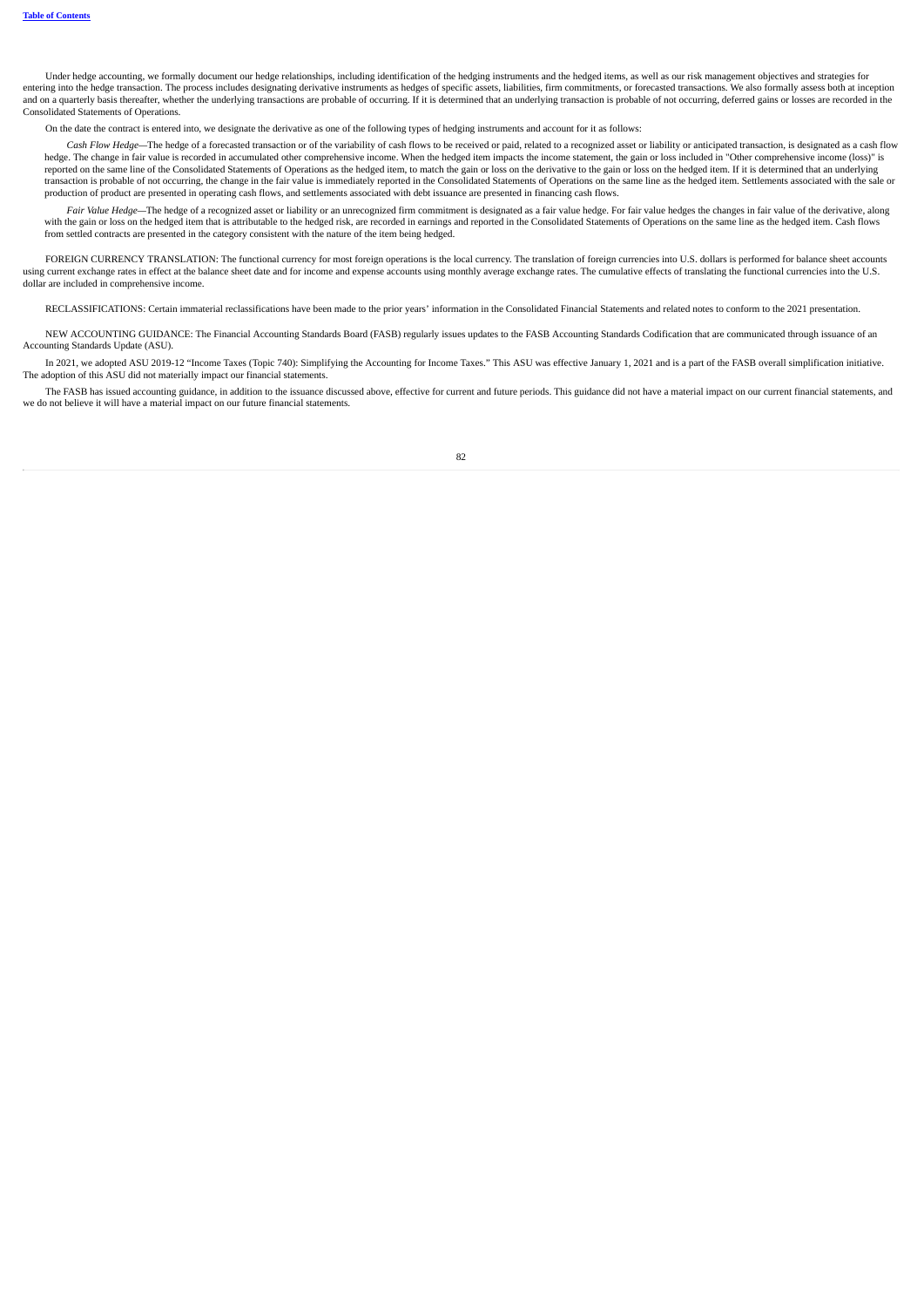### **B—Revenue**

### *Revenue by Product Family*

We disaggregate revenue by customer group, which is the same as our product families for each of our segments, as we believe this best depicts how the nature, amount, timing, and uncertainty of our revenue and cash flows are affected by economic factors. For information regarding our segment structure, see Note F.

|                                        |      | <b>Year Ended December 31</b> |    |         |    |         |
|----------------------------------------|------|-------------------------------|----|---------|----|---------|
|                                        | 2021 |                               |    | 2020    |    | 2019    |
| <b>Bedding Products</b>                |      |                               |    |         |    |         |
| <b>Bedding Group</b>                   | S.   | 2,455.9                       | \$ | 2,039.3 | \$ | 2,254.3 |
|                                        |      | 2,455.9                       |    | 2,039.3 |    | 2,254.3 |
| <b>Specialized Products</b>            |      |                               |    |         |    |         |
| <b>Automotive Group</b>                |      | 801.4                         |    | 719.0   |    | 816.1   |
| Aerospace Products Group               |      | 102.9                         |    | 102.4   |    | 157.7   |
| <b>Hydraulic Cylinders Group</b>       |      | 94.6                          |    | 69.8    |    | 93.0    |
|                                        |      | 998.9                         |    | 891.2   |    | 1,066.8 |
| Furniture, Flooring & Textile Products |      |                               |    |         |    |         |
| Home Furniture Group                   |      | 434.3                         |    | 320.9   |    | 357.4   |
| <b>Work Furniture Group</b>            |      | 284.1                         |    | 231.1   |    | 297.3   |
| Flooring & Textile Products Group      |      | 899.4                         |    | 797.7   |    | 776.7   |
|                                        |      | 1,617.8                       |    | 1,349.7 |    | 1,431.4 |
|                                        |      | 5,072.6                       |    | 4,280.2 |    | 4,752.5 |
|                                        |      |                               |    |         |    |         |

### **C—Impairment Charges**

Pretax impairment charges are reported in "Impairments" in the Consolidated Statements of Operations and summarized in the following table. We did not have any impairment charges in 2021.

|                                        |                                                                                                         |      |  |                    | <b>Year Ended</b>             |      |  |      |
|----------------------------------------|---------------------------------------------------------------------------------------------------------|------|--|--------------------|-------------------------------|------|--|------|
|                                        |                                                                                                         |      |  | 2020               |                               |      |  | 2019 |
|                                        | <b>Other Long-Liyed Asset</b><br><b>Goodwill Impairment</b><br><b>Total Impairments</b><br>Impairments' |      |  | <b>Impairments</b> | <b>Other Long-Lived Asset</b> |      |  |      |
| <b>Bedding Products</b>                |                                                                                                         |      |  | د.                 |                               | د.   |  | 4.4  |
| <b>Specialized Products</b>            |                                                                                                         | 25.4 |  | _                  |                               | 25.4 |  |      |
| Furniture, Flooring & Textile Products |                                                                                                         |      |  |                    |                               |      |  | 3.4  |
| Unallocated <sup>1</sup>               |                                                                                                         |      |  | 3.5                |                               | 3.5  |  |      |
| Total impairment charges               |                                                                                                         | 25.4 |  | 4.0                |                               | 29.4 |  | 7.8  |

**1 2**

This charge was incurred to write off stock associated with a prior year divestiture that filed bankruptcy in 2020.<br>Except as noted above, other long-lived asset impairments are primarily associated with restructuring acti

### *Goodwill Impairment Testing*

As discussed in Note A, we test goodwill for impairment at the reporting unit level (the business groups that are one level below the operating segments) when triggering events occur, or at least annually. We perform our a

The 2021 and 2019 annual goodwill impairment reviews indicated no goodwill impairments.

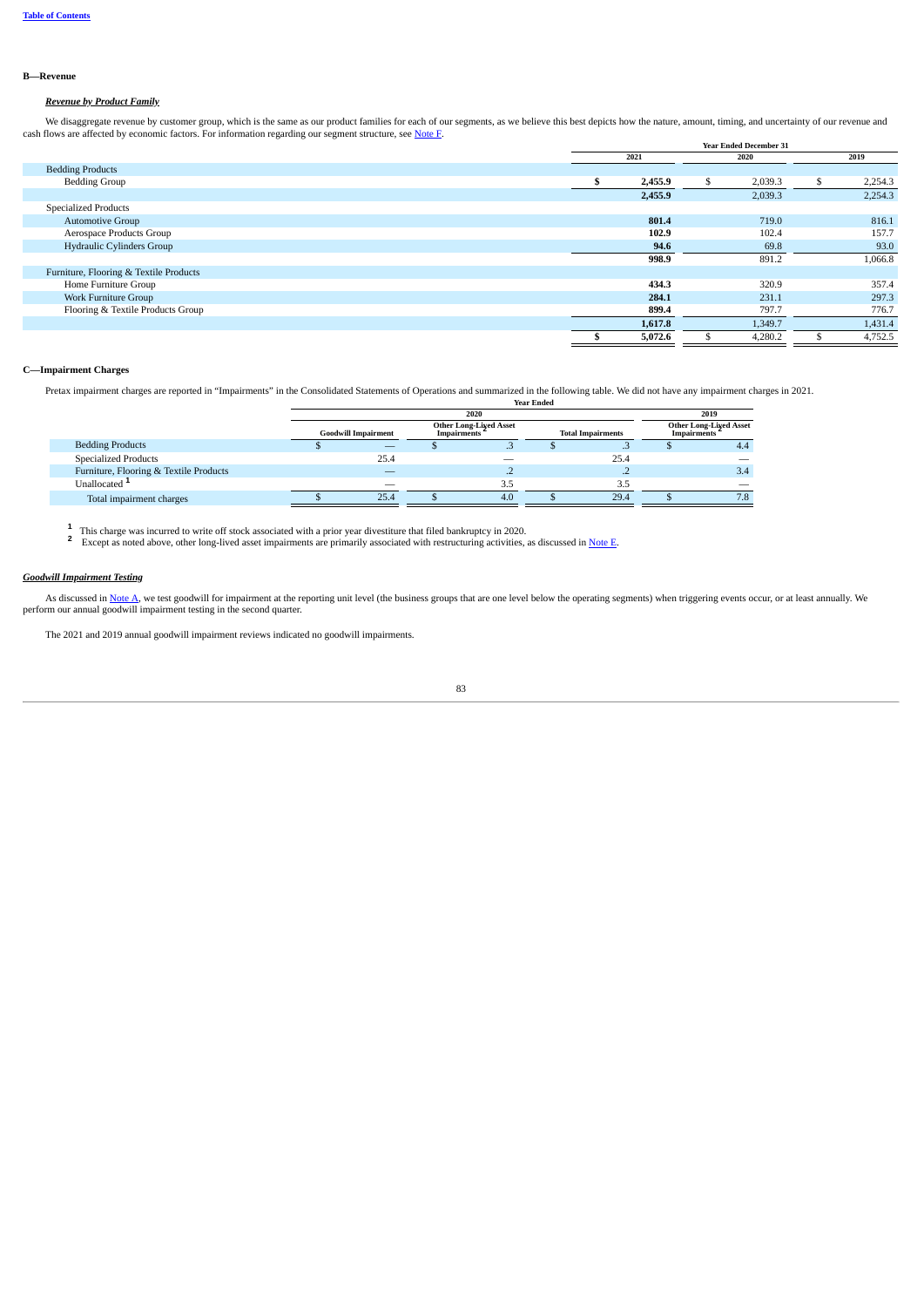The annual goodwill impairment testing performed in the second quarter of 2020 resulted in a \$25.4 non-cash goodwill impairment charge with respect to our Hydraulic Cylinders reporting unit (which is a part of the Specialized Products segment) and reflected the complete write-off of the goodwill associated with this reporting unit.

The fair values of our reporting units in relation to their respective carrying values and significant assumptions used are presented in the tables below. If actual results differ materially from estimates used in these calculations, we could incur future impairment charges.

The tables below exclude Hydraulic Cylinders, as this unit had no goodwill remaining after the second quarter 2020 impairment.

|                                                                    |                                     | 2021                                                                    |                                                                                |               |                             |
|--------------------------------------------------------------------|-------------------------------------|-------------------------------------------------------------------------|--------------------------------------------------------------------------------|---------------|-----------------------------|
| Fair Value over Carrying Value divided by<br><b>Carrying Value</b> | December 31, 2021 Goodwill<br>Value | 10-year Compound<br><b>Annual Growth Rate</b><br><b>Range for Sales</b> | <b>Terminal Values Long-term Growth</b><br><b>Rate for Debt-Free Cash Flow</b> |               | <b>Discount Rate Ranges</b> |
| Less than $50\%$ <sup>1</sup>                                      | 67.5                                | 7.8%                                                                    | 3.0                                                                            | $\%$          | 10.0%                       |
| $50\% - 100\%$ <sup>2</sup>                                        | 101.0                               | 5.5                                                                     | 3.0                                                                            |               | 9.0                         |
| 101% - 300%                                                        | 1.086.9                             | $3.1 - 3.3$                                                             | 3.0                                                                            |               | $8.0 - 8.5$                 |
| Greater than 300%                                                  | 194.2                               | $2.9 - 10.4$                                                            | 3.0                                                                            |               | 9.0                         |
|                                                                    | 1,449.6                             | $2.9\% - 10.4\%$                                                        | 3.0                                                                            | $\%$          | $8.0\% - 10.0\%$            |
|                                                                    |                                     | 2020                                                                    |                                                                                |               |                             |
| Fair Value over Carrying Value divided by<br><b>Carrying Value</b> | December 31, 2020 Goodwill<br>Value | 10-year Compound Annual<br><b>Growth Rate Range for Sales</b>           | <b>Terminal Values Long-term</b><br><b>Growth Rate for Debt-Free Cash Flow</b> |               | <b>Discount Rate Ranges</b> |
| Less than 50% $2$                                                  | 97.2                                | 2.1%                                                                    | 3.0                                                                            | $\frac{0}{6}$ | 9.0%                        |
| $50\% - 100\%$ <sup>3</sup>                                        | 916.3                               | $2.0 - 3.6$                                                             | 3.0                                                                            |               | $9.0 - 10.0$                |
| 101% - 300%                                                        | 247.7                               | $1.6 - 1.7$                                                             | 3.0                                                                            |               | $8.5 - 9.5$                 |
| Greater than 300%                                                  | 127.6                               | 6.7                                                                     | 3.0                                                                            |               | 9.0                         |
|                                                                    | L.388.8                             | 1.6% - 6.7%                                                             | 3.0                                                                            | $\frac{0}{6}$ | $8.5\% - 10.0\%$            |
|                                                                    |                                     |                                                                         |                                                                                |               |                             |

This category includes one reporting unit, Aerospace, which had fair value exceeding its carrying value by 28% at June 30, 2021, as compared to 51% in 2020. Goodwill associated with the Aerospace **1** reporting unit was \$67.5 at December 31, 2021 and \$59.5 at December 31, 2020.

This category includes one reporting unit, Work Furniture, which had fair value exceeding its carrying value by 85% at June 30, 2021 as compared to 25% in 2020. Goodwill associated with the Work **2** Furniture reporting unit was \$101.0 at December 31, 2021 and \$97.2 at December 31, 2020.

This category includes two reporting units consisting of Aerospace (discussed above) and Bedding, which had fair value exceeding its carrying value by 171% at June 30, 2021, as compared to 65% in 2020.<br>Goodwill associated **3**

#### *Other long-lived assets*

As discussed in Note A, we test other long-lived assets for recoverability at year end and whenever events or changes in circumstances indicate that the carrying value may not be recoverable. Fair value, and the resulting impairment charges noted above, was based primarily upon offers from potential buyers or third party estimates of fair value less selling costs.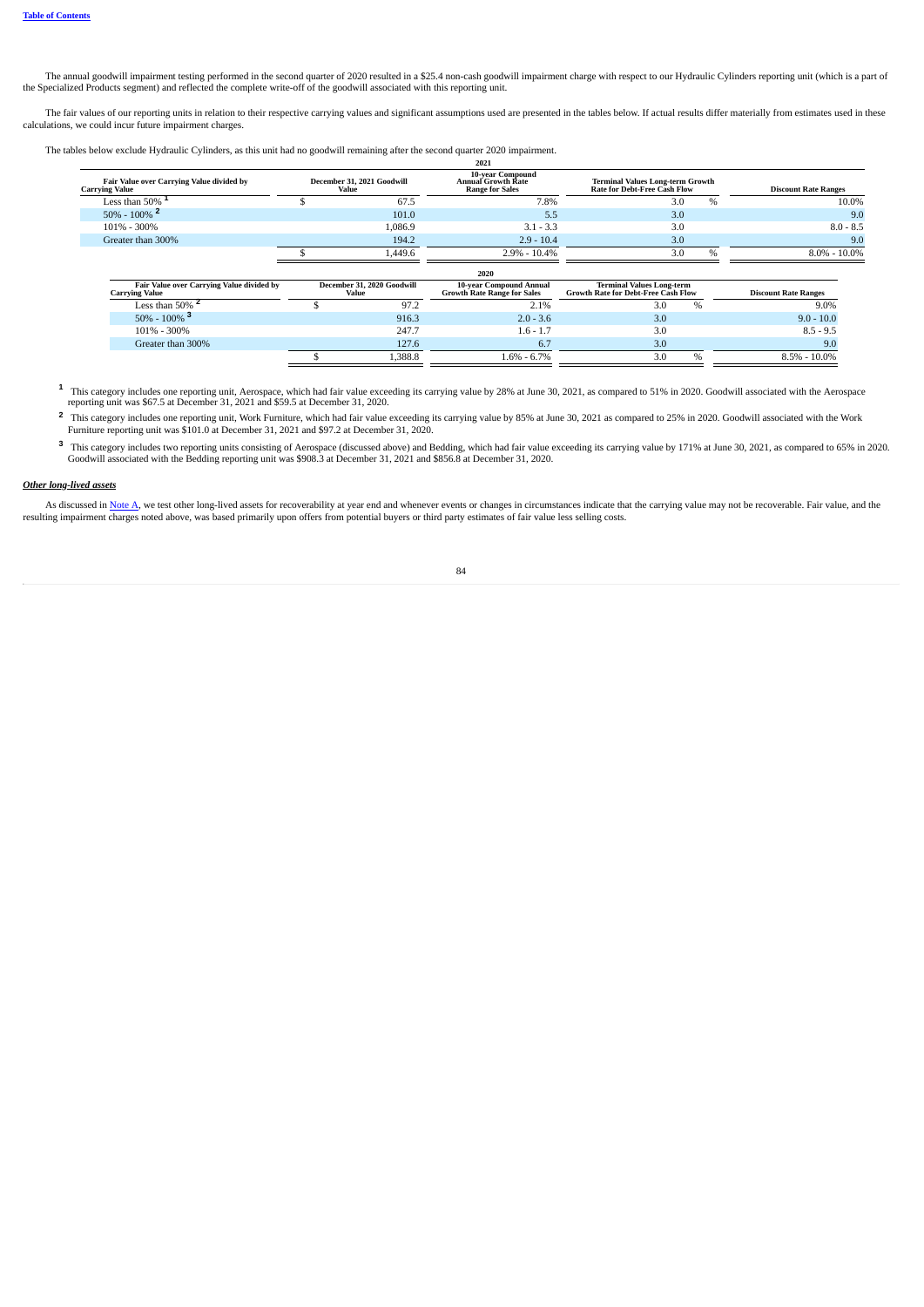# **D—Goodwill and Other Intangible Assets**

The changes in the carrying amounts of goodwill are as follows:

|                                                       | <b>Bedding Products</b> |              | Furniture.<br>Specialized<br><b>Flooring &amp; Textile</b><br>Products<br>Products |                | <b>Total</b> |              |         |
|-------------------------------------------------------|-------------------------|--------------|------------------------------------------------------------------------------------|----------------|--------------|--------------|---------|
| Net goodwill as of January 1, 2020                    | 855.9                   |              | 208.8                                                                              |                | 341.6        | \$           | 1,406.3 |
| Adjustments to prior year acquisitions                | _                       |              | _                                                                                  |                | .6           |              | .6      |
| Reductions for sale of business                       | (2.5)                   |              |                                                                                    |                |              |              | (2.5)   |
| Impairment charge                                     |                         |              | (25.4)                                                                             |                |              |              | (25.4)  |
| Foreign currency translation adjustment/other         | 3.5                     |              | 3.6                                                                                |                | 2.7          |              | 9.8     |
| Net goodwill as of December 31, 2020                  | 856.9                   |              | 187.0                                                                              |                | 344.9        |              | 1,388.8 |
| Additions for current year acquisitions               | 58.3                    |              | 8.2                                                                                |                | 4.4          |              | 70.9    |
| Reductions for sale of business                       | (1.3)                   |              | --                                                                                 |                |              |              | (1.3)   |
| Foreign currency translation adjustment               | (5.6)                   |              | (2.5)                                                                              |                | (.7)         |              | (8.8)   |
| Net goodwill as of December 31, 2021                  | 908.3                   |              | 192.7                                                                              |                | 348.6        |              | 1,449.6 |
|                                                       |                         |              |                                                                                    |                |              |              |         |
| Net goodwill as of December 31, 2021 is comprised of: |                         |              |                                                                                    |                |              |              |         |
| Gross goodwill                                        | \$<br>913.7             | $\mathbf{s}$ | 284.8                                                                              | $\mathfrak{L}$ | 599.2        | $\mathbf{s}$ | 1.797.7 |
| Accumulated impairment losses                         | (5.4)                   |              | (92.1)                                                                             |                | (250.6)      |              | (348.1) |
| Net goodwill as of December 31, 2021                  | 908.3                   |              | 192.7                                                                              |                | 348.6        |              | 1,449.6 |
|                                                       |                         |              |                                                                                    |                |              |              |         |

The gross carrying amount and accumulated amortization by intangible asset class and intangible assets acquired during the periods presented, included in "Other intangibles, net" on the Consolidated Balance<br>Sheets, are as

|                                                     | December 31, 2021 |                                 |                     | Year Ended December 31, 2021 |    |                        |                   |                               |                                                                 |
|-----------------------------------------------------|-------------------|---------------------------------|---------------------|------------------------------|----|------------------------|-------------------|-------------------------------|-----------------------------------------------------------------|
|                                                     |                   | <b>Gross Carrying</b><br>Amount | <b>Amortization</b> | Accumulated                  |    | <b>Net Intangibles</b> | of items acquired | <b>Gross carrying amounts</b> | Weighted<br>average amortization in<br>years for items acquired |
| <b>Customer-related intangibles</b>                 |                   | 610.6                           |                     | 172.0                        |    | 438.6                  |                   | 64.9                          | 15.0                                                            |
| <b>Technology</b>                                   |                   | 183.5                           |                     | 38.4                         |    | 145.1                  |                   | 5.4                           | 8.0                                                             |
| <b>Patents and trademarks</b>                       |                   | 139.8                           |                     | 47.2                         |    | 92.6                   |                   | 8.7                           | 15.1                                                            |
| Non-compete agreements, supply agreements and other |                   | 72.0                            |                     | 40.5                         |    | 31.5                   |                   | 4.3                           | 2.9                                                             |
| <b>Total</b>                                        |                   | 1,005.9                         |                     | 298.1                        |    | 707.8                  |                   | 83.3                          | 13.9                                                            |
|                                                     |                   |                                 |                     |                              |    |                        |                   |                               |                                                                 |
|                                                     |                   |                                 |                     | <b>December 31, 2020</b>     |    |                        |                   |                               | Year Ended December 31, 2020                                    |
| Customer-related intangibles                        | s                 | 572.6                           |                     | 156.1                        | S. | 416.5                  |                   | $\overline{2}$                | 15.0                                                            |
| Technology                                          |                   | 178.2                           |                     | 25.5                         |    | 152.7                  |                   |                               | $\Omega$                                                        |
| Patents and trademarks                              |                   | 134.6                           |                     | 42.8                         |    | 91.8                   |                   | 1.0                           | 19.3                                                            |
| Non-compete agreements, supply agreements and other |                   | 79.8                            |                     | 39.2                         |    | 40.6                   |                   | 6.2                           | 6.2                                                             |
| Total                                               |                   | 965.2                           |                     | 263.6                        |    | 701.6                  |                   | 7.4                           | 8.2                                                             |
|                                                     |                   |                                 |                     |                              |    |                        |                   |                               |                                                                 |

The gross carrying amount of acquired intangible assets related to business acquisitions was \$80.3 and \$0 at December 31, 2021 and 2020, respectively. For information regarding our business acquisitions, see Note

85

R.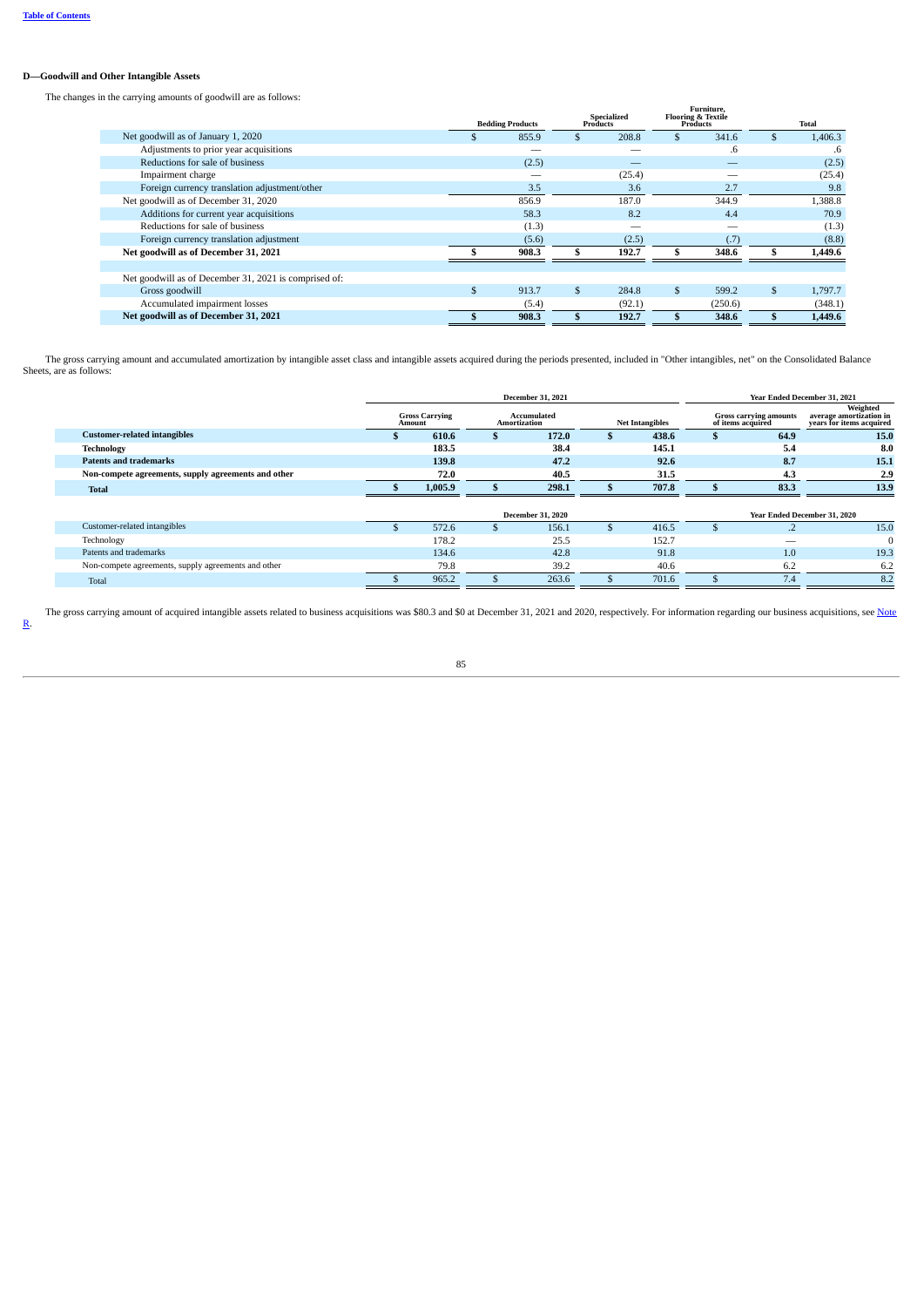Estimated amortization expense for the items above included in our December 31, 2021 Consolidated Balance Sheets in each of the next five years is as follows:

| 2022 | \$ | 69.9 |
|------|----|------|
| 2023 |    | 68.2 |
| 2024 |    | 60.4 |
| 2025 |    | 58.3 |
| 2026 |    | 56.5 |

### **E—Restructuring and Restructuring-Related Charges**

We implemented various cost reduction initiatives to improve our operating cost structures in the periods presented. These cost initiatives have, among other actions, included workforce reductions and the closure or consolidation of certain operations. Except as discussed below, none of these initiatives has individually resulted in a material charge to earnings.

As of January 1, 2021, we changed our method for valuing certain inventories (primarily domestic steel-related inventories) to the FIFO cost method from the LIFO cost method. The effects of this change have been retrospectively applied to all periods presented. See Note A for additional information.

In response to the effect the COVID-19 pandemic had on the nature and focus of our operations during 2020, we incurred \$6.5 severance expense, primarily for permanent workforce reductions associated with changes in management and organizational structure.

We incurred \$4.1 of restructuring and restructuring-related costs in 2019 through 2021 concluding the 2018 Restructuring Plan (Plan) which was substantially complete by the end of 2019. This Plan was primarily associated w C for additional information.

The table below presents all restructuring and restructuring-related activity for the periods presented:

|                                                     |              |  | <b>Year Ended December 31</b> |      |       |
|-----------------------------------------------------|--------------|--|-------------------------------|------|-------|
|                                                     | 2021<br>2020 |  |                               | 2019 |       |
| Charged to other (income) expense, net:             |              |  |                               |      |       |
| Severance and other restructuring costs             | (.3)         |  | 7.6                           |      | 8.1   |
| Charged to cost of goods sold:                      |              |  |                               |      |       |
| Inventory obsolescence and other                    |              |  |                               |      | (5.3) |
| Total restructuring and restructuring-related costs |              |  | 7.9                           |      | 2.8   |
| Amount of total that represents cash charges        |              |  |                               |      | 8.1   |
|                                                     |              |  |                               |      |       |

Restructuring and restructuring-related charges by segment were as follows:

| ring und restructuring retured enurges by segment were as ronows. |      |                               |                  |
|-------------------------------------------------------------------|------|-------------------------------|------------------|
|                                                                   |      | <b>Year Ended December 31</b> |                  |
|                                                                   | 2021 | 2020                          | 2019             |
| <b>Bedding Products</b>                                           |      | 2.6                           | $\overline{a}$   |
| Specialized Products                                              | (.9) | 3.9                           |                  |
| Furniture, Flooring & Textile Products                            |      |                               | 1.6 <sub>1</sub> |
| Total                                                             | . 3) |                               | 2.8              |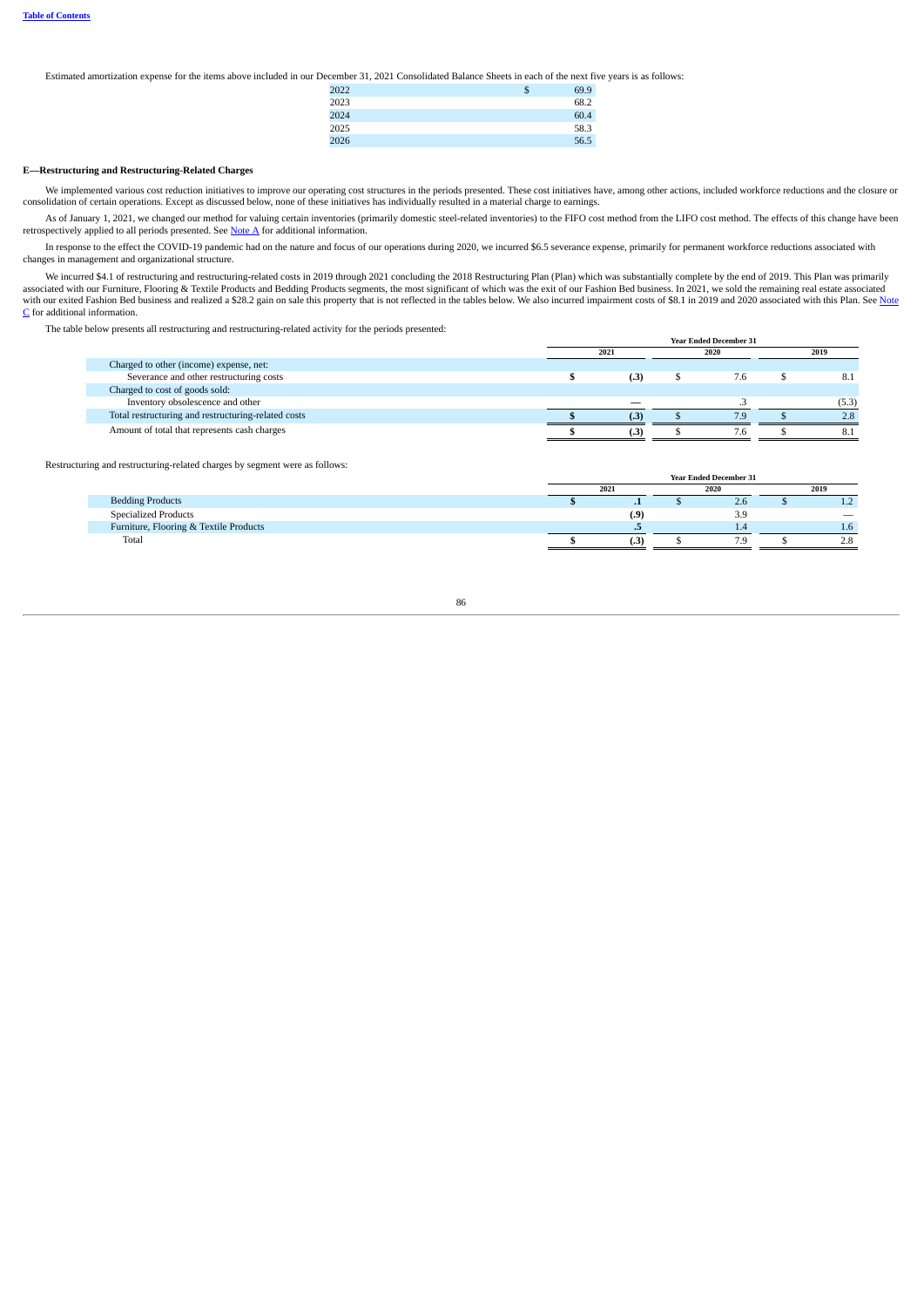The accrued liability associated with our total restructuring initiatives consisted of the following:

|                            | <b>December 31, 2019</b> | <b>Balance</b> at        | Charges | Add: 2020            | Payments | <b>Less: 2020</b>        | 31, 2020 | <b>Balance at December</b> | <b>Charges</b> | Add: 2021 | Payments | <b>Less: 2021</b> | <b>December 31, 2021</b> | <b>Balance</b> at |
|----------------------------|--------------------------|--------------------------|---------|----------------------|----------|--------------------------|----------|----------------------------|----------------|-----------|----------|-------------------|--------------------------|-------------------|
| Termination benefits       |                          | ں.ں                      |         | 7.0                  |          | $\overline{\phantom{a}}$ |          | -9.4                       |                | (.4)      |          | n n<br>$\sim$     |                          | ٠U                |
| Contract termination costs |                          | $\overline{\phantom{a}}$ |         |                      |          | $\overline{\phantom{a}}$ |          |                            |                |           |          |                   |                          | _                 |
| Other restructuring costs  |                          |                          |         |                      |          |                          |          |                            |                |           |          |                   |                          |                   |
|                            |                          | 4.4                      |         | $\sim$ $\sim$<br>'.b |          | $- -$                    |          | 4.1                        |                | (.3)      |          | من                |                          | درو               |

### *Divestitures*

During 2021, we divested a specialty wire operation in our Drawn Wire business within our Bedding Products segment.

- Annual external sales for this business were approximately \$12.0, and EBIT was approximately \$2.0.
- The aggregate selling price was approximately \$7.0, and there was no material gain or loss recognized on the sale of this business.
- During 2020, we divested two small businesses in our Bedding Products segment: the final operation in our exited Fashion Bed business and a specialty wire operation in our Drawn Wire business.
- Annual external sales for these businesses were approximately \$45.0, and EBIT was approximately \$2.0.
- The aggregate selling price was approximately \$11.0, and there was no material gain or loss recognized on the sale of these businesses.

### **F—Segment Information**

We have three operating segments that supply a wide range of products:

- *• Bedding Products:* This segment supplies a variety of components and machinery used by bedding manufacturers in the production and assembly of their finished products, as well as produces private label finished mattresses for bedding brands and adjustable bed bases. This segment is also vertically integrated into the production and supply of specialty foam chemicals, steel rod, and drawn steel wire to our own finished ma operations and to external customers. Our trade customers for wire make mechanical springs and many other end products.
- · Specialized Products: From this segment, we supply lumbar support systems, seat suspension systems, motors and actuators, and control cables used by automotive manufacturers. We also produce and distribute tubing and tube assemblies for the aerospace industry and engineered hydraulic cylinders used in the material-handling and construction industries.
- · Furniture, Flooring & Textile Products: Operations in this segment supply a wide range of components for residential and work furniture manufacturers, as well as select lines of private label finished furniture. We also produce or distribute carpet cushion, hard surface flooring underlayment, and textile and geo components.

Our reportable segments are the same as our operating segments, which also correspond with our management organizational structure. Each reportable segment has a vice president who has accountability to, and maintains regular contact with, our chief executive officer, who is the chief operating decision maker (CODM). The operating results and financial information reported through the segment structure are regularly reviewed and used by the CODM to evaluate segment performance, allocate overall resources, and determine management incentive compensation.

The accounting principles used in the preparation of the segment information are the same as those used for the consolidated financial statements. We evaluate performance based on Earnings Before Interest and<br>Taxes (EBIT). Certain of our general and administrative costs and miscellaneous corporate income and expenses are allocated to the segments based on sales or other appropriate metrics. These allocated corporate costs include depreciation and other costs and income related to assets that are not allocated or otherwise included in the segment assets.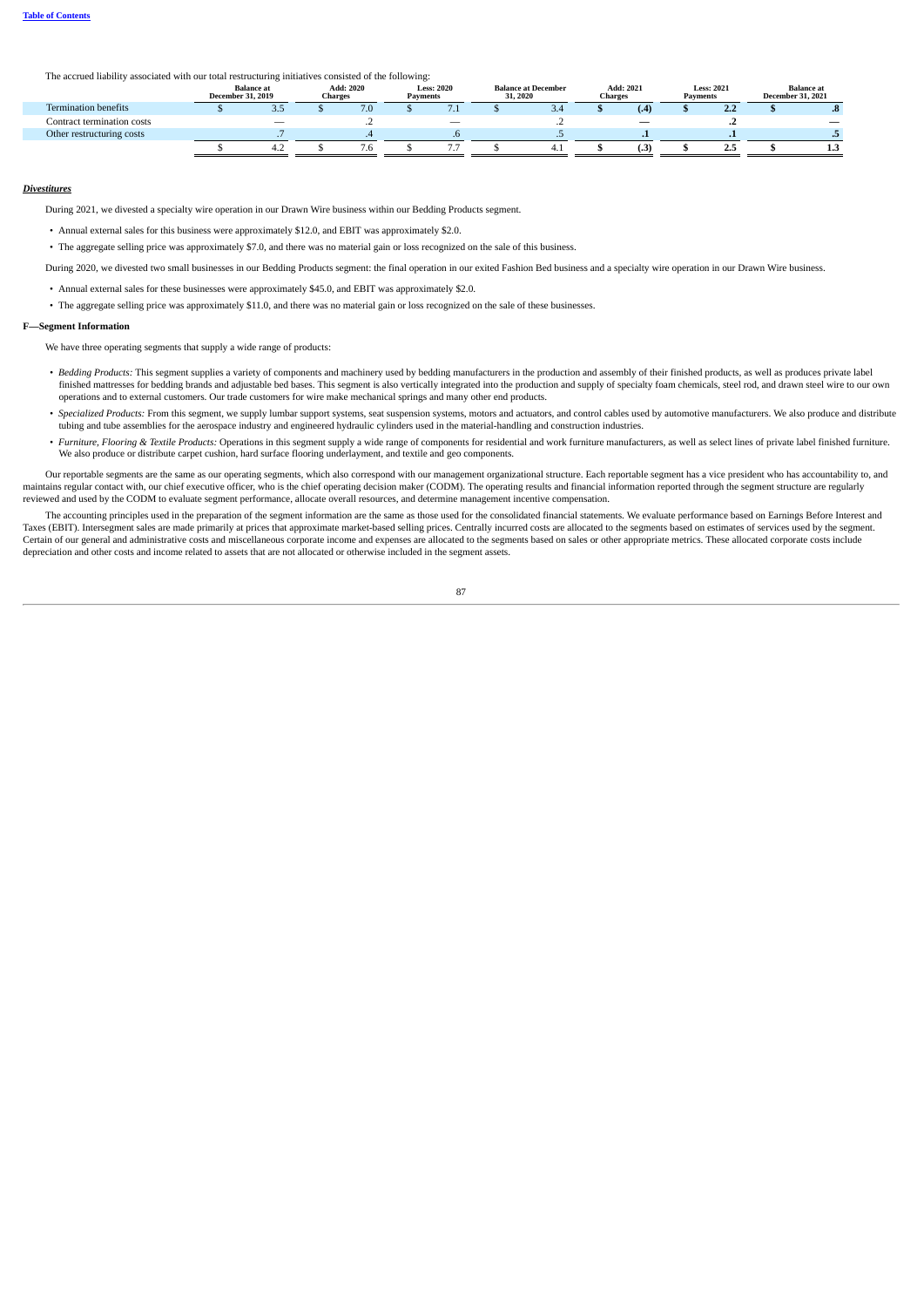As of January 1, 2021, we changed our method for valuing certain inventories (primarily domestic steel-related inventories) to the FIFO cost method from the LIFO cost method. The effects of this change have been retrospect

A summary of segment results for the periods presented are as follows:

|                                                  | <b>Year Ended December 31</b> |                                    |    |                                   |    |                                      |    |             |                                         |       |
|--------------------------------------------------|-------------------------------|------------------------------------|----|-----------------------------------|----|--------------------------------------|----|-------------|-----------------------------------------|-------|
|                                                  |                               | Trade <sup>1</sup><br><b>Sales</b> |    | Inter-<br>Segment<br><b>Sales</b> |    | <b>Total Segment</b><br><b>Sales</b> |    | <b>EBIT</b> | <b>Depreciation</b> and<br>Amortization |       |
| 2021                                             |                               |                                    |    |                                   |    |                                      |    |             |                                         |       |
| Bedding Products <sup>2</sup>                    | ÷\$                           | 2,455.9                            | \$ | 44.1                              | \$ | 2,500.0                              | \$ | 321.3       | \$                                      | 106.8 |
| <b>Specialized Products</b>                      |                               | 998.9                              |    | 3.6                               |    | 1,002.5                              |    | 115.9       |                                         | 44.8  |
| Furniture, Flooring & Textile Products           |                               | 1,617.8                            |    | 13.4                              |    | 1,631.2                              |    | 159.5       |                                         | 24.0  |
| Intersegment eliminations and other <sup>3</sup> |                               |                                    |    |                                   |    |                                      |    | (.7)        |                                         | 11.7  |
|                                                  |                               | 5,072.6                            | \$ | 61.1                              |    | 5,133.7                              |    | 596.0       |                                         | 187.3 |
| 2020                                             |                               |                                    |    |                                   |    |                                      |    |             |                                         |       |
| <b>Bedding Products</b>                          | $\mathfrak{F}$                | 2,039.3                            | \$ | 32.2                              | \$ | 2,071.5                              | \$ | 192.4       | S                                       | 106.7 |
| Specialized Products <sup>4</sup>                |                               | 891.2                              |    | 2.8                               |    | 894.0                                |    | 92.0        |                                         | 44.3  |
| Furniture, Flooring & Textile Products           |                               | 1,349.7                            |    | 13.8                              |    | 1,363.5                              |    | 126.5       |                                         | 25.5  |
| Intersegment eliminations and other 3,5          |                               |                                    |    |                                   |    |                                      |    | (3.4)       |                                         | 12.9  |
|                                                  |                               | 4,280.2                            |    | 48.8                              | \$ | 4,329.0                              |    | 407.5       |                                         | 189.4 |
| 2019                                             |                               |                                    |    |                                   |    |                                      |    |             |                                         |       |
| <b>Bedding Products</b>                          | <sup>\$</sup>                 | 2,254.3                            | \$ | 41.3                              | \$ | 2,295.6                              | \$ | 214.9       | \$                                      | 107.3 |
| <b>Specialized Products</b>                      |                               | 1,066.8                            |    | 3.2                               |    | 1,070.0                              |    | 169.9       |                                         | 41.8  |
| Furniture, Flooring & Textile Products           |                               | 1,431.4                            |    | 16.0                              |    | 1,447.4                              |    | 102.3       |                                         | 25.7  |
| Intersegment eliminations and other <sup>3</sup> |                               |                                    |    |                                   |    |                                      |    | (.3)        |                                         | 17.1  |
|                                                  |                               | 4,752.5                            | \$ | 60.5                              |    | 4,813.0                              |    | 486.8       |                                         | 191.9 |

<sup>1</sup> See <u>Note B</u> for revenue by product family.

2021 EBIT: Includes \$28.2 gain on the sale of real estate associated with our exited Fashion Bed business. **2**

 $^{\textbf{3}}$  Depreciation and amortization: Other relates to non-operating assets (assets not included in segment assets) and is allocated to segment EBIT as discussed above.

2020 EBIT: Includes \$25.4 of goodwill impairment for the Hydraulic Cylinders unit as discussed in Note C. **4**

2020 EBIT: Other includes a charge to write off stock associated with a prior year divestiture that filed bankruptcy in 2020. **5**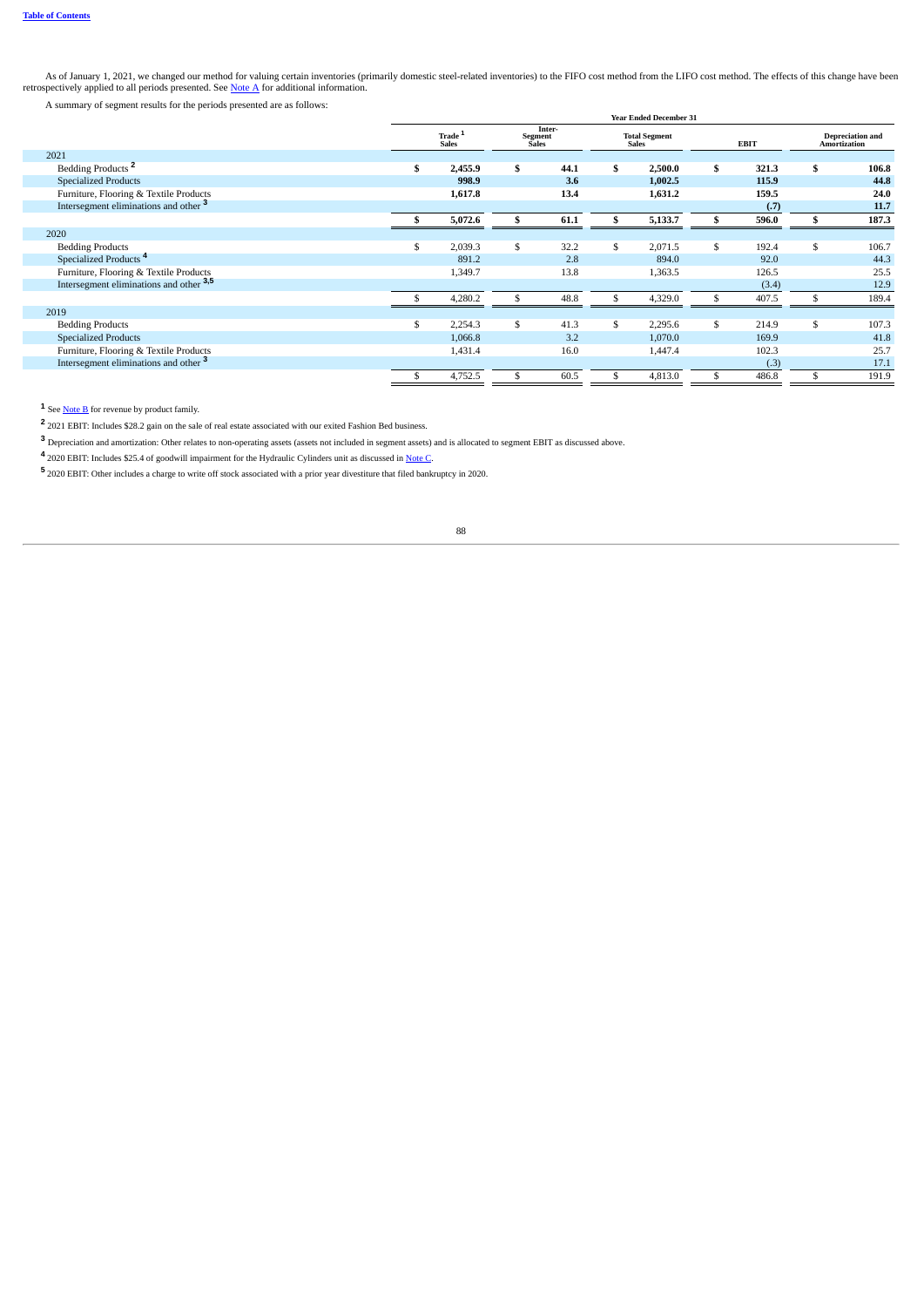Average assets for our segments are shown in the table below and reflect the basis for return measures used by management to evaluate segment performance. These segment totals include working capital (all current assets an

|                                                               | <b>Year Ended December 31</b> |                                           |                          |    |                                                |  |  |  |
|---------------------------------------------------------------|-------------------------------|-------------------------------------------|--------------------------|----|------------------------------------------------|--|--|--|
|                                                               | <b>Assets</b>                 | to<br>Property,<br>Plant and<br>Equipment | <b>Additions</b>         |    | Acquired<br>Companies'<br>Long-Lived<br>Assets |  |  |  |
| 2021                                                          |                               |                                           |                          |    |                                                |  |  |  |
| <b>Bedding Products</b>                                       | \$<br>836.0                   | \$                                        | 67.1                     | \$ | 136.6                                          |  |  |  |
| <b>Specialized Products</b>                                   | 316.7                         |                                           | 20.6                     |    | 25.1                                           |  |  |  |
| Furniture, Flooring & Textile Products                        | 373.5                         |                                           | 9.8                      |    | 6.2                                            |  |  |  |
| Average current liabilities included in segment numbers above | 814.1                         |                                           |                          |    |                                                |  |  |  |
| Unallocated assets and other                                  | 2,828.5                       |                                           | 9.1                      |    |                                                |  |  |  |
| Difference between average assets and year-end balance sheet  | 138.5                         |                                           |                          |    |                                                |  |  |  |
|                                                               | 5,307.3                       | S                                         | 106.6                    | \$ | 167.9                                          |  |  |  |
| 2020                                                          |                               |                                           |                          |    |                                                |  |  |  |
| <b>Bedding Products</b>                                       | \$<br>739.0                   | \$                                        | 27.1                     | \$ |                                                |  |  |  |
| <b>Specialized Products</b>                                   | 299.5                         |                                           | 13.2                     |    |                                                |  |  |  |
| Furniture, Flooring & Textile Products                        | 348.6                         |                                           | 7.9                      |    |                                                |  |  |  |
| Average current liabilities included in segment numbers above | 665.0                         |                                           |                          |    |                                                |  |  |  |
| Unallocated assets and other                                  | 2,759.1                       |                                           | 18.0                     |    |                                                |  |  |  |
| Difference between average assets and year-end balance sheet  | (11.2)                        |                                           |                          |    |                                                |  |  |  |
|                                                               | 4,800.0                       | \$                                        | 66.2                     | \$ |                                                |  |  |  |
| 2019                                                          |                               |                                           |                          |    |                                                |  |  |  |
| <b>Bedding Products</b>                                       | \$<br>829.6                   | \$                                        | 65.4                     | \$ | 1,279.8                                        |  |  |  |
| <b>Specialized Products</b>                                   | 346.4                         |                                           | 29.3                     |    | $\cdot$ .2                                     |  |  |  |
| Furniture, Flooring & Textile Products                        | 383.2                         |                                           | 13.7                     |    | 17.4                                           |  |  |  |
| Average current liabilities included in segment numbers above | 735.3                         |                                           | $\overline{\phantom{a}}$ |    |                                                |  |  |  |
| Unallocated assets and other                                  | 2,689.7                       |                                           | 34.7                     |    |                                                |  |  |  |
| Difference between average assets and year-end balance sheet  | (128.8)                       |                                           |                          |    |                                                |  |  |  |
|                                                               | \$<br>4,855.4                 | \$                                        | 143.1                    | \$ | 1,297.4                                        |  |  |  |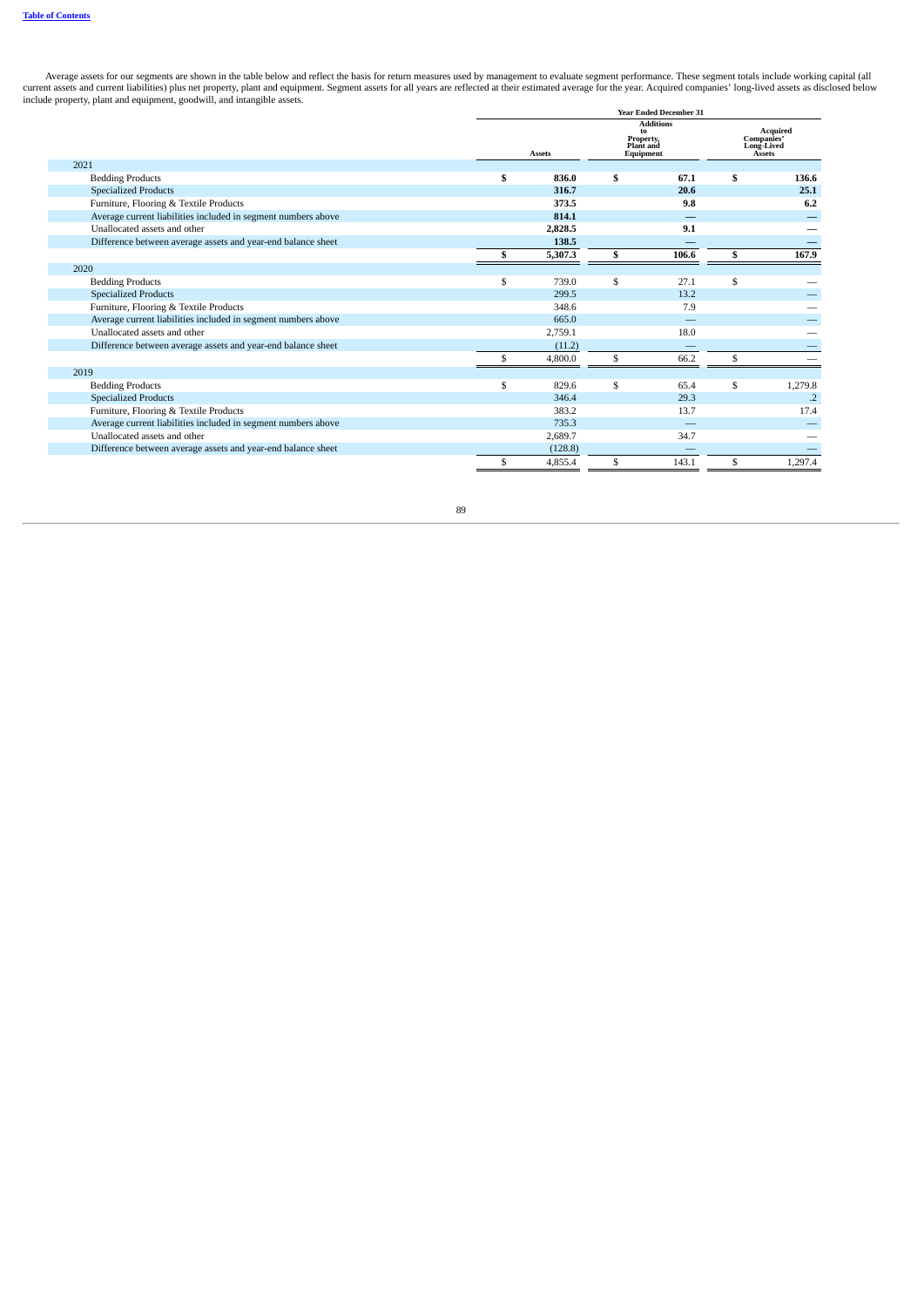Trade sales and tangible long-lived assets are presented below, based on the geography of manufacture.

|                                          | <b>Year Ended December 31</b> |         |    |         |              |         |  |  |
|------------------------------------------|-------------------------------|---------|----|---------|--------------|---------|--|--|
|                                          |                               | 2021    |    | 2020    |              | 2019    |  |  |
| <b>Trade sales</b>                       |                               |         |    |         |              |         |  |  |
| Foreign sales                            |                               |         |    |         |              |         |  |  |
| Europe                                   | $\mathbf{s}$                  | 589.0   | \$ | 420.9   | $\mathbb{S}$ | 508.5   |  |  |
| China                                    |                               | 559.0   |    | 441.7   |              | 449.9   |  |  |
| Canada                                   |                               | 262.0   |    | 261.5   |              | 312.8   |  |  |
| Mexico                                   |                               | 276.0   |    | 215.4   |              | 256.0   |  |  |
| Other                                    |                               | 116.1   |    | 94.7    |              | 92.6    |  |  |
| Total foreign sales                      |                               | 1,802.1 |    | 1,434.2 |              | 1,619.8 |  |  |
| <b>United States</b>                     |                               | 3,270.5 |    | 2,846.0 |              | 3,132.7 |  |  |
| Total trade sales                        |                               | 5,072.6 | \$ | 4,280.2 | \$           | 4,752.5 |  |  |
|                                          |                               |         |    |         |              |         |  |  |
| Tangible long-lived assets               |                               |         |    |         |              |         |  |  |
| Foreign tangible long-lived assets       |                               |         |    |         |              |         |  |  |
| Europe                                   | \$                            | 150.1   | \$ | 155.0   | \$           | 160.2   |  |  |
| China                                    |                               | 44.1    |    | 45.4    |              | 51.6    |  |  |
| Canada                                   |                               | 26.9    |    | 30.2    |              | 36.4    |  |  |
| Mexico                                   |                               | 13.9    |    | 8.8     |              | 10.1    |  |  |
| Other                                    |                               | 9.8     |    | 11.1    |              | 14.7    |  |  |
| Total foreign tangible long-lived assets |                               | 244.8   |    | 250.5   |              | 273.0   |  |  |
| <b>United States</b>                     |                               | 536.7   |    | 534.3   |              | 557.8   |  |  |
| Total tangible long-lived assets         | \$                            | 781.5   | \$ | 784.8   | \$           | 830.8   |  |  |
|                                          |                               |         |    |         |              |         |  |  |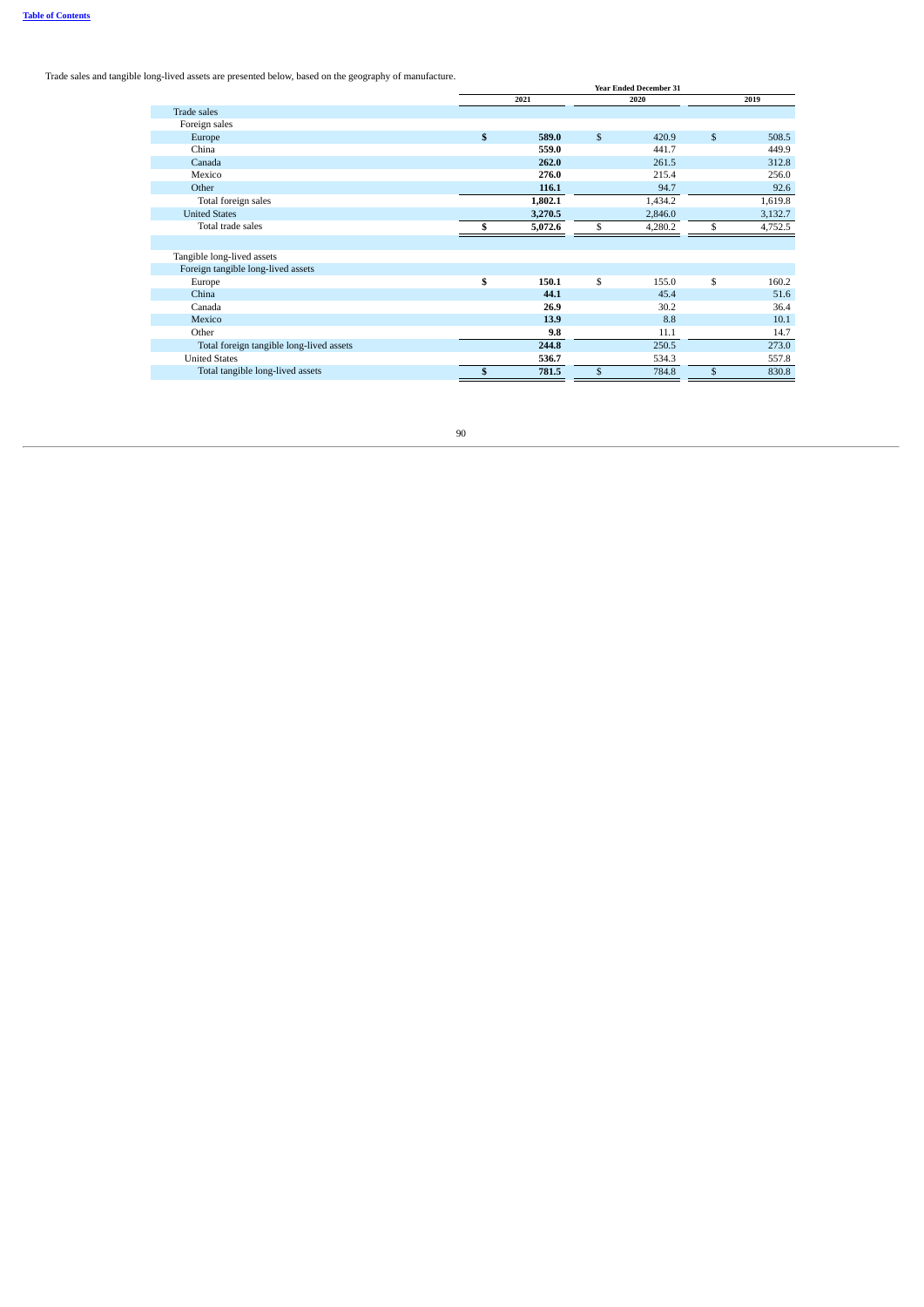# **G—Earnings Per Share**

Basic and diluted earnings per share were calculated as follows:

|                                                                                                   |            |              | <b>Year Ended December 31</b> |                |            |
|---------------------------------------------------------------------------------------------------|------------|--------------|-------------------------------|----------------|------------|
|                                                                                                   | 2021       |              | 2020                          |                | 2019       |
| <b>Earnings:</b>                                                                                  |            |              |                               |                |            |
| Net earnings                                                                                      | 402.6      | S            | 253.1                         | S.             | 314.1      |
| (Earnings) attributable to noncontrolling interest, net of tax                                    | (.2)       |              | (.1)                          |                | (.1)       |
| Net earnings attributable to Leggett & Platt, Inc. common shareholders                            | 402.4      |              | 253.0                         |                | 314.0      |
| Weighted average number of shares (in millions):                                                  |            |              |                               |                |            |
| Weighted average number of common shares used in basic EPS                                        | 136.3      |              | 135.7                         |                | 134.8      |
| Dilutive effect of stock-based compensation                                                       | .4         |              |                               |                | .6         |
| Weighted average number of common shares and dilutive potential common shares used in diluted EPS | 136.7      |              | 135.9                         |                | 135.4      |
| <b>Basic and Diluted EPS:</b>                                                                     |            |              |                               |                |            |
| Basic EPS attributable to Leggett & Platt, Inc. common shareholders                               | 2.95       |              | 1.86                          |                | 2.33       |
| Diluted EPS attributable to Leggett & Platt, Inc. common shareholders                             | 2.94       |              | 1.86                          |                | 2.32       |
| <b>Other information:</b>                                                                         |            |              |                               |                |            |
| Anti-dilutive shares excluded from diluted EPS computation                                        | $\cdot$    |              | $\overline{2}$                |                | $\cdot$ .2 |
| Cash dividends declared per share                                                                 | \$<br>1.66 | $\mathbf{S}$ | 1.60                          | $\mathfrak{L}$ | 1.58       |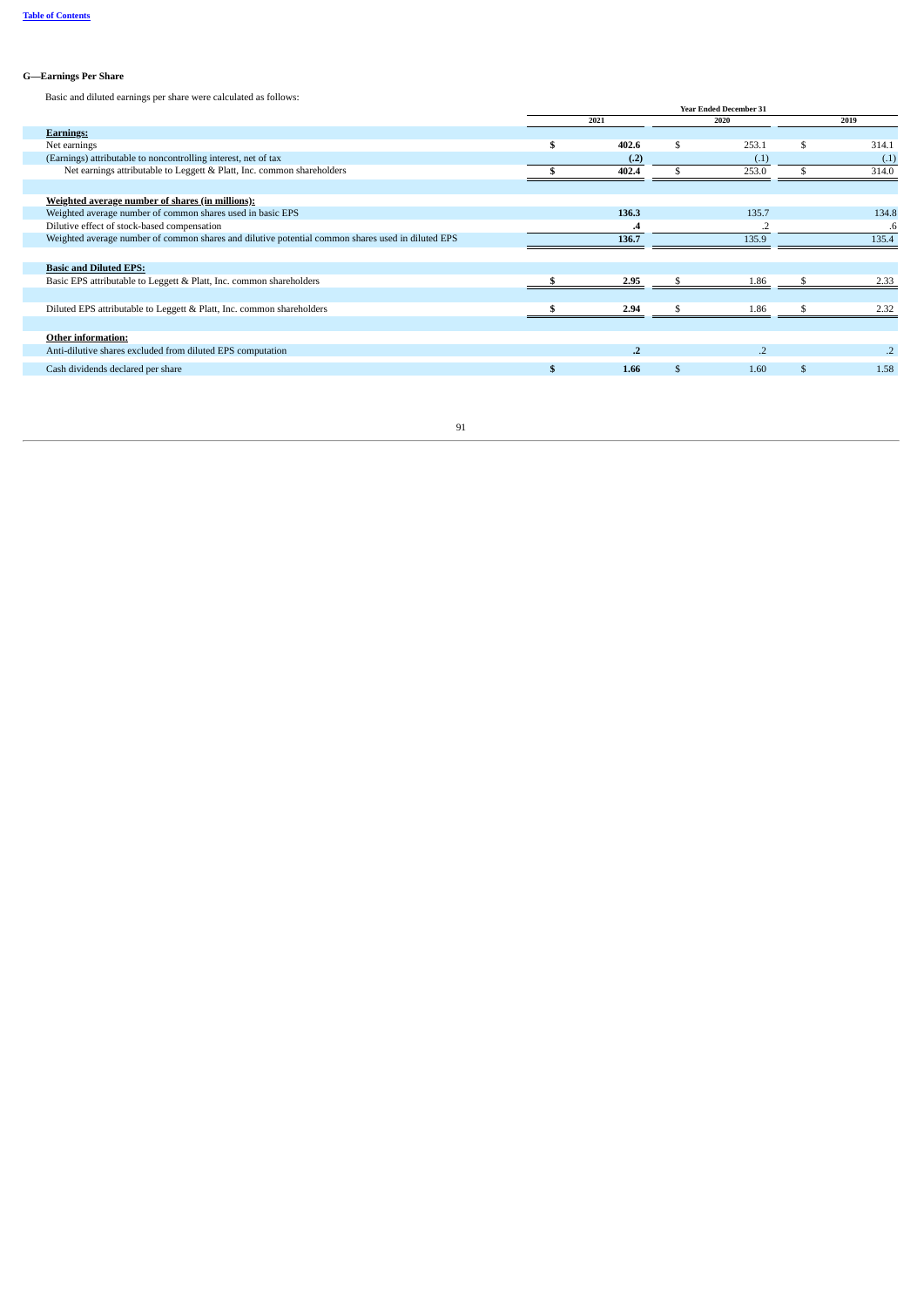### **H—Accounts and Other Receivables**

Accounts and other receivables at December 31 consisted of the following:

|                                          |         | 2021 |           |         | 2020           |                      |
|------------------------------------------|---------|------|-----------|---------|----------------|----------------------|
|                                          | Current |      | Long-term | Current |                | Long-term            |
| Trade accounts receivable <sup>1</sup>   | 634.2   |      | —         | 553.5   | $\mathfrak{L}$ |                      |
| Trade notes receivable                   |         |      |           | ں.      |                |                      |
| Total trade receivables                  | 634.9   |      | .2        | 554.4   |                | $\cdot$ <sub>3</sub> |
| Other notes receivable <sup>1</sup>      | $\cdot$ |      | 22.5      |         |                | 22.8                 |
| Taxes receivable, including income taxes | 18.8    |      |           | 14.8    |                |                      |
| Other receivables                        | 12.0    |      |           | 13.6    |                |                      |
| Subtotal other receivables               | 31.5    |      | 22.5      | 28.4    |                | 22.8                 |
| Total trade and other receivables        | 666.4   |      | 22.7      | 582.8   |                | 23.1                 |
| Allowance for doubtful accounts:         |         |      |           |         |                |                      |
| Trade accounts receivable <sup>1</sup>   | (14.9)  |      |           | (19.2)  |                |                      |
| Trade notes receivable                   |         |      | (.1)      |         |                |                      |
| Total trade receivables                  | (14.9)  |      | (.1)      | (19.2)  |                |                      |
| Other notes receivable <sup>1</sup>      |         |      | (22.0)    |         |                | (22.8)               |
| Total allowance for doubtful accounts    | (14.9)  |      | (22.1)    | (19.2)  |                | (22.8)               |
| Total net receivables                    | 651.5   |      | .6        | 563.6   |                |                      |
|                                          |         |      |           |         |                |                      |

The "Trade accounts receivable" and "Other notes receivable" line items above include \$22.5 and \$24.6 as of December 31, 2021 and December 31, 2020, respectively, from a customer in our Bedding Products segment who is expe (\$22.8 for the note and \$1.8 for the trade receivable) at December 31, 2020. **1**

Activity related to the allowance for doubtful accounts is reflected below:

|                                       |                               |                        | <b>Less: Net</b><br>Charge-    |                                        |                              | <b>Less: Net</b><br>Charge-    |                                        |
|---------------------------------------|-------------------------------|------------------------|--------------------------------|----------------------------------------|------------------------------|--------------------------------|----------------------------------------|
|                                       | Balance at January 1,<br>2020 | Add:<br><b>Charges</b> | offs/(Recoveries) and<br>Other | <b>Balance at December 31,</b><br>2020 | Add:<br>Charges <sup>®</sup> | offs/(Recoveries) and<br>Other | <b>Balance at December 31,</b><br>2021 |
| Trade accounts receivable             | 11.7                          | 9.4                    | 1.9                            | 19.2                                   | (2.7)                        | 1.6                            | 14.9                                   |
| Trade notes receivable                |                               |                        | $\overline{\phantom{a}}$       | $-$                                    |                              |                                |                                        |
| Total trade receivables               | 11.8                          | 9.3                    | 1.9                            | 19.2                                   | (2.6)                        | 1.6                            | 15.0                                   |
| Other notes receivable                | 15.0                          | 7.8                    |                                | 22.8                                   | (.8)                         |                                | 22.0                                   |
| Total allowance for doubtful accounts | 26.8                          | 17.1                   | 1.9                            | 42.0                                   | (3.4)                        | 1.6                            | 37.0                                   |

Effective January 1, 2020, we adopted ASU 2016-13 "Financial Instruments—Credit Losses" (Topic 326), which amended the impairment model to require a forward-looking approach based on expected losses<br>rather than incurred lo receivable of \$3.3 and a \$2.5 adjustment to 2020 beginning retained earnings as presented in the Consolidated Statements of Changes in Equity. **1**

The \$17.1 million of bad debt expense in 2020 was primarily associated with one Bedding Products segment customer discussed above and pandemic-related risk across the entire portfolio. We reduced our **2** allowance for doubtful accounts by \$3.4 million during 2021, reflecting lower qualitative risk compared to 2020 due to improved economic conditions and continued strong customer payment trends.

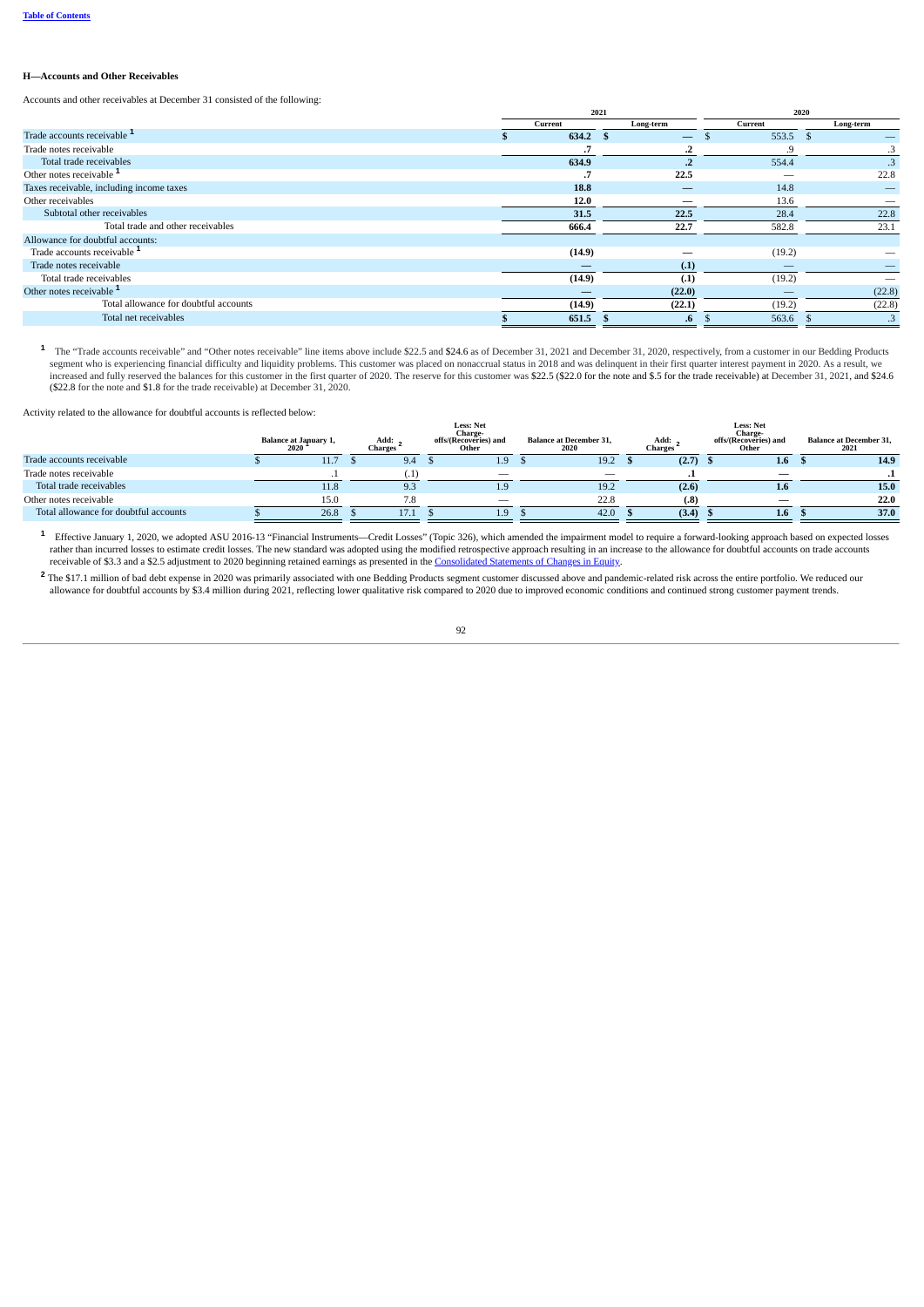# **I—Supplemental Balance Sheet Information**

Additional supplemental balance sheet details at December 31 consisted of the following:

|                                                                                     | 2021        |              | 2020  |
|-------------------------------------------------------------------------------------|-------------|--------------|-------|
| Sundry                                                                              |             |              |       |
| Deferred income taxes (see Note N)                                                  | \$<br>8.6   | \$           | 11.0  |
| Diversified investments associated with stock-based compensation plans (see Note L) | 47.4        |              | 42.7  |
| Pension plan assets (see Note M)                                                    | 2.8         |              | .9    |
| Brazilian VAT deposits (see Note T)                                                 | 7.6         |              | 8.2   |
| Finance leases (see Note K)                                                         | 3.8         |              | 3.6   |
| Other                                                                               | 40.3        |              | 38.7  |
|                                                                                     | \$<br>110.5 | \$           | 105.1 |
| Accrued expenses                                                                    |             |              |       |
| Litigation contingency accruals (see Note T)                                        | \$<br>1.0   | \$           | .5    |
| Wages and commissions payable                                                       | 75.1        |              | 77.5  |
| Workers' compensation, vehicle-related and product liability, medical/disability    | 45.2        |              | 45.1  |
| Sales promotions                                                                    | 53.4        |              | 49.9  |
| Liabilities associated with stock-based compensation plans (see Note L)             | 9.1         |              | 8.2   |
| Accrued interest                                                                    | 16.4        |              | 14.6  |
| General taxes, excluding income taxes <sup>1</sup>                                  | 28.8        |              | 26.3  |
| Environmental reserves                                                              | 3.8         |              | 4.0   |
| Other                                                                               | 51.8        |              | 49.1  |
|                                                                                     | \$<br>284.6 | $\mathbb{S}$ | 275.2 |
| Other current liabilities                                                           |             |              |       |
| Dividends payable                                                                   | \$<br>56.0  | \$           | 53.0  |
| Customer deposits                                                                   | 19.5        |              | 19.4  |
| Sales tax payable                                                                   | 7.5         |              | 5.4   |
| Derivative financial instruments (see Note S)                                       | 1.1         |              | 2.2   |
| Liabilities associated with stock-based compensation plans (see Note L)             | 3.5         |              | 3.2   |
| Outstanding checks in excess of book balances                                       | .3          |              | 1.6   |
| Other                                                                               | 4.3         |              | .5    |
|                                                                                     | \$<br>92.2  | \$           | 85.3  |
| Other long-term liabilities                                                         |             |              |       |
| Liability for pension benefits (see Note M)                                         | \$<br>45.2  | \$           | 71.7  |
| Liabilities associated with stock-based compensation plans (see Note L)             | 51.1        |              | 45.7  |
| Deemed repatriation tax payable                                                     | 27.6        |              | 31.6  |
| Net reserves for tax contingencies                                                  | 6.3         |              | 6.4   |
| Deferred compensation                                                               | 13.2        |              | 14.6  |
| Other <sup>1</sup>                                                                  | 19.5        |              | 22.1  |
|                                                                                     | \$<br>162.9 | \$           | 192.1 |

In 2020, we deferred our payment of employer's U.S. Social Security match as provided by the Coronavirus Aid, Relief, and Economic Security (CARES) Act. Through December 31, 2020, we deferred \$19.0.<br>Approximately half was **1**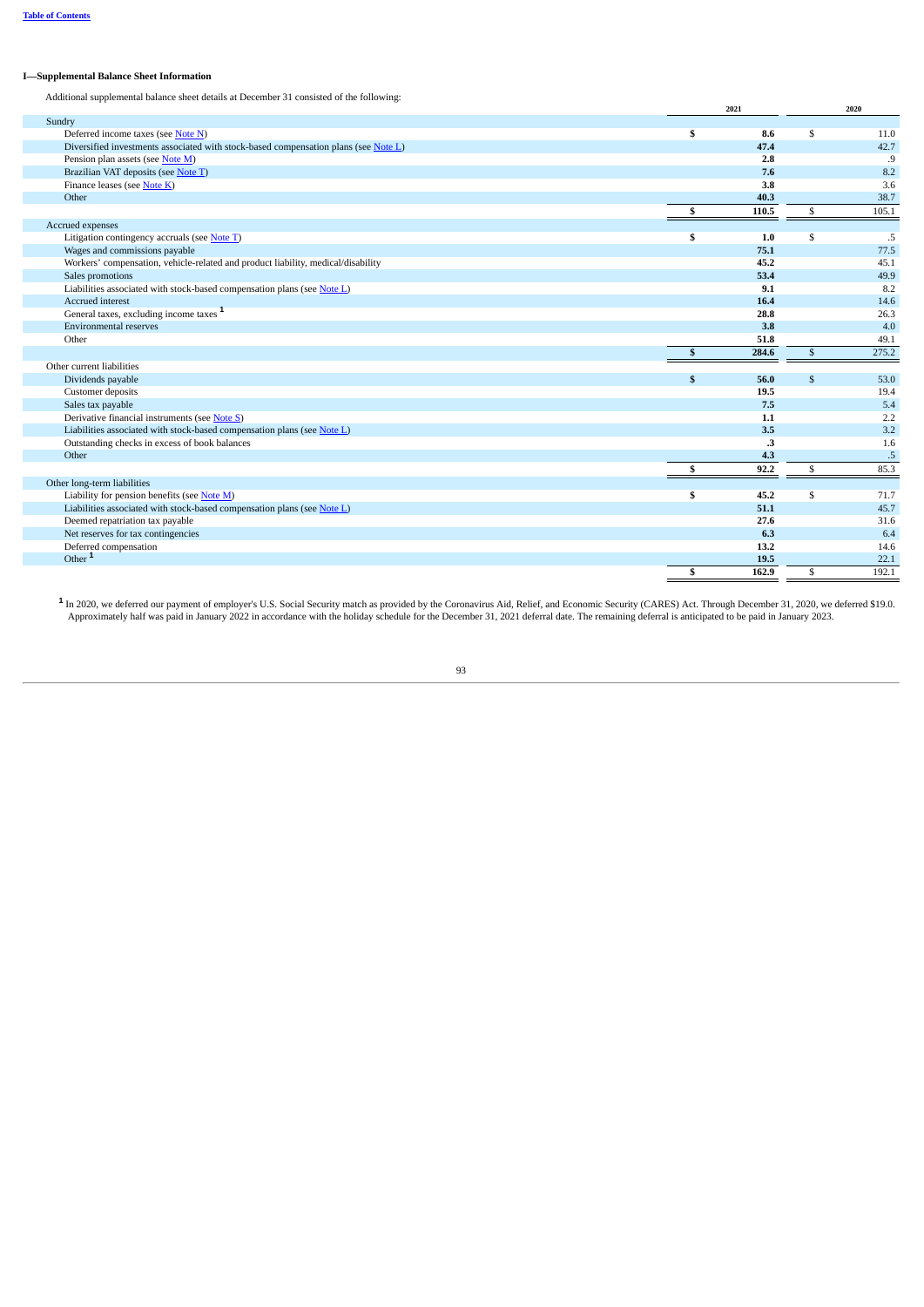#### **J—Long-Term Debt**

#### *2020 and prior*

In response to the COVID-19 pandemic, in May 2020, we amended our five-year multi-currency \$1,200.0 credit facility to change, among other things, the restrictive financial covenants. Prior to the pandemic, the leverage ratio of debt to trailing 12-month EBITDA was 4.25 to 1.00 with a single step-down to 3.50 to 1.00 on March 31, 2020.

The leverage ratio covenant was changed in two ways: (i) the calculation of the ratio now subtracts unrestricted cash (as defined in the credit facility) from consolidated funded indebtedness; and (ii) the ratio levels, calculated as of the last day of the applicable fiscal quarter, were changed to 4.75 to 1.00 for each fiscal quarter-end date through March 31, 2021; 4.25 to 1.00 at June 30, 2021; 3.75 to 1.00 at September 30, 2021; and 3.25 to 1.00 at December 31, 2021 and thereafter.

In addition, the amount of total secured debt limit was changed from 15% to 5% of our total consolidated assets until December 31, 2021, at which time it would revert back to 15%. Various interest rate terms were also changed. The credit facility also contained an anti-cash hoarding provision that limited borrowing for a consolidated cash balance (as defined in the credit facility) in excess of \$300.0 without planned expenditures. The maturity date of January 2024 was not modified.

#### *2021*

Our credit facility was amended effective September 30, 2021 to create more financial flexibility. It matures in September 2026 and contains revised restrictive covenants. At December 31, 2021, we were in compliance with all of our debt covenants and expect to be able to maintain compliance with the amended debt covenant requirements.

The amended covenants (a) require us to maintain as of the last day of each fiscal quarter i) Consolidated Funded Indebtedness minus the lesser of: (A) Unrestricted Cash, or (B) \$750.0 to ii) Consolidated EBITDA for the four consecutive trailing quarters, such ratio not being greater than 3.50 to 1.00, provided, however, subject to certain limitations, if we have made a Material Acquisition in any fiscal quarter, at our election, maximum Leverage Ratio shall be 4.00 to 1.00 for the fiscal quarter during which such Material Acquisition is consummated and the next three consecutive fiscal quarters; (b) limit the amount of total secured debt to 15% of our total consolidated assets, and (c) limit our ability to sell, lease, transfer or dispose of all or substantially all of our assets and the assets of our subsidiaries, taken as a whole (other than accounts receiv in a Permitted Securitization Transaction, products sold in the ordinary course of business and our ability to sell, lease, transfer, or dispose of any of our assets or the assets of one of our subsidiaries to us or one of subsidiaries, as applicable) at any given point in time; each (a), (b), and (c) above as determined by the terms of the Credit Agreement.

In November 2021, we issued \$500.0 aggregate principal amount of notes that mature in 2051. The notes bear interest at a rate of 3.5% per year, with interest payable semi-annually beginning May 15, 2022. The net proceeds of these notes were used to repay commercial paper and may be used to repay a portion of the 3.4% Senior Notes due in August 2022.

 $Q_{\Delta}$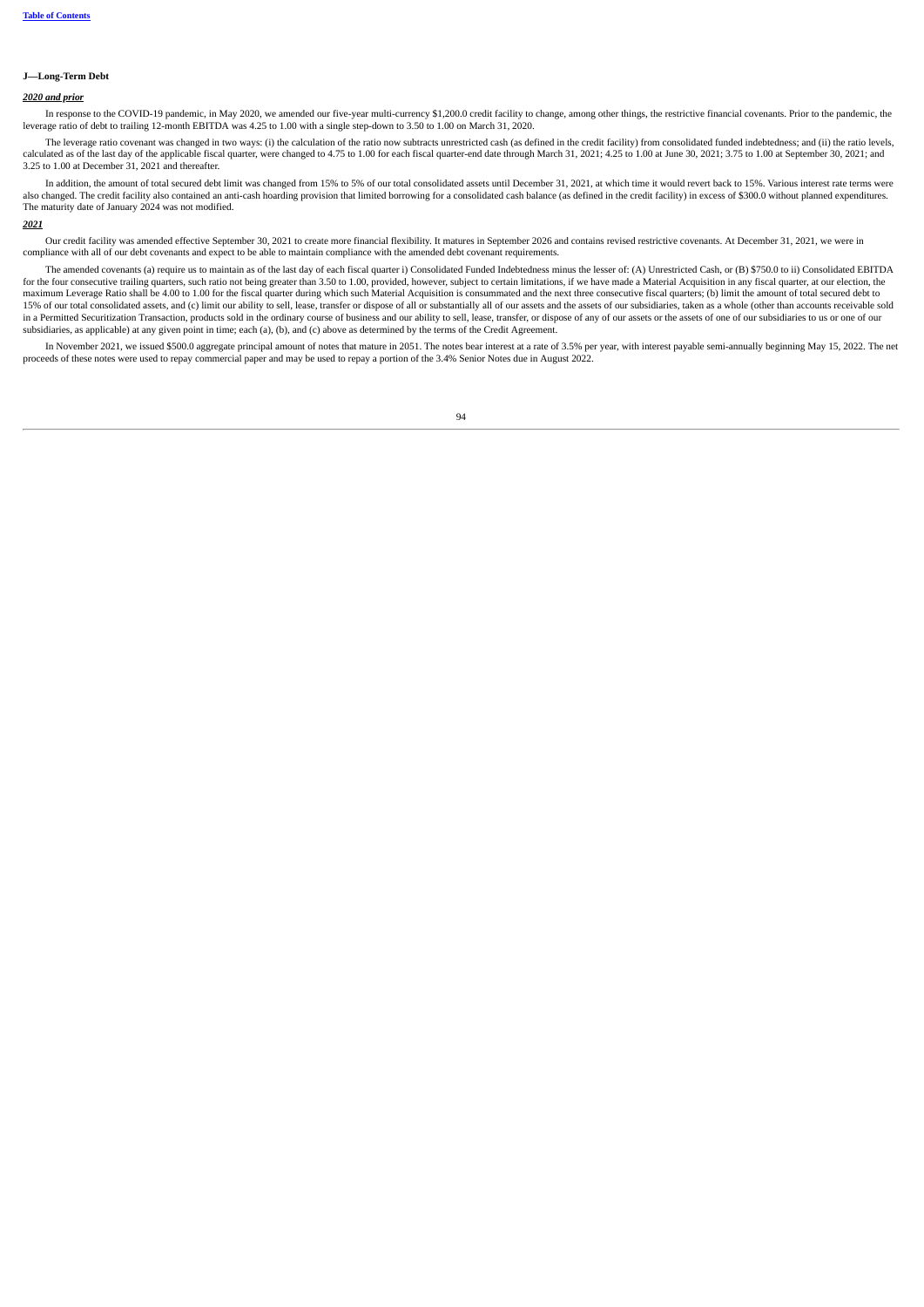Long-term debt, interest rates, and due dates at December 31 are as follows:

|                                                                      |                               |      | 2021                       |    |                |                               |               | 2020                       |    |                |
|----------------------------------------------------------------------|-------------------------------|------|----------------------------|----|----------------|-------------------------------|---------------|----------------------------|----|----------------|
|                                                                      | <b>Year-end Interest Rate</b> |      | <b>Due Date</b><br>Through |    | <b>Balance</b> | <b>Year-end Interest Rate</b> |               | <b>Due Date</b><br>Through |    | <b>Balance</b> |
| Senior Notes <sup>1</sup>                                            | 3.4                           | %    | 2022                       | £. | 300.0          | 3.4                           | %             | 2022                       | S. | 300.0          |
| Senior Notes <sup>1</sup>                                            | 3.8                           | $\%$ | 2024                       |    | 300.0          | 3.8                           | %             | 2024                       |    | 300.0          |
| Senior Notes <sup>1</sup>                                            | 3.5                           | $\%$ | 2027                       |    | 500.0          | 3.5                           | %             | 2027                       |    | 500.0          |
| Senior Notes <sup>1</sup>                                            | 4.4                           | %    | 2029                       |    | 500.0          | 4.4                           | %             | 2029                       |    | 500.0          |
| Senior Notes <sup>1</sup>                                            | 3.5                           | %    | 2051                       |    | 500.0          |                               |               |                            |    |                |
| Term Loan A <sup>2</sup>                                             |                               |      |                            |    |                | 3.0                           | %             | 2024                       |    | 305.0          |
| Industrial development bonds, principally variable interest<br>rates | $\cdot$ <sub>3</sub>          | $\%$ | 2030                       |    | 3.8            | $\cdot$ <sub>3</sub>          | $\%$          | 2030                       |    | 3.8            |
| Commercial paper <sup>3</sup>                                        | –                             | %    | 2026                       |    |                |                               | $\frac{0}{0}$ | 2024                       |    | _              |
| <b>Finance leases</b>                                                |                               |      |                            |    | 3.7            |                               |               |                            |    | 3.6            |
| Other, partially secured                                             |                               |      |                            |    | .5             |                               |               |                            |    | .5             |
| Unamortized discounts and deferred loan costs                        |                               |      |                            |    | (17.7)         |                               |               |                            |    | (12.7)         |
| Total debt                                                           |                               |      |                            |    | 2,090.3        |                               |               |                            |    | 1,900.2        |
| Less: current maturities                                             |                               |      |                            |    | 300.6          |                               |               |                            |    | 50.9           |
| Total long-term debt                                                 |                               |      |                            |    | 1,789.7        |                               |               |                            |    | 1,849.3        |

Senior Notes are unsecured and unsubordinated obligations. For each of the Senior Notes: (i) interest is paid semi-annually in arrears; (ii) principal is due at maturity with no sinking fund; and (iii) we may, at our optio basis (assuming a 360-day year consisting of twelve 30-day months) at a specified discount rate, determined by the terms of each respective note. The Senior Notes may also be redeemed by us within 90 days of maturity (or within 180 days of maturity for the notes maturing in 2051) at 100% of the principal amount plus accrued and unpaid interest, and we are required to offer to purchase such notes at 101% of the principal<br>amount limitation on secured debt of 15% of our consolidated assets, a limitation on sale and leaseback transactions, and a limitation on certain consolidations, mergers, and sales of assets. **1**

In January 2019 and in connection with the ECS acquisition (Note R), we issued a \$500.0 five-year Term Loan A with our current bank group. We paid quarterly principal installments of \$12.5 and were required to **2** pay the remaining principal through the maturity date of January 2024. Additional principal payments, including a complete early payoff, were allowed without penalty. As of August 31, 2021, we pre-paid the remaining \$280.0 outstanding principal under the Term Loan A utilizing borrowings under our commercial paper program. The Term Loan A bore a variable interest rate as defined in the agreement.

The weighted average interest rate for the net commercial paper activity during the years ended December 31, 2021 and 2020 was .2% and 2.0%, respectively. We view the notes as a source of long-term funds and **3** have classified the borrowings under the commercial paper program as long-term borrowings on our balance sheet. We have the intent to roll over such obligations on a long-term basis and have the ability to refinance these borrowings on a long-term basis, as evidenced by our \$1,200.0 revolving credit facility maturing in 2026 discussed above.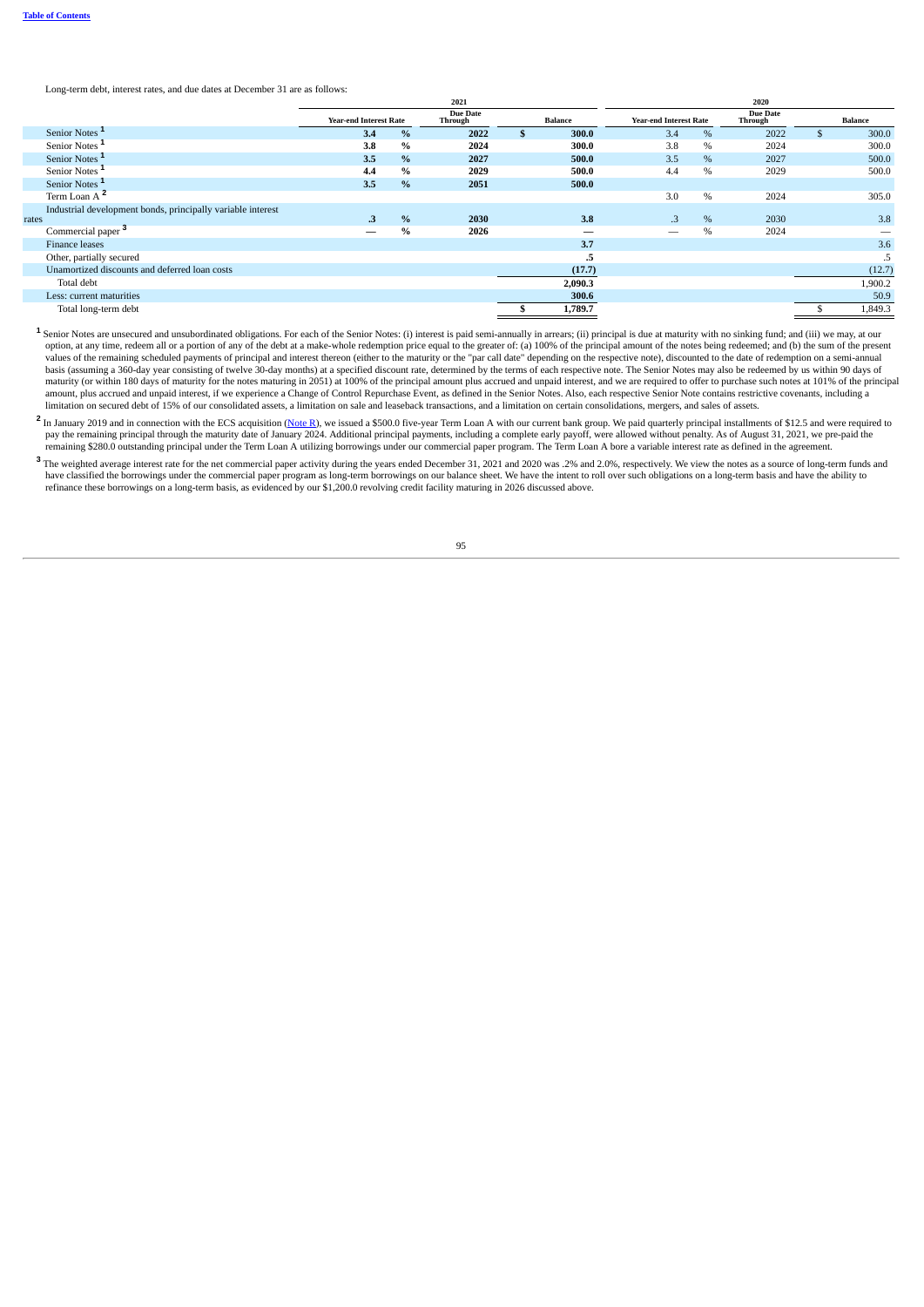#### Maturities are as follows:

| 2022       | a | 300.6   |
|------------|---|---------|
| 2023       |   | 1.7     |
| 2024       |   | 299.7   |
| 2025       |   | .6      |
| 2026       |   |         |
| Thereafter |   | 1,487.7 |
|            |   | 2,090.3 |

Amounts outstanding at December 31 related to our commercial paper program were:

|                                                             | 2021    | 2020    |
|-------------------------------------------------------------|---------|---------|
| Total program authorized                                    | 1.200.0 | 1.200.0 |
|                                                             |         |         |
| Commercial paper outstanding (classified as long-term debt) |         |         |
| Letters of credit issued under the credit facility          |         |         |
| Total program usage                                         |         |         |

At December 31, 2021, subject to restrictive covenants, we could raise cash by issuing commercial paper through a program that is backed by a \$1,200.0 revolving credit facility with a syndicate of 12 lenders. The credit The December 31, 2021, Story-C. to resultate covenants, we could have cash by issuing commercial paper involge a program nate to delive by a specific server crossing counter the world of the set of the second consequently, a corresponding amount. We had no outstanding letters of credit under the facility at year end for the periods presented. Our borrowing capacity may be limited by covenants to our credit facility.

Generally, we may elect one of five types of borrowing under the revolving credit facility, which determines the rate of interest to be paid on the outstanding principal balance. The interest rate would typically be commensurate with the currency borrowed and the term of the borrowing, as well as either (i) a competitive variable or fixed rate; or (ii) various published rates plus a pre-defined spread.

We are required to periodically pay accrued interest on any outstanding principal balance under the revolving credit facility at different time intervals based upon the elected interest rate and the elected interest period. Any outstanding principal under this facility will be due upon the maturity date. We may also terminate or reduce the lending commitments under this facility, in whole or in part, upon three business days' notice.

### **K—Lease Obligations**

### *Initial adoption of new ASU*

Effective January 1, 2019, we adopted ASU 2016-02 "Leases" (Topic 842), which requires the recognition of lease assets and liabilities for items classified as operating leases under previous guidance. As permitted under ASU 2018-11 "Targeted Improvements to ASC 842", we elected to not restate comparative periods in transition. Adoption of the new standard resulted in the recording of additional net operating lease assets and<br>lease l earnings.

### *Lease Details*

Substantially all of our operating lease right-of-use assets and operating lease liabilities represent leases for certain operating facilities, warehouses, office space, trucking equipment, and various other assets. Finance lease balances consist of vehicle and certain equipment leases. We are not involved in any material sale and leaseback transactions, and our sublease arrangements were not material for the periods presented.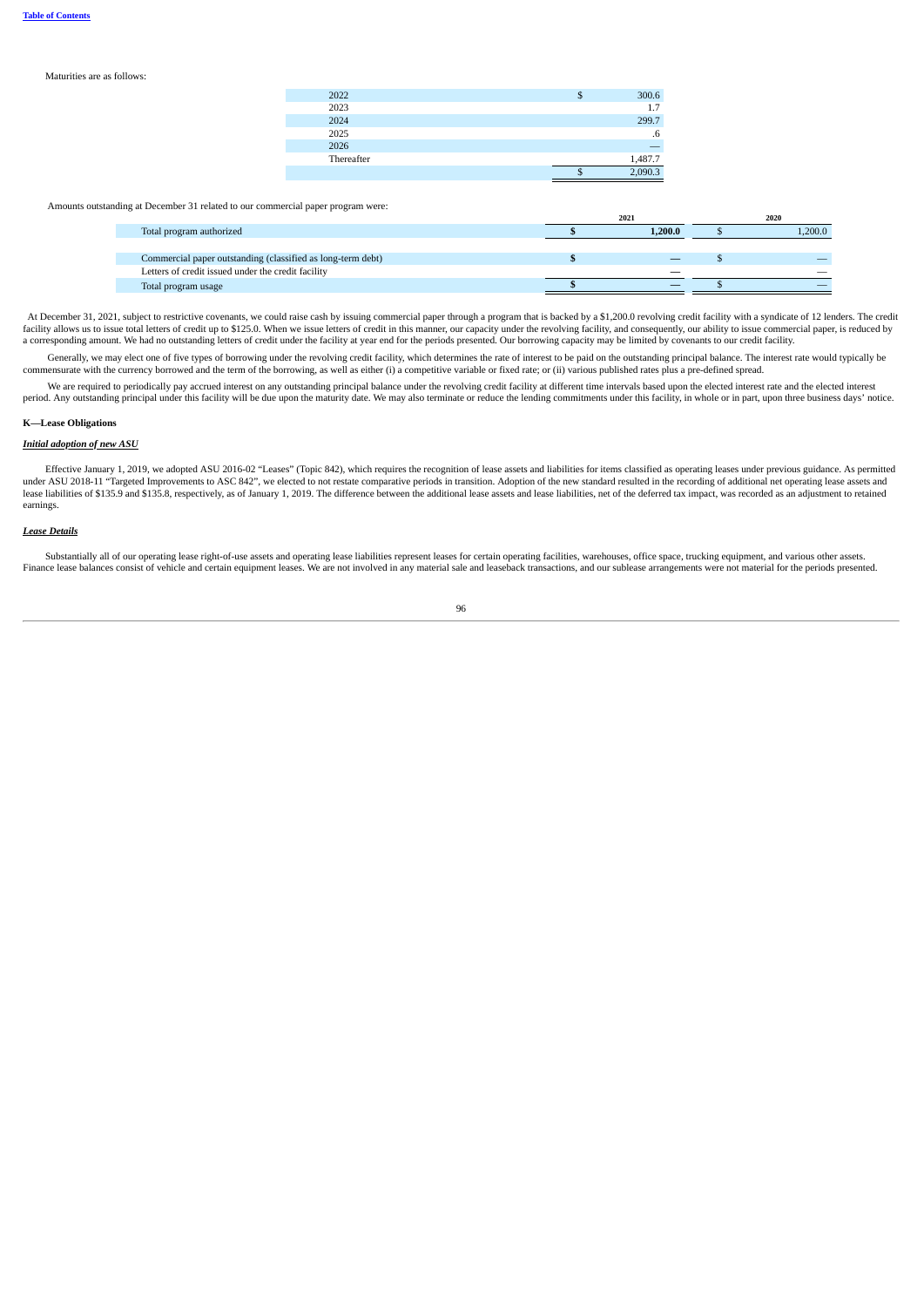At the inception of a contract, we assess whether a contract is, or contains, a lease. Our assessment is based on whether the contract involves the use of a distinct identified asset, whether we obtain the right to substantially all the economic benefit of the asset, and whether we have the right to direct the use of the asset.

Our leases have remaining lease terms that expire at various dates through 2035, some of which include options to extend or terminate the leases at our discretion. Where renewal or termination options are reasonably likely to be exercised, we recognize the option as part of the right-of-use asset and lease liability. Leases with an initial term of 12 months or less are not recorded on the balance sheet; we recognize lease expense for these leases on a straight-line basis over the lease term. Our lease agreements do not contain any material residual value guarantees or material restrictive covenants.

Both lease and non-lease components are accounted for as a single lease component, as we have elected to group lease and non-lease components for all leases.

As most of our leases do not provide an implicit rate, we use our incremental borrowing rate in determining the present value of the lease payments. We apply a portfolio approach for determining the incremental borrowing rate based on the applicable lease terms and the economic environment in the various regions where our operations are located.

At December 31, 2021, we had \$7.3 of additional operating leases and \$.8 of additional finance leases that had not yet commenced. These leases will commence in 2022 with average lease terms of 6 years for the operating leases and 7 years for the finance leases.

Supplemental balance sheet information related to leases was as follows:

|                                                | December 31 |               |      |       |  |  |  |  |
|------------------------------------------------|-------------|---------------|------|-------|--|--|--|--|
|                                                |             | 2021          | 2020 |       |  |  |  |  |
| Operating leases:                              |             |               |      |       |  |  |  |  |
| Operating lease right-of-use assets            |             | 192.6         | đ    | 161.6 |  |  |  |  |
|                                                |             |               |      |       |  |  |  |  |
| Current portion of operating lease liabilities | \$          | 44.5          | \$   | 42.4  |  |  |  |  |
| <b>Operating lease liabilities</b>             |             | 153.0         |      | 122.1 |  |  |  |  |
| Total operating lease liabilities              |             | 197.5         |      | 164.5 |  |  |  |  |
|                                                |             |               |      |       |  |  |  |  |
| Finance leases:                                |             |               |      |       |  |  |  |  |
| Sundry                                         |             | 3.8           |      | 3.6   |  |  |  |  |
|                                                |             |               |      |       |  |  |  |  |
| Current maturities of long-term debt           | \$          | $\mathbf{.8}$ | \$   | .9    |  |  |  |  |
| Long-term debt                                 |             | 2.9           |      | 2.7   |  |  |  |  |
| Total finance lease liabilities                |             | 3.7           |      | 3.6   |  |  |  |  |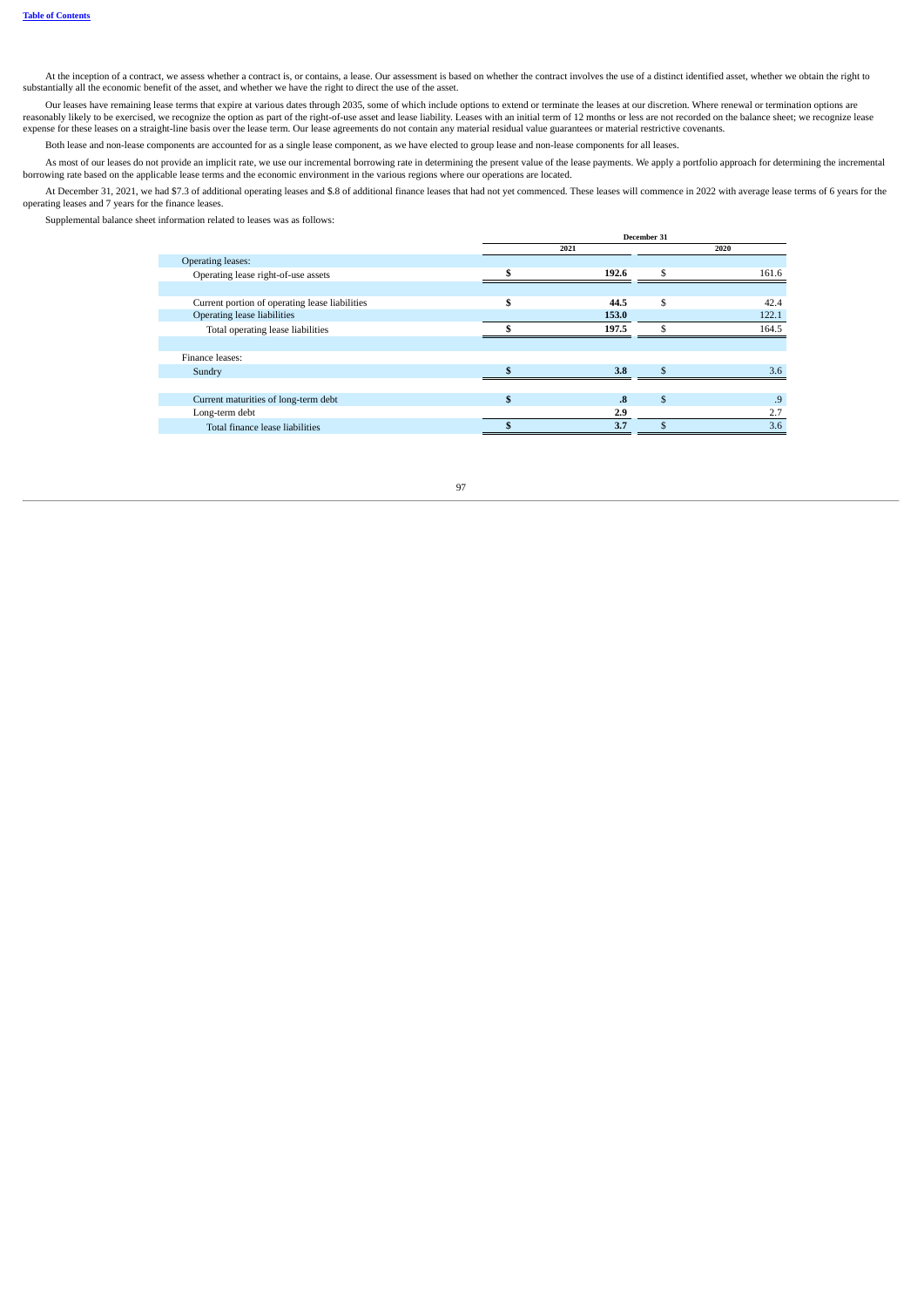The components of lease expense were as follows:

|                                     | <b>Year Ended December 31</b> |              |      |      |      |  |  |  |
|-------------------------------------|-------------------------------|--------------|------|------|------|--|--|--|
|                                     | 2021                          |              | 2020 | 2019 |      |  |  |  |
| Operating lease costs:              |                               |              |      |      |      |  |  |  |
| Lease costs                         | 50.1                          | $\mathbf{s}$ | 48.4 | \$   | 45.0 |  |  |  |
| Variable lease costs                | 15.4                          |              | 12.1 |      | 12.9 |  |  |  |
| Total operating lease costs         | 65.5                          |              | 60.5 |      | 57.9 |  |  |  |
|                                     |                               |              |      |      |      |  |  |  |
| Short-term lease costs              | 7.0                           |              | 4.9  |      | 5.0  |  |  |  |
|                                     |                               |              |      |      |      |  |  |  |
| Finance lease costs:                |                               |              |      |      |      |  |  |  |
| Amortization of right-of-use assets | 1.7                           | \$.          | 2.4  | \$   | 2.7  |  |  |  |
| Interest on lease liabilities       | л.                            |              |      |      |      |  |  |  |
| Total finance lease costs           | 1.8                           |              | 2.5  |      | 2.9  |  |  |  |
|                                     |                               |              |      |      |      |  |  |  |
| Total lease costs                   | 74.3                          |              | 67.9 |      | 65.8 |  |  |  |
|                                     |                               |              |      |      |      |  |  |  |

Variable lease costs consist primarily of taxes, insurance, and common-area or other maintenance costs for our leased facilities and equipment, which are paid based on actual costs incurred by the lessor. Supplemental cash flow information related to leases was as follows:

|                                                                              | <b>Year Ended December 31</b> |         |      |         |  |      |
|------------------------------------------------------------------------------|-------------------------------|---------|------|---------|--|------|
|                                                                              | 2021                          |         | 2020 |         |  | 2019 |
| Cash paid for amounts included in the measurement of lease liabilities:      |                               |         |      |         |  |      |
| Operating cash flows from operating leases                                   |                               | 48.6    |      | 47.3    |  | 40.7 |
| Operating cash flows from finance leases                                     |                               | $\cdot$ |      | $\cdot$ |  |      |
| Financing cash flows from finance leases                                     |                               | 1.7     |      | 2.4     |  |      |
|                                                                              |                               |         |      |         |  |      |
| Right-of-use assets obtained in exchange for new operating lease liabilities |                               | 74.0    |      | 43.6    |  | 40.7 |
| Right-of-use assets obtained in exchange for new finance lease liabilities   |                               | 1.9     |      | 1.8     |  | 2.1  |

In connection with the ECS transaction discussed in <u>Note R</u>, we acquired operating right-of-use assets in 2019 of approximately \$24.0 (including a favorable lease position of \$2.4). The operating lease liability associate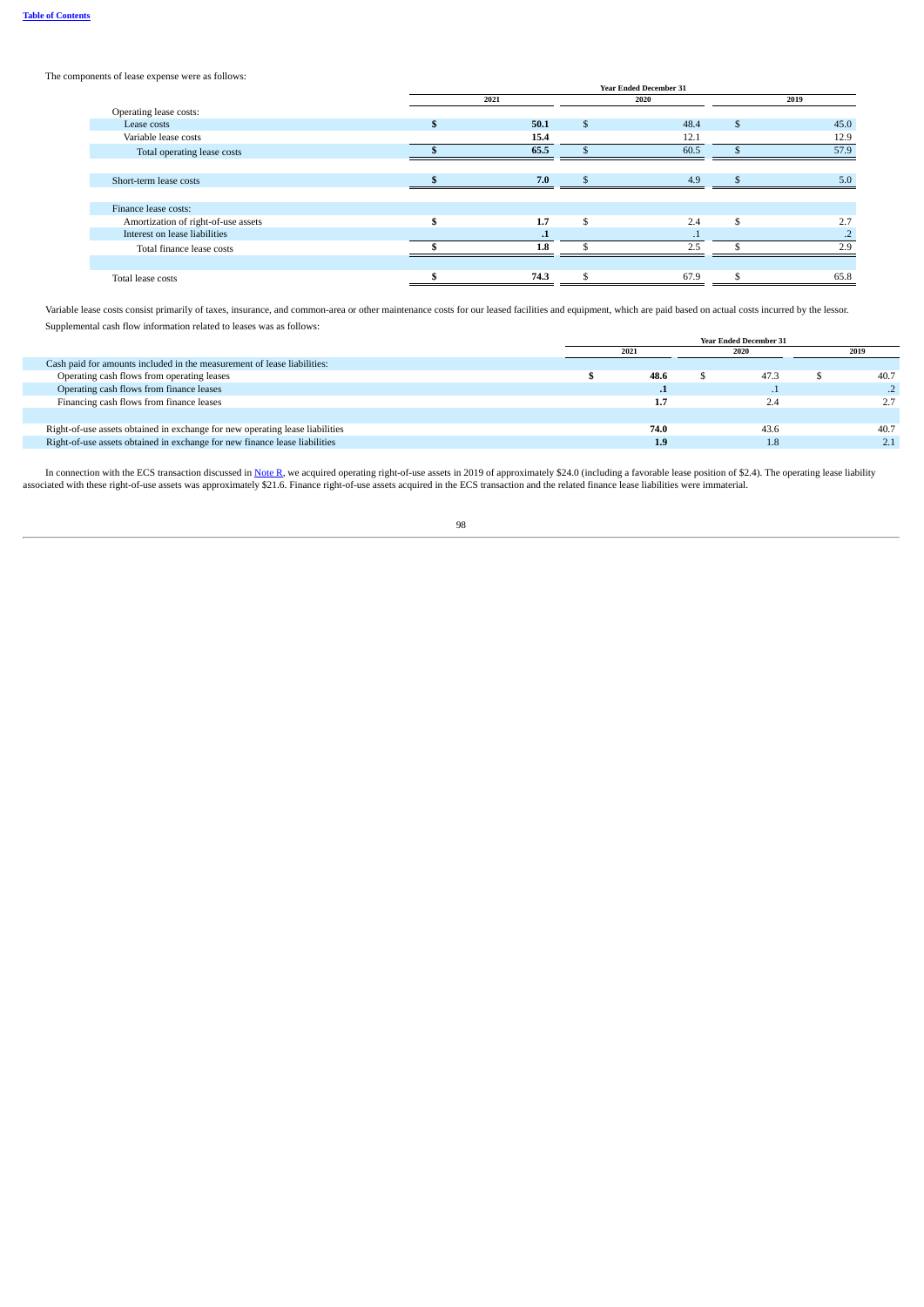The following table reconciles the undiscounted cash flows for the operating and finance leases at December 31, 2021 to the operating and finance lease liabilities recorded on the Consolidated Balance Sheets:

|                                               |   | <b>December 31, 2021</b> |                       |                 |  |  |  |  |  |
|-----------------------------------------------|---|--------------------------|-----------------------|-----------------|--|--|--|--|--|
|                                               |   | <b>Operating Leases</b>  | <b>Finance Leases</b> |                 |  |  |  |  |  |
| 2022                                          | D | 49.0                     | \$                    | 1.5             |  |  |  |  |  |
| 2023                                          |   | 43.2                     |                       | 1.1             |  |  |  |  |  |
| 2024                                          |   | 35.2                     |                       | .6 <sub>5</sub> |  |  |  |  |  |
| 2025                                          |   | 25.8                     |                       | .3              |  |  |  |  |  |
| 2026                                          |   | 20.1                     |                       | $\overline{.2}$ |  |  |  |  |  |
| Thereafter                                    |   | 38.6                     |                       | .З              |  |  |  |  |  |
| Total                                         |   | 211.9                    |                       | 4.0             |  |  |  |  |  |
| Less: Interest                                |   | 14.4                     |                       | .3              |  |  |  |  |  |
| Lease Liability                               |   | 197.5                    |                       | 3.7             |  |  |  |  |  |
|                                               |   |                          |                       |                 |  |  |  |  |  |
| Weighted average remaining lease term (years) |   | 5.7                      |                       | 3.7             |  |  |  |  |  |
| Weighted average discount rate                |   | 2.7 %                    |                       | 2.7%            |  |  |  |  |  |

### **L—Stock-Based Compensation**

We use various forms of share-based compensation which are summarized below. One stock unit is equivalent to one common share for accounting and earnings-per-share purposes. Shares are issued from treasury for the majority

Stock options and stock units are granted pursuant to our Flexible Stock Plan (the "Plan"). Each option counts as one share against the shares available under the Plan, but each share granted for any other awards will count as three shares against the Plan.

At December 31, 2021, the following common shares were authorized for issuance under the Plan:

|                                              | <b>Shares Available for</b><br>Issuance | <b>Maximum Number of</b><br><b>Authorized Shares</b> |
|----------------------------------------------|-----------------------------------------|------------------------------------------------------|
| Unexercised options                          | ن.                                      |                                                      |
| Outstanding stock units-vested               | 3.3                                     | 8.4                                                  |
| Outstanding stock units-unvested             | 1.0                                     | 2.9                                                  |
| Available for grant                          | 10.9                                    | 10.9                                                 |
| Authorized for issuance at December 31, 2021 | 15.5                                    | 22.5                                                 |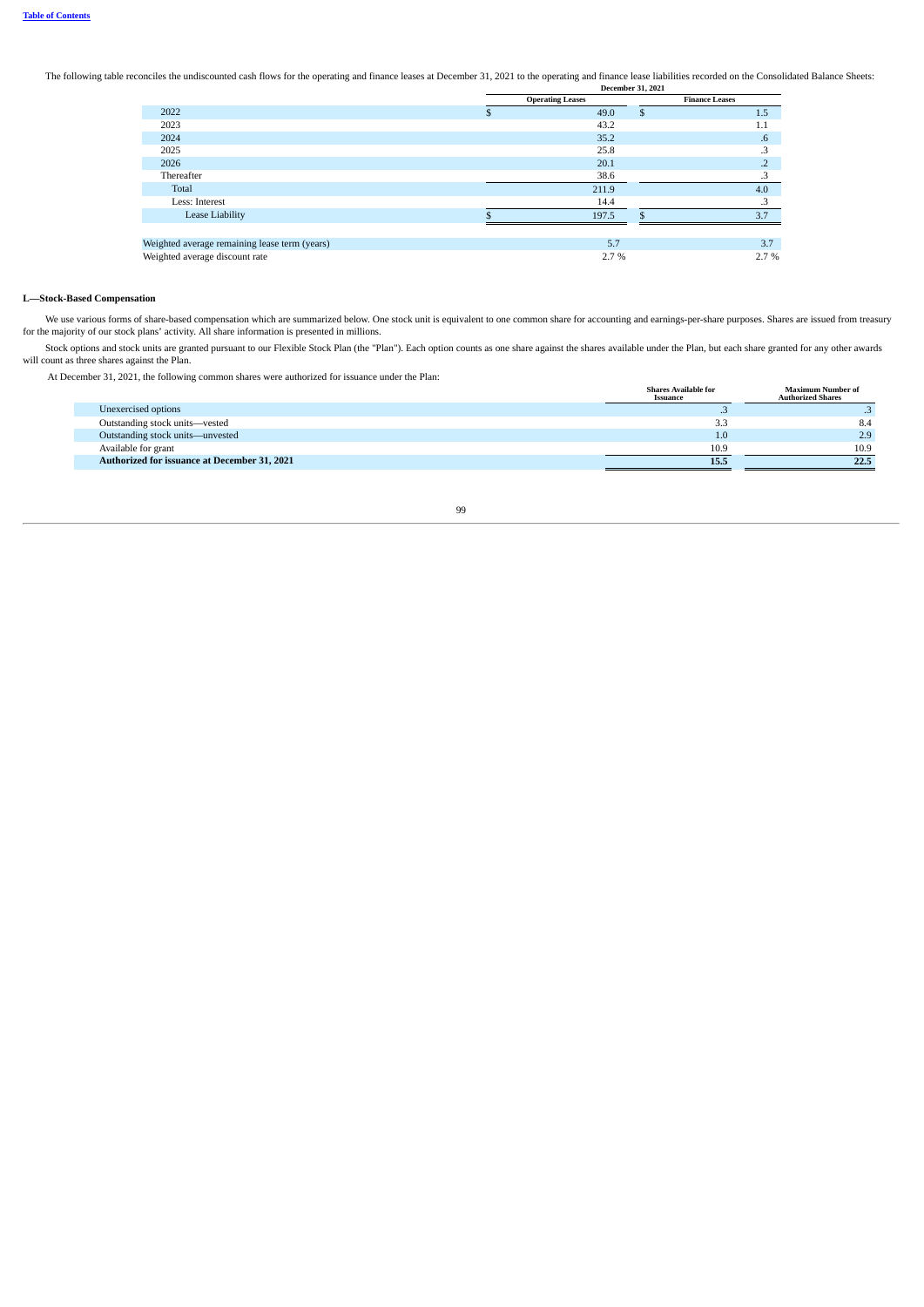The following table recaps the impact of stock-based compensation on the results of operations for each of the periods presented:

|                                                               |                                    |                          |                   |               | <b>Year Ended December 31</b>      |                          |                 |                                    |                          |  |
|---------------------------------------------------------------|------------------------------------|--------------------------|-------------------|---------------|------------------------------------|--------------------------|-----------------|------------------------------------|--------------------------|--|
|                                                               | 2021                               |                          |                   | 2020          |                                    |                          |                 | 2019                               |                          |  |
|                                                               | To Be Settled With<br><b>Stock</b> | To Be Settled In<br>Cash |                   |               | To Be Settled With<br><b>Stock</b> | To Be Settled In<br>Cash |                 | To Be Settled With<br><b>Stock</b> | To Be Settled In<br>Cash |  |
| Executive Stock Unit (ESU) program contributions <sup>1</sup> | 4.0                                | - \$                     | $\boldsymbol{.6}$ | $\mathcal{S}$ | 3.5                                | $\mathcal{S}$            | .7 <sup>5</sup> | 3.7                                | $\mathfrak{S}$<br>.6     |  |
| Discounts on various stock awards:                            |                                    |                          |                   |               |                                    |                          |                 |                                    |                          |  |
| Deferred Stock Compensation Program <sup>2</sup>              | 1.5                                |                          |                   |               | 2.2                                |                          |                 | 2.1                                |                          |  |
| ESU program $1$                                               | 1.1                                |                          |                   |               | 1.4                                |                          |                 | 1.3                                |                          |  |
| Discount Stock Plan <sup>3</sup>                              | .9                                 |                          |                   |               | .9                                 |                          |                 | 1.0                                |                          |  |
| Performance Stock Unit (PSU) awards: 4                        |                                    |                          |                   |               |                                    |                          |                 |                                    |                          |  |
| PSU - TSR based <sup>4A</sup>                                 | 3.1                                |                          | (1.0)             |               | 3.2                                |                          | (.7)            | 2.8                                | 4.1                      |  |
| PSU - EBIT CAGR based <sup>4B</sup>                           | 4.7                                |                          | 5.0               |               | (1.9)                              |                          | (2.0)           | 3.8                                | 5.3                      |  |
| 2017 and prior PSU awards <sup>4C</sup>                       |                                    |                          |                   |               |                                    |                          |                 | 1.8                                | 1.0                      |  |
| Restricted Stock Units (RSU) awards <sup>5</sup>              | 8.2                                |                          |                   |               | 6.8                                |                          |                 | 2.0                                |                          |  |
| Other, primarily non-employee directors restricted stock      | .4                                 |                          |                   |               | .9                                 |                          |                 | 1.4                                |                          |  |
| Total stock-related compensation expense (income)             | 23.9                               |                          | 4.6               |               | 17.0                               |                          | (2.0)           | 19.9                               | 11.0                     |  |
| Employee contributions for above stock plans                  | 10.3                               |                          |                   |               | 12.2                               |                          |                 | 13.1                               |                          |  |
| Total stock-based compensation                                | 34.2                               |                          |                   |               | 29.2                               |                          |                 | 33.0                               |                          |  |
|                                                               |                                    |                          |                   |               |                                    |                          |                 |                                    |                          |  |
| Tax benefits on stock-based compensation expense              | 5.8                                |                          |                   |               | 4.0                                |                          |                 | 4.7                                |                          |  |
| Tax benefits on stock-based compensation payments             | 3.4                                |                          |                   |               | 2.5                                |                          |                 | 5.6                                |                          |  |
| Total tax benefits associated with stock-based compensation   | 9.2                                |                          |                   |               | 6.5                                |                          |                 | 10.3                               |                          |  |

In addition to the above, certain key management employees participated in a Profitable Growth Incentive (PGI) program based on a two-year EBITDA margin performance which was replaced in 2018 with the SNJ-EBIT CAGR award d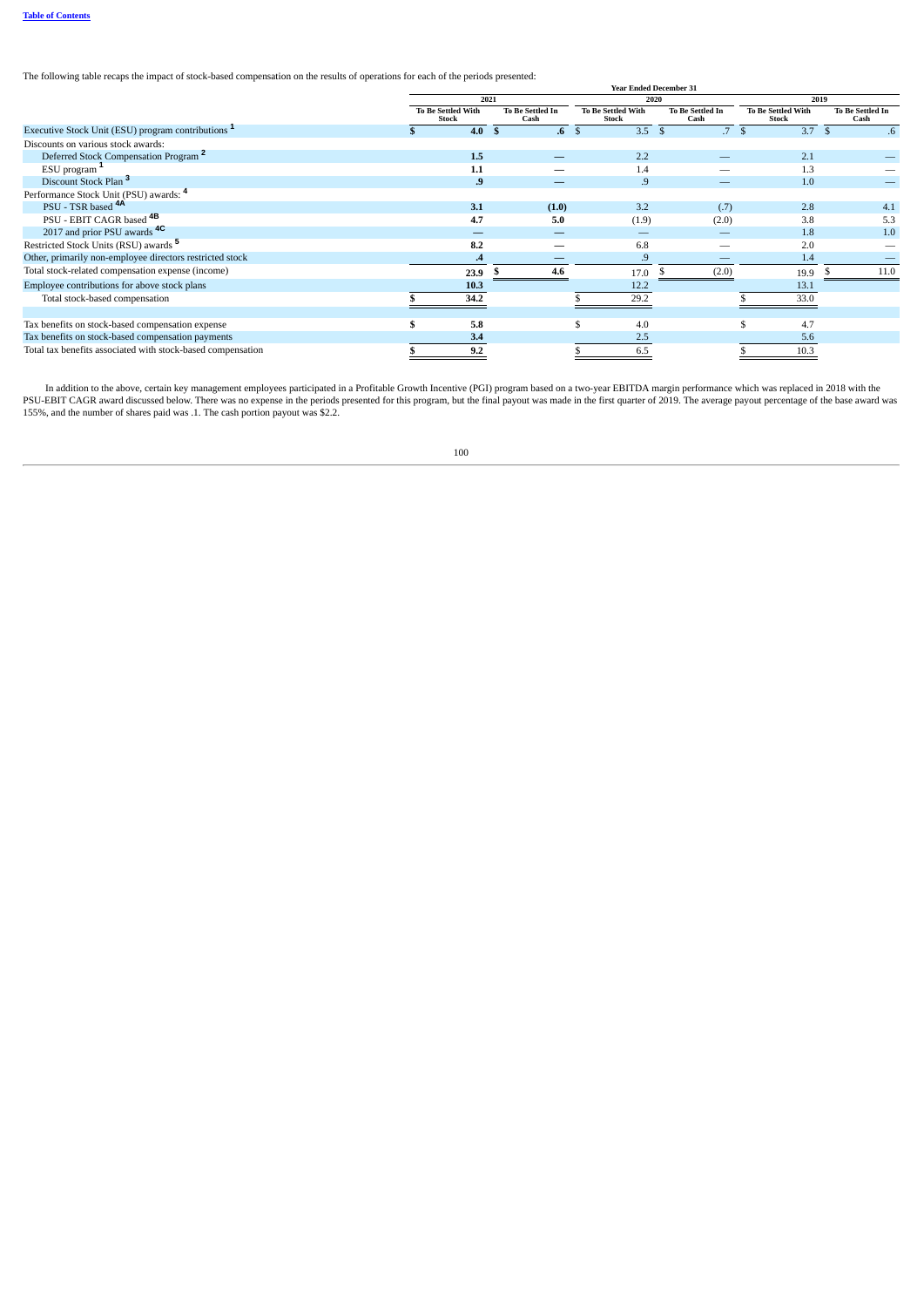The following table recaps the impact of stock-based compensation on assets and liabilities for each of the periods presented:

|                                                                                                                                                              | 2021 |         |           |      |  | 2020  |         |      |           |      |              |      |
|--------------------------------------------------------------------------------------------------------------------------------------------------------------|------|---------|-----------|------|--|-------|---------|------|-----------|------|--------------|------|
|                                                                                                                                                              |      | Current | Long-term |      |  | Total | Current |      | Long-term |      | <b>Total</b> |      |
| Assets:                                                                                                                                                      |      |         |           |      |  |       |         |      |           |      |              |      |
| Diversified investments associated with the ESU<br>program                                                                                                   |      | 3.6     |           | 47.4 |  | 51.0  |         | 3.2  |           | 42.7 |              | 45.9 |
|                                                                                                                                                              |      |         |           |      |  |       |         |      |           |      |              |      |
| Liabilities:                                                                                                                                                 |      |         |           |      |  |       |         |      |           |      |              |      |
| ESU program -                                                                                                                                                |      | 3.6     |           | 47.3 |  | 50.9  |         | 3.2  |           | 42.2 |              | 45.4 |
| Performance Stock Unit (TSR) award <sup>4A</sup>                                                                                                             |      |         |           | 1.1  |  | 1.1   |         | 1.9  |           | 2.2  |              | 4.1  |
| Performance Stock Unit (EBIT) award <sup>4B</sup>                                                                                                            |      | 3.5     |           | 2.7  |  | 6.2   |         | .4   |           | 1.3  |              | 1.7  |
| Other - primarily timing differences between employee<br>withholdings and related employer contributions to be<br>submitted to various plans' trust accounts |      | 5.6     |           |      |  | 5.6   |         | 5.9  |           |      |              | 5.9  |
| Total liabilities associated with stock-based<br>compensation                                                                                                |      | 12.7    |           | 51.1 |  | 63.8  |         | 11.4 |           | 45.7 |              | 57.1 |

### **ESU Program 1**

The ESU program is a stock-based retirement plan for highly compensated employees. We make a matching contribution of 50% and will make another matching contribution of up to 50% of the<br>employee's contributions for the yea

Participants in the ESU program may contribute up to 10% (depending upon certain qualifications) of their compensation above the threshold. Participant contributions are credited to a diversified investment account established for the participant, and we make premium contributions to the diversified investment accounts equal to 17.65% of the participant's contribution. A participant's diversified investment account balance is adjusted to mirror the investment experience, whether positive or negative, of the diversified investments selected by the participant. Participants may change investment elections in the diversified investment accounts, but cannot purchase Company common stock or stock units. The diversified investment accounts consist of various mutual funds and retirement target funds and are<br>unfunded, unsecured o reporting period.

Company matching contributions to the ESU program, including dividend equivalents, are used to acquire stock units at 85% of the common stock market price on the acquisition date. Stock units are converted to common stock at a 1-to-1 ratio upon distribution from the program and may be settled in cash but only if there is not a sufficient amount of shares reserved for future issuance under the Flexible Stock Plan.

Company matches in the ESU program fully vest upon five years of cumulative service, subject to certain participation requirements. Distributions are triggered by an employee's retirement, death, disability, or separation from Leggett.

In 2021, employee contributions were \$4.0, and employer premium contributions to diversified investment accounts were \$.6. See the stock-based compensation table above for information regarding employer contributions.

Details regarding stock unit activity for the ESU program are reflected in the stock units summary table below.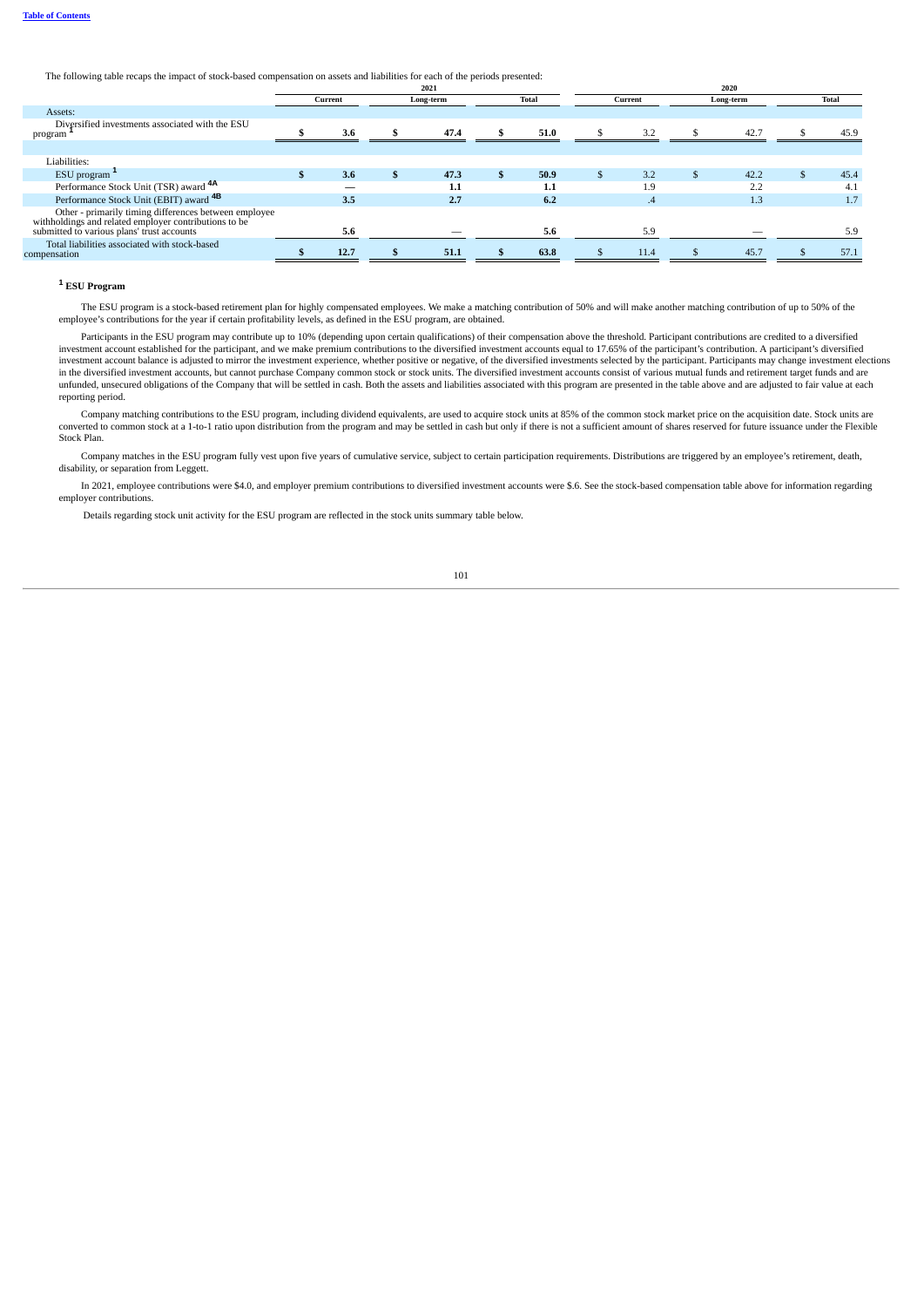### **Deferred Stock Compensation Program 2**

We offer a Deferred Compensation Program under which key managers and outside directors may elect to receive stock options, stock units, or interest-bearing cash deferrals in lieu of cash compensation:

- Stock options under this program are granted in the last month of the year prior to the year the compensation is earned. The number of options granted equals the deferred compensation times five, divided by the stock's market price on the date of grant. The option has a 10-year term. It vests as the associated compensation is earned and becomes exercisable beginning 15 months after the grant date. Stock is issued when the option is exercised. Grant date fair values are calculated using the Black-Scholes option pricing model and are amortized by the straight-line method over the options' total vesting period, except for employees who are retirement eligible. Expense for employees who are retirement eligible is recognized immediately.
- Deferred stock units (DSU) under this program are acquired every two weeks (when the compensation would have otherwise been paid) at a 20% discount to the market price of our common stock on each acquisition date, and they vest immediately. Expense is recorded as the compensation is earned. Stock units earn dividends at the same rate as cash dividends paid on our common stock. These<br>dividends are used to acqui settled in cash, but only if there is not a sufficient amount of shares reserved for future issuance under the Flexible Stock Plan. Participants must begin receiving distributions no later than 10 years after the effective date of the deferral, and installment distributions cannot exceed 10 years.
- Interest-bearing cash deferrals under this program are reported in "Other long-term liabilities" on the Consolidated Balance Sheets and are disclosed in Note I.

# **Options Units Cash** Aggregate amount of compensation deferred during 2021 \$ .1\$ 5.4\$ .5

Stock option information is as follows:

|                                           | <b>Total</b><br><b>Stock</b><br><b>Options</b> | Weighted<br>Average<br><b>Exercise</b><br>Price per<br>Share | Weighted<br>Average<br>Remaining<br>Contractual<br><b>Life in Years</b> | Aggregate<br><b>Intrinsic</b><br>Value |
|-------------------------------------------|------------------------------------------------|--------------------------------------------------------------|-------------------------------------------------------------------------|----------------------------------------|
| Outstanding at December 31, 2020          | - 14                                           | 35.72                                                        |                                                                         |                                        |
| Granted                                   |                                                | 41.32                                                        |                                                                         |                                        |
| Exercised                                 | (2)                                            | 27.83                                                        |                                                                         |                                        |
| Outstanding at December 31, 2021          |                                                | 41.02                                                        | 5.7                                                                     | .h                                     |
| Vested or expected to vest                |                                                | 41.02                                                        | 5.7                                                                     | .ხ.                                    |
| Exercisable (vested) at December 31, 2021 |                                                | 41.00                                                        | 5.4                                                                     | .b                                     |

Additional information related to stock option activity for the periods presented is as follows:

| Traditional information related to stock option activity for the periods presented is as follows. |                               |     |  |      |  |      |  |
|---------------------------------------------------------------------------------------------------|-------------------------------|-----|--|------|--|------|--|
|                                                                                                   | <b>Year Ended December 31</b> |     |  |      |  |      |  |
|                                                                                                   | 2021<br>2020                  |     |  | 2019 |  |      |  |
| Total intrinsic value of stock options exercised                                                  |                               | 4.5 |  | 2.3  |  | 23.6 |  |
| Cash received from stock options exercised                                                        |                               | 3.5 |  |      |  |      |  |
| Total fair value of stock options vested                                                          |                               |     |  |      |  |      |  |
| Aggregate grant date fair value of options granted *                                              |                               |     |  |      |  |      |  |

\* We granted .1 options or less in each of the periods presented.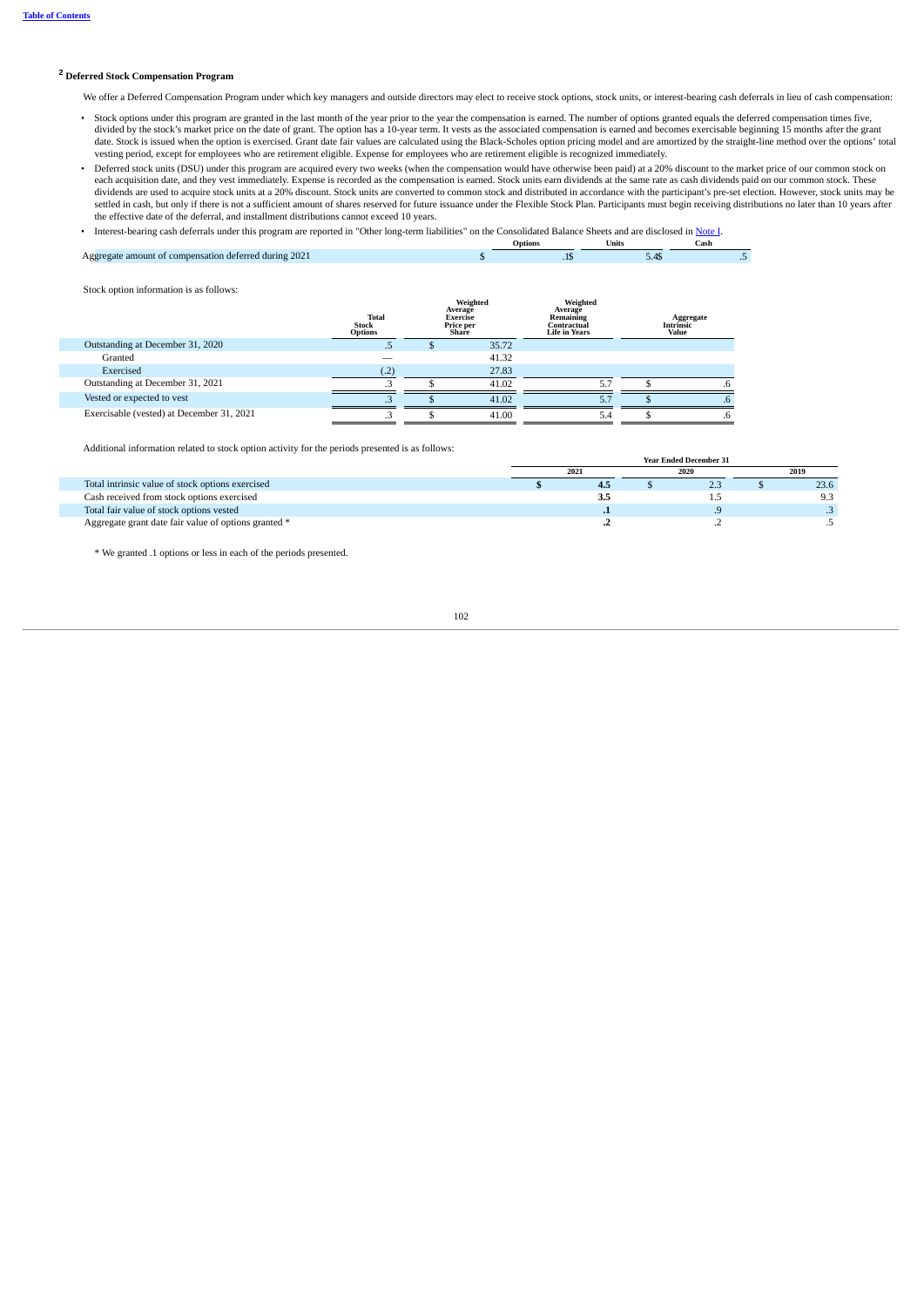### **Discount Stock Plan 3**

Under the Discount Stock Plan (DSP), a tax-qualified §423 stock purchase plan, eligible employees may purchase shares of Leggett common stock at 85% of the closing market price on the last business day of each month. Shares are purchased and issued on the last business day of each month and generally cannot be sold or transferred for one year.

| 38.97 |
|-------|
|       |
| 23.6  |
| 27.0  |
|       |

#### **PSU Awards 4**

Starting in 2020 our long-term incentive awards were split between PSUs and RSUs. For executive officers, the split was two thirds PSUs and one third RSUs. For other selected participants, the award was granted at either half PSUs and half RSUs or 100% RSUs.

PSU awards have a component based on relative Total Shareholder Return (TSR = (Change in Stock Price + Dividends) / Beginning Stock Price) and another component based on EBIT Compound Annual Growth Rate (CAGR). These components are discussed below.

We intend to pay 50% in shares of our common stock and 50% in cash; although, we reserve the right, subject to Compensation Committee approval, to pay up to 100% in cash. Cash settlements are recorded as a liability and adjusted to fair value at each reporting period.

### **PSU - TSR Based 4A**

PSU awards are based 50% upon our TSR compared to a peer group. A small number of PSU awards are based 100% upon relative TSR for certain business unit employees to complement their particular mix of incentive compensation. Grant date fair values are calculated using a Monte Carlo simulation of stock and volatility data for Leggett and each of the peer companies. Grant date fair values are amortized using the straight-line method over the three-year vesting period.

The relative TSR component of the PSU awards contain the following conditions:

- A service requirement—Awards generally "cliff" vest three years following the grant date; and
- A market condition—Awards are based on our TSR as compared to the TSR of a group of peer companies. The peer group consists of all the companies in the Industrial, Materials, and Consumer Discretionary sectors of the S&P 500 and S&P Midcap 400 (approximately 300 companies). Participants will earn from 0% to 200% of the base award depending upon how our TSR ranks within the peer group at the end of the three-year performance period.

#### **PSU - EBIT CAGR Based 4B**

PSU awards are based 50% upon our, or the applicable segment's, EBIT CAGR. Grant date fair values are calculated using the grant date stock price discounted for dividends over the vesting period. Expense is adjusted every quarter over the three-year vesting period based on the number of shares expected to vest.

The EBIT CAGR component of the PSU awards contain the following conditions:

- A service requirement—Awards generally "cliff" vest three years following the grant date; and
- A performance condition—Awards are based on achieving specified EBIT CAGR performance targets for our or the applicable segment's EBIT during the third year of the performance period compared to EBIT during the fiscal year immediately preceding the performance period. Participants will earn from 0% to 200% of the base award.

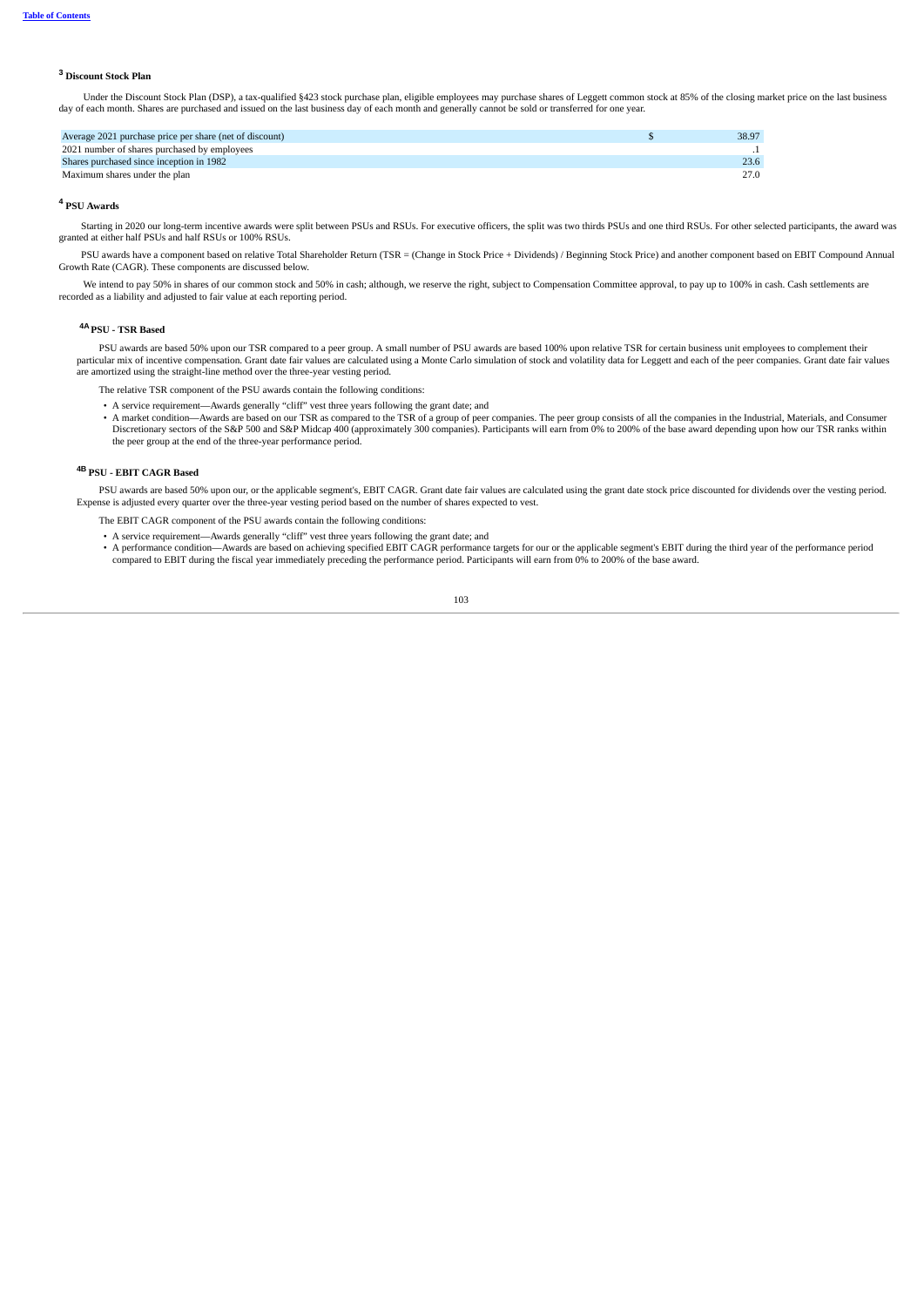In connection with the decision to move a significant portion of the long-term incentive opportunity from a two-year to a three-year performance period in February 2018, we also granted participants a<br>One-time transition P the number of shares paid was .1. The cash portion payout was \$4.1.

### **2017 and Prior PSU Awards 4C**

The 2017 award was paid out in 2020. The 2017 and prior PSU awards were based solely on relative TSR. Vesting conditions were the same as (**4A**) above, other than a maximum payout of 175% of the base award.

Below is a summary of shares and grant date fair value related to PSU awards for the periods presented:

|                                              | <b>Year Ended December 31</b> |                |        |              |        |  |  |  |  |  |
|----------------------------------------------|-------------------------------|----------------|--------|--------------|--------|--|--|--|--|--|
|                                              | 2021<br>2020                  |                |        |              | 2019   |  |  |  |  |  |
| <b>TSR Based</b>                             |                               |                |        |              |        |  |  |  |  |  |
| Total shares base award                      | .1                            |                | . .    |              |        |  |  |  |  |  |
| Grant date per share fair value              | 49.43                         | S.             | 38.23  | -S           | 57.86  |  |  |  |  |  |
| Risk-free interest rate                      | $.2\%$                        |                | 1.4 %  |              |        |  |  |  |  |  |
| Expected life in years                       | 3.0                           |                | 3.0    |              | 3.0    |  |  |  |  |  |
| Expected volatility (over expected life)     | 44.3 %                        |                | 24.0 % |              | 21.5 % |  |  |  |  |  |
| Expected dividend yield (over expected life) | 3.7%                          |                |        | 3.6%         |        |  |  |  |  |  |
| <b>EBIT CAGR Based</b>                       |                               |                |        |              |        |  |  |  |  |  |
| Total shares base award                      | $\cdot$                       |                |        |              |        |  |  |  |  |  |
| Grant date per share fair value              | 38.77                         | $\mathfrak{L}$ | 40.52  | $\mathbf{s}$ | 39.98  |  |  |  |  |  |
| Vesting period in years                      | 3.0                           |                | 3.0    |              | 3.0    |  |  |  |  |  |

| Award Year | <b>Completion Date</b> |                        | <b>TSR Performance</b><br>Relative to the Peer Group (1%=Best) | Payout as a<br>Percent of the<br><b>Base Award</b>     | <b>Number of Shares</b><br><b>Distributed</b> |                     | <b>Cash Portion</b> | <b>Distribution Date</b> |                    |
|------------|------------------------|------------------------|----------------------------------------------------------------|--------------------------------------------------------|-----------------------------------------------|---------------------|---------------------|--------------------------|--------------------|
| 2017       | December 31, 2019      |                        | 63 rd percentile                                               | 49.0%                                                  | .1 million                                    |                     | 1.6                 |                          | First quarter 2020 |
| 2018       | December 31, 2020      |                        | 60 th percentile                                               | 56.0%                                                  | $<$ .1 million                                |                     | 2.0                 |                          | First quarter 2021 |
| 2019       | December 31, 2021      |                        | 78 th percentile                                               | $-$ %                                                  |                                               |                     |                     |                          | First quarter 2022 |
|            |                        |                        |                                                                | Three-Year Performance Cycle for PSU - EBIT CAGR Based |                                               |                     |                     |                          |                    |
|            | <b>Award Year</b>      | <b>Completion Date</b> | Payout as a<br>Percent of the<br><b>Base Award</b>             | <b>Number of Shares</b><br><b>Distributed</b>          |                                               | <b>Cash Portion</b> |                     | <b>Distribution Date</b> |                    |
|            | 2018                   | December 31, 2020      | 16.0%                                                          | $<$ .1 million                                         |                                               |                     | .4                  | First quarter 2021       |                    |
|            | 2019                   | December 31, 2021      | 127.0%                                                         | $< 1$ million                                          |                                               |                     | 3.5                 | First quarter 2022       |                    |
|            |                        |                        |                                                                |                                                        |                                               |                     |                     |                          |                    |

**Three-Year Performance Cycle for PSU - TSR Based**

#### **Restricted Stock Unit Awards 5**

Starting in 2020 RSUs are granted as part of our long-term incentive awards, along with PSUs, to executive officers and other selected participants as discussed in the PSU Awards section above. Also in S2020, the RSU award after the grant date, any remaining RSU expense is recognized at the date the employee meets the retirement-eligible criteria.

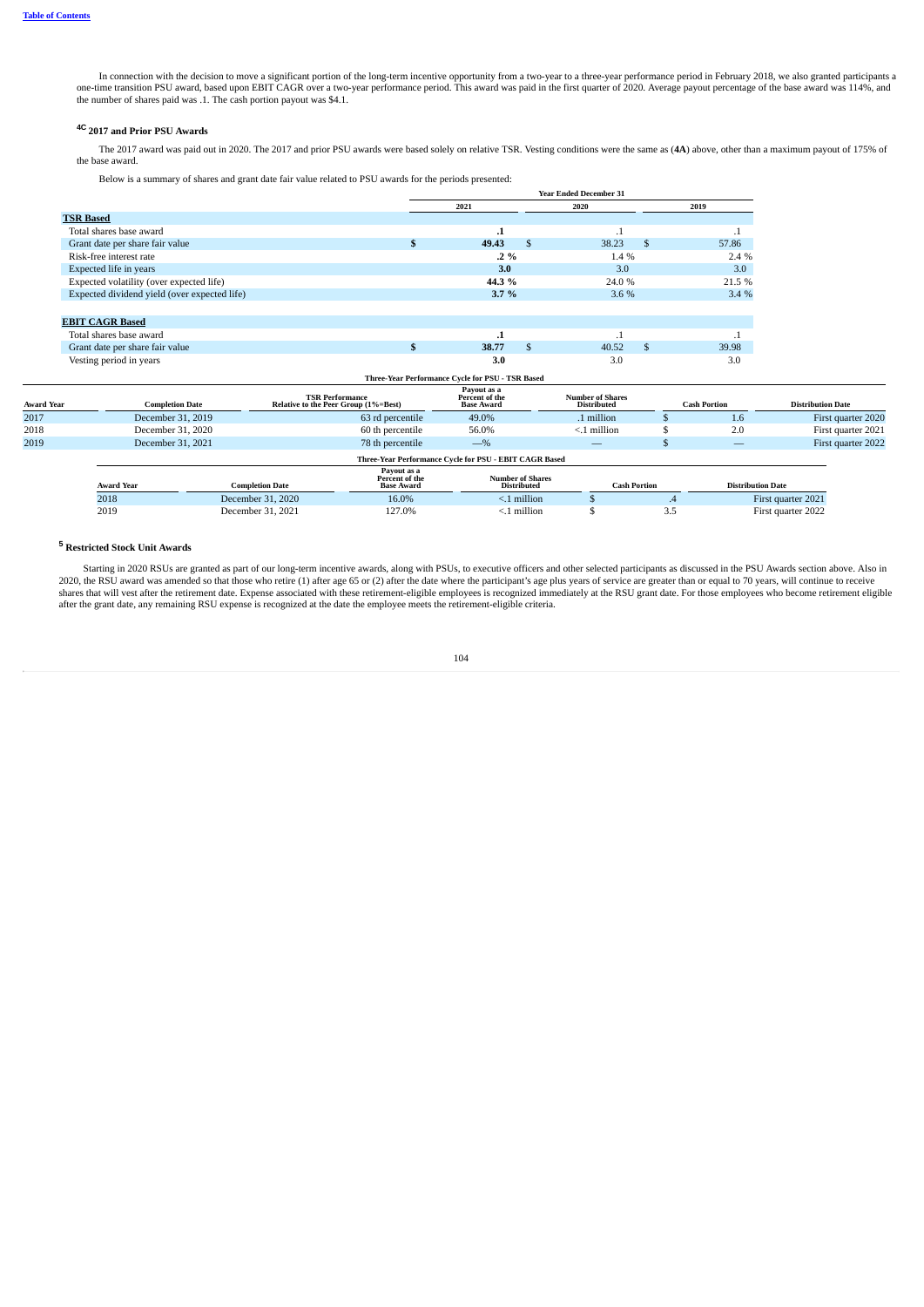RSU awards are generally granted as follows:

- Annual awards to selected managers
- On a discretionary basis to selected employees
- As compensation for outside directors

The value of these awards is determined by the stock price on the day of the award, and expense is recognized over the vesting period, except for retirement-eligible employees that are expensed as they become retirement eligible.

### *Stock Units Summary*

As of December 31, 2021, the unrecognized cost of non-vested stock units that is not adjusted to fair value was \$11.4 with a weighted-average remaining contractual life of one year.

Stock unit information for the plans discussed above is presented in the table below:

|                                                                           | DSU  | <b>ESU</b> | <b>PSU</b> | <b>RSU</b> | <b>Total</b><br><b>Units</b> | Weighted<br>Average<br><b>Grant Date</b><br><b>Fair Value</b><br>per Unit | <b>Intrinsic</b> | Aggregate<br>Value |
|---------------------------------------------------------------------------|------|------------|------------|------------|------------------------------|---------------------------------------------------------------------------|------------------|--------------------|
| Unvested at December 31, 2020                                             | _    | _          | .8         | . 1        | .9                           | 24.07                                                                     |                  |                    |
| Granted based on current service                                          | . 4  |            |            | .3         | π                            | 44.08                                                                     |                  |                    |
| Granted based on future conditions*                                       |      | _          |            |            | .3                           | 30.10                                                                     |                  |                    |
| Vested                                                                    | (.2) | (.2)       | (.1)       | (.2)       | (.7)                         | 38.94                                                                     |                  |                    |
| Forfeited*                                                                |      | __         | (.2)       | __         | (.2)                         | 22.37                                                                     |                  |                    |
| <b>Unvested at December 31, 2021</b>                                      |      |            |            |            | 1.0                          | 44.41                                                                     |                  | 39.5               |
| Fully vested shares available for issuance at<br><b>December 31, 2021</b> |      |            |            |            | 3.3                          |                                                                           |                  | 136.6              |

\*PSU awards are presented at maximum payout of 200% at grant date and when forfeited.

|                                                                                    |      | l Decembe |     |
|------------------------------------------------------------------------------------|------|-----------|-----|
|                                                                                    | 2021 | 2019      |     |
| $\sim$<br>value of vested stock units converted to common stock<br>Total intrinsic | 1065 | ТP<br>$-$ | o.v |

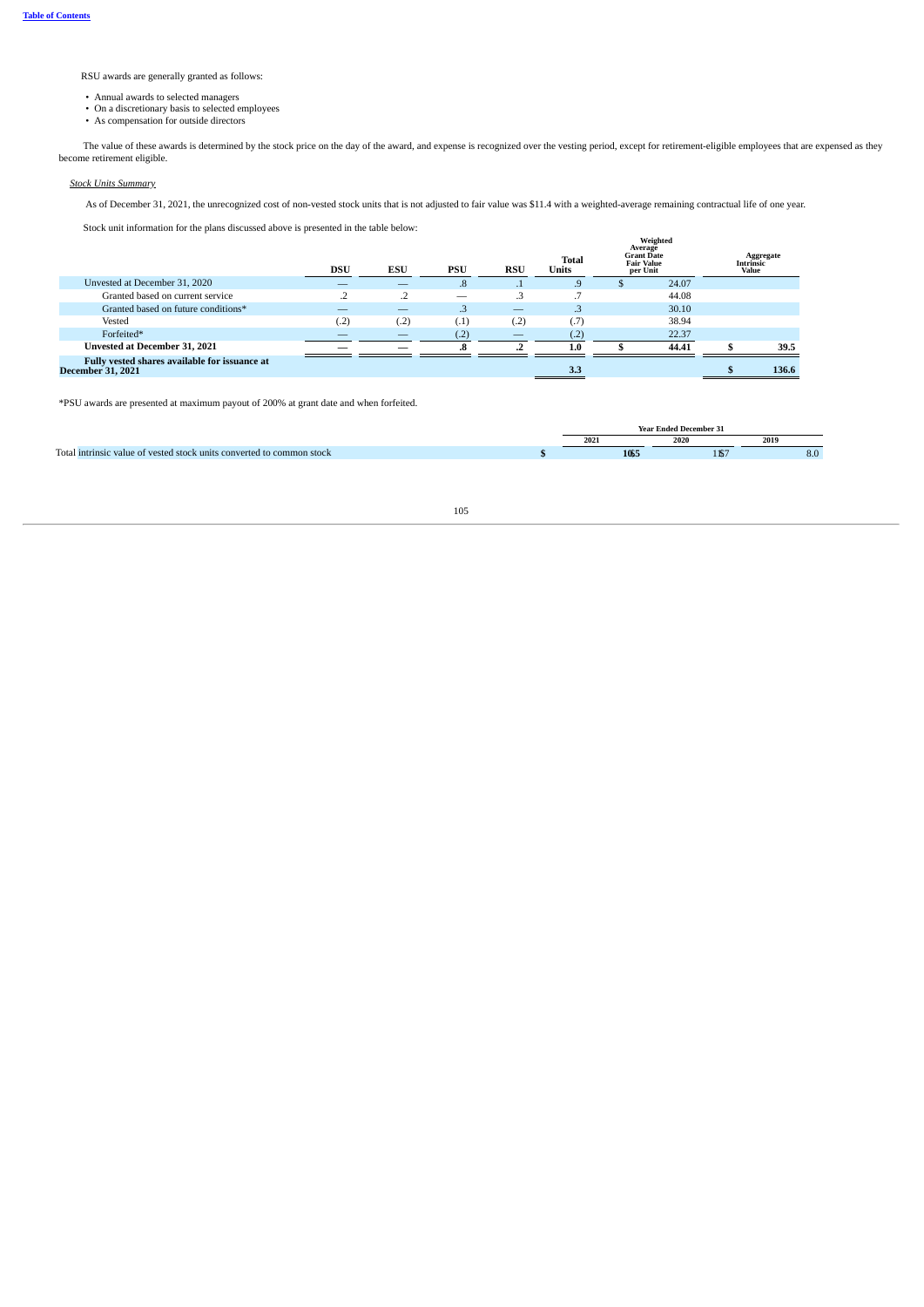# **M—Employee Benefit Plans**

The Consolidated Balance Sheets reflect a net liability for the funded status of our domestic and foreign defined benefit pension plans as of all periods presented. Our U.S. plans (comprised primarily of three<br>significant as our Frozen Plan in the following narrative.

A summary of our pension obligations and funded status as of December 31 is as follows:

|                                                             |              | 2020<br>2021 |                | 2019                     |              |        |
|-------------------------------------------------------------|--------------|--------------|----------------|--------------------------|--------------|--------|
| Change in benefit obligation                                |              |              |                |                          |              |        |
| Benefit obligation, beginning of period                     | £,           | 286.5        | \$             | 259.1                    | S            | 219.8  |
| Service cost                                                |              | 5.1          |                | 5.1                      |              | 4.0    |
| Interest cost                                               |              | 6.0          |                | 7.2                      |              | 8.5    |
| Plan participants' contributions                            |              | .5           |                | .5                       |              | .5     |
| Actuarial (gain) loss <sup>1</sup>                          |              | (10.8)       |                | 27.7                     |              | 36.7   |
| Benefits paid                                               |              | (15.6)       |                | (14.2)                   |              | (13.8) |
| Plan amendments                                             |              | $\cdot$ 1    |                | (.4)                     |              | 1.9    |
| Curtailments and settlements                                |              | (1.1)        |                | $\overline{\phantom{a}}$ |              |        |
| Foreign currency exchange rate changes                      |              | (.3)         |                | 1.5                      |              | 1.5    |
| Benefit obligation, end of period                           |              | 270.4        | $\mathfrak{s}$ | 286.5                    | \$           | 259.1  |
| Change in plan assets                                       |              |              |                |                          |              |        |
| Fair value of plan assets, beginning of period              | ÷.           | 215.3        | $\mathbf{s}$   | 201.5                    | \$           | 181.8  |
| Actual return on plan assets                                |              | 25.6         |                | 24.1                     |              | 30.0   |
| <b>Employer contributions</b>                               |              | 2.8          |                | 2.2                      |              | 1.5    |
| Plan participants' contributions                            |              | .5           |                | .5                       |              | .5     |
| Benefits paid                                               |              | (15.6)       |                | (14.2)                   |              | (13.8) |
| Settlements                                                 |              | (.8)         |                |                          |              |        |
| Foreign currency exchange rate changes                      |              | (.1)         |                | 1.2                      |              | 1.5    |
| Fair value of plan assets, end of period                    |              | 227.7        | \$             | 215.3                    | S            | 201.5  |
| Net funded status                                           |              | (42.7)       | \$             | (71.2)                   | S            | (57.6) |
| Funded status recognized in the Consolidated Balance Sheets |              |              |                |                          |              |        |
| Other assets-sundry                                         | $\mathbf{S}$ | 2.8          | $\mathbf{s}$   | .9                       | $\mathbf{s}$ | 1.4    |
| Other current liabilities                                   |              | (.3)         |                | (.4)                     |              | (.4)   |
| Other long-term liabilities                                 |              | (45.2)       |                | (71.7)                   |              | (58.6) |
| Net funded status                                           |              | (42.7)       | \$             | (71.2)                   | \$           | (57.6) |

<sup>1</sup> Year-over-year fluctuations in "Actuarial (gain) loss" are primarily driven by changes in the weighted average discount rate assumptions.

Our accumulated benefit obligation was not materially different from our projected benefit obligation for the periods presented.

Included in the above plans is a subsidiary's unfunded supplemental executive retirement plan. This is a non-qualified plan, and these benefits are secured by insurance policies that are not included in the plan's assets.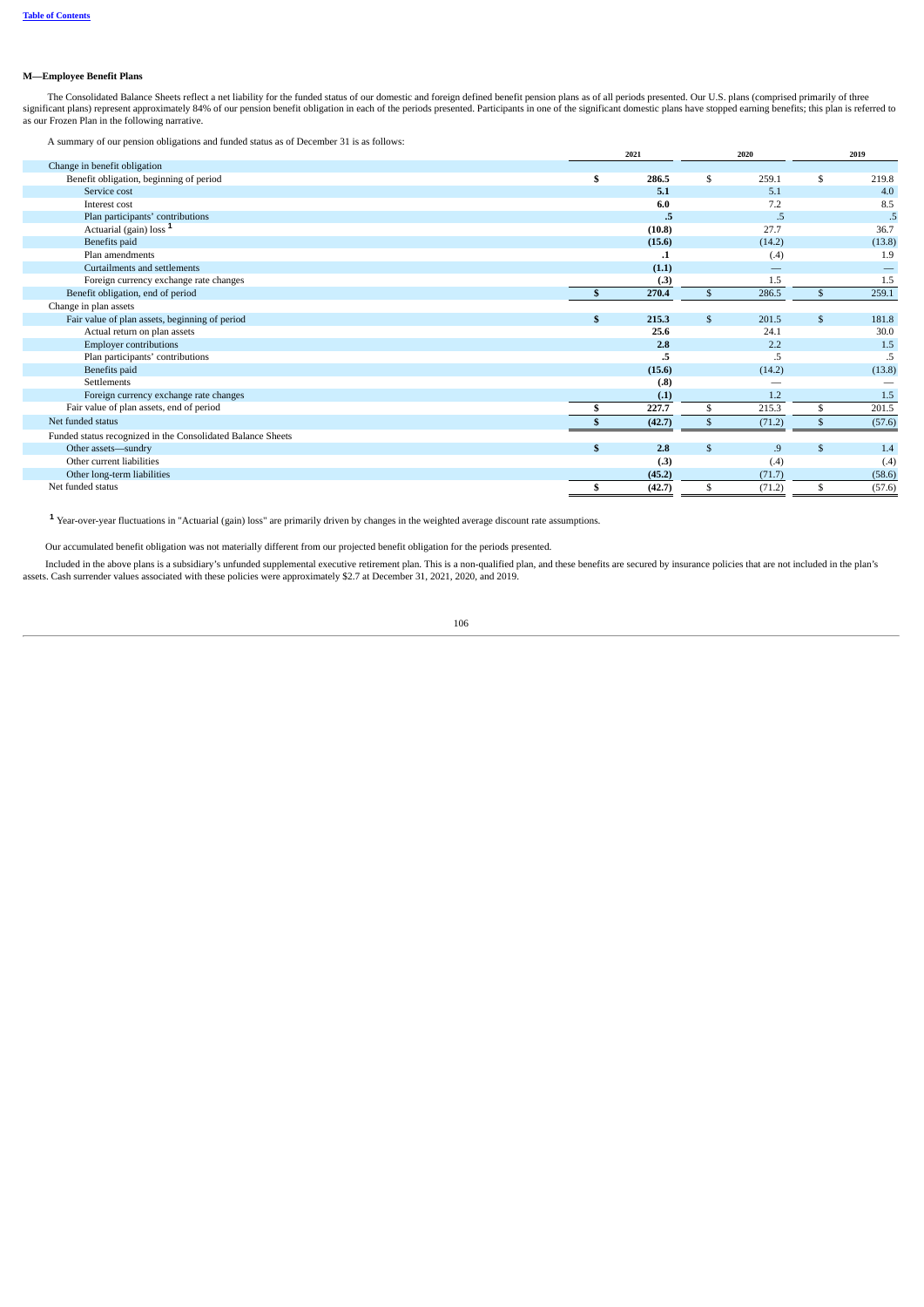### *Comprehensive Income (Loss)*

Amounts and activity included in accumulated other comprehensive income associated with pensions are reflected below:

|                                                               | <b>December 31, 2020</b> | <b>Amortization</b> | 2021 | Net<br><b>Actuarial</b><br>Loss | 2021 | Foreign<br>Currency<br><b>Exchange</b><br>Rates<br>Change | 2021 | Income<br>Tax<br>Change | 2021  | <b>December 31, 2021</b> |
|---------------------------------------------------------------|--------------------------|---------------------|------|---------------------------------|------|-----------------------------------------------------------|------|-------------------------|-------|--------------------------|
| Net (loss) gain (before tax)                                  | (82.0)                   |                     | 5.3  |                                 | 24.0 |                                                           |      |                         | (.4)  | (53.1)                   |
| Deferred income taxes                                         | 21.8                     |                     | –    |                                 | _    |                                                           |      |                         | (7.2) | 14.6                     |
| Accumulated other comprehensive income<br>(loss) (net of tax) | (60.2)                   |                     | 5.3  |                                 | 24.0 |                                                           |      |                         | (7.6) | (38.5)                   |

### *Net Pension Expense (Income)*

Components of net pension expense (income) for the years ended December 31 were as follows:

|                                                          | 2021   |               | 2020   |      | 2019   |               |
|----------------------------------------------------------|--------|---------------|--------|------|--------|---------------|
| Service cost                                             | 5.1    |               | 5.1    |      | 4.0    |               |
| Interest cost                                            | 6.0    |               | 7.2    |      | 8.5    |               |
| Expected return on plan assets                           | (12.5) |               | (11.9) |      | (11.3) |               |
| Recognized net actuarial loss                            | 5.3    |               | 4.0    |      | 2.9    |               |
| Prior service cost                                       |        |               | (.4)   |      | 1.7    |               |
| Curtailments and settlements                             | (.2)   |               | –      |      |        |               |
| Net pension expense                                      | 3.7    |               | 4.0    |      | 5.8    |               |
| Weighted average assumptions for pension costs:          |        |               |        |      |        |               |
| Discount rate used in net pension costs                  | 2.1    | $\%$          | 2.8    | %    | 3.9    | $\%$          |
| Rate of compensation increase used in pension costs      | 3.5    | $\%$          | 3.4    | $\%$ | 3.0    | %             |
| Expected return on plan assets                           | 5.9    | $\frac{0}{6}$ | 6.1    | $\%$ | 6.4    | %             |
| Weighted average assumptions for benefit obligation:     |        |               |        |      |        |               |
| Discount rate used in benefit obligation                 | 2.5    | $\frac{0}{2}$ | 2.1    | $\%$ | 2.8    | %             |
| Rate of compensation increase used in benefit obligation | 3.5    | $\%$          | 3.5    | $\%$ | 3.4    | $\frac{0}{6}$ |
|                                                          |        |               |        |      |        |               |

Assumptions used for U.S. and international plans were not significantly different.

The components of net pension expense other than the service cost component are included in the line item "Other (income) expense, net" in the Consolidated Statements of Operations.

We use the average of a Pension Liability Index rate and a 10+ year AAA-AA US Corporate Index rate to determine the discount rate used for our significant pension plans (rounded to the nearest 25 basis points).<br>The Pension portfolio of high-grade Corporate Bonds with an average duration approximating the plans' projected benefit payments. The discount rates used for our other, primarily foreign, plans are based on rates appropriate for the respective country and the plan obligations.

The overall, expected long-term rate of return is based on each plan's historical experience and our expectations of future returns based upon each plan's investment holdings, as discussed below.

### *Pension Plan Assets*

The fair value of our major categories of pension plan assets is disclosed below using a three-level valuation hierarchy that separates fair value valuation techniques into the following categories:

• Level 1: Quoted prices for identical assets or liabilities in active markets.

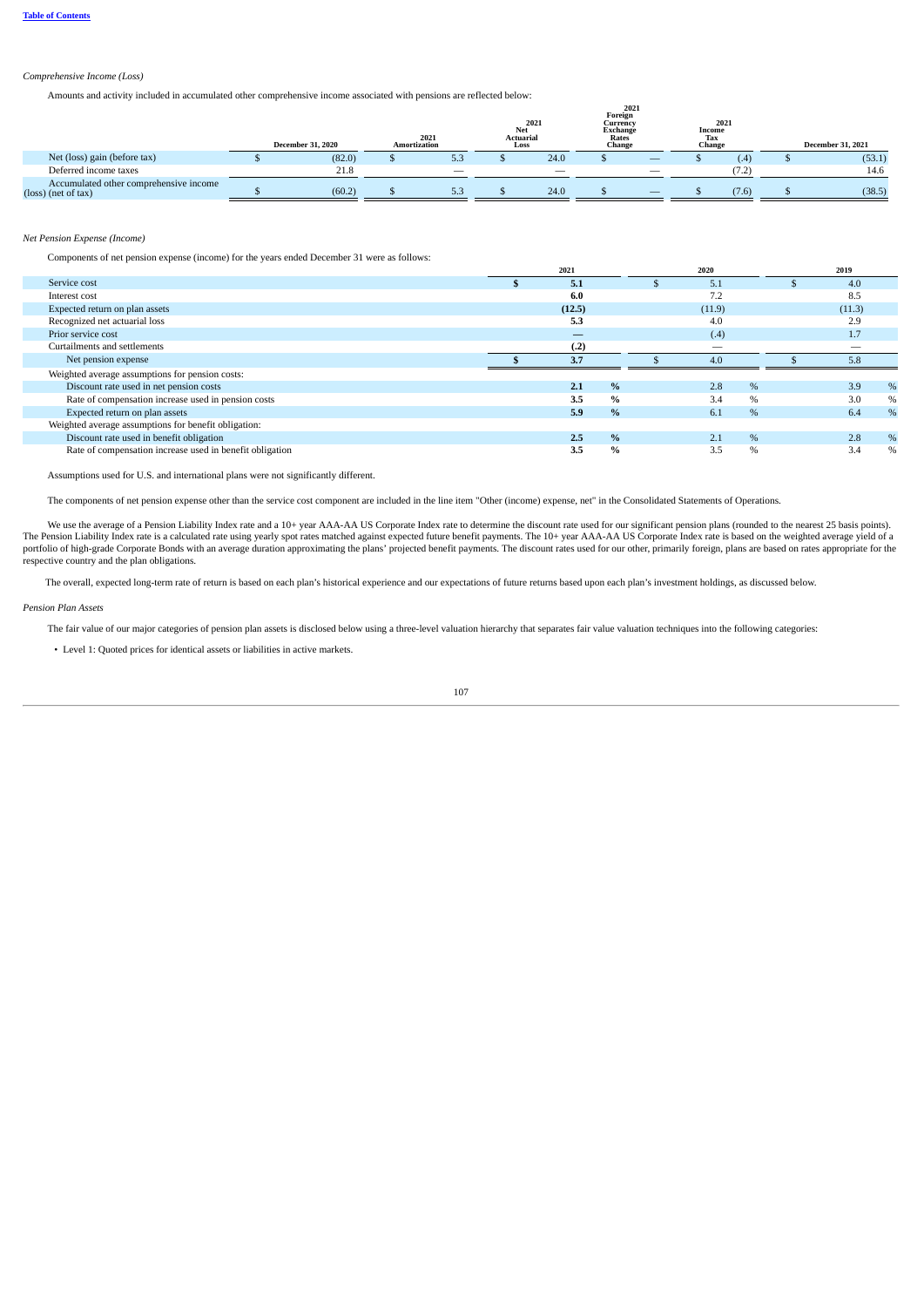- Level 2: Other significant inputs observable either directly or indirectly (including quoted prices for similar securities, interest rates, yield curves, credit risk, etc.).
- Level 3: Unobservable inputs that are not corroborated by market data.

Presented below are our major categories of investments for the periods presented:

|                                          |         |         | Year Ended December 31, 2021 |                          |                                             |     |              |         |    |         | Year Ended December 31, 2020 |         |                                   |     |              |
|------------------------------------------|---------|---------|------------------------------|--------------------------|---------------------------------------------|-----|--------------|---------|----|---------|------------------------------|---------|-----------------------------------|-----|--------------|
|                                          | Level 1 | Level 2 |                              | Level 3                  | Assets $$\sf{Assets}$$ Measured at NAV $^1$ |     | <b>Total</b> | Level 1 |    | Level 2 |                              | Level 3 | Assets Measured at NAV $^{\rm 1}$ |     | <b>Total</b> |
| Mutual and<br>pooled funds               |         |         |                              |                          |                                             |     |              |         |    |         |                              |         |                                   |     |              |
| Fixed<br>income                          | 34.1    | 21.3    |                              |                          |                                             |     | 55.4         | 35.3    | -S | 16.5    |                              |         |                                   |     | 51.8         |
| Equities                                 | 127.0   | 8.4     |                              | $\overline{\phantom{0}}$ |                                             |     | 135.4        | 114.0   |    | 10.4    |                              |         |                                   |     | 124.4        |
| Stable value<br>funds                    |         | 31.6    |                              |                          |                                             | –   | 31.6         |         |    | 30.9    |                              |         |                                   |     | 30.9         |
| Money<br>market funds, cash<br>and other |         |         |                              |                          |                                             | 5.3 | 5.3          |         |    |         |                              |         |                                   | 8.2 | 8.2          |
| Total<br>investments at<br>fair value    | 161.1   | 61.3    |                              |                          |                                             | 5.3 | 227.7        | 149.3   |    | 57.8    |                              |         |                                   | 8.2 | 215.3        |

Certain investments that are measured at fair value using the net asset value (NAV) per share (or its equivalent) practical expedient have not been classified in the fair value hierarchy. **1**

Plan assets are invested in diversified portfolios of equity, debt, and government securities, as well as a stable value fund. The aggregate allocation of these investments is as follows:

|                       | 2021 |      | 2020 |               |
|-----------------------|------|------|------|---------------|
| <b>Asset Category</b> |      |      |      |               |
| Equity securities     | 60   | $\%$ | 58   | $\%$          |
| Debt securities       | 24   |      | 24   |               |
| Stable value funds    | 14   |      | 14   |               |
| Other, including cash |      |      |      |               |
| Total                 | 100  | $\%$ | 100  | $\frac{0}{0}$ |

Our investment policy and strategies are established with a long-term view in mind. We strive for a sufficiently diversified asset mix to minimize the risk of a material loss to the portfolio value due to the devaluation of any single investment. In determining the appropriate asset mix, our financial strength and ability to fund potential shortfalls that might result from poor investment performance are considered. The assets in our Frozen Plan employ a liability-driven investment strategy and have a target allocation of 60% fixed income and 40% equities. The remaining two significant plans have a target allocation of 75% equities and 25% fixed income, as historical equity returns have tended to exceed bond returns over the long term.

Assets of our domestic plans represent the majority of plan assets and are allocated to seven different investments. Six are mutual funds, all of which are passively managed low-cost index funds, and include:

- U.S. Total Stock Market Index: Large-, mid-, and small-cap equity diversified across growth and value styles.
- 
- 
- U.S. Large-Cap Index: Large-cap equity diversified across growth and value styles.<br>• U.S. Small-Cap Index: Small-cap equity utilizing value style.<br>• World ex US Index: International equity; broad exposure across develope
- Long-term Bond Index: Diversified exposure to the long-term, investment-grade U.S. bond market.
- Extended Duration Treasury Index: Diversified exposure to U.S. treasuries with maturities of 20-30 years.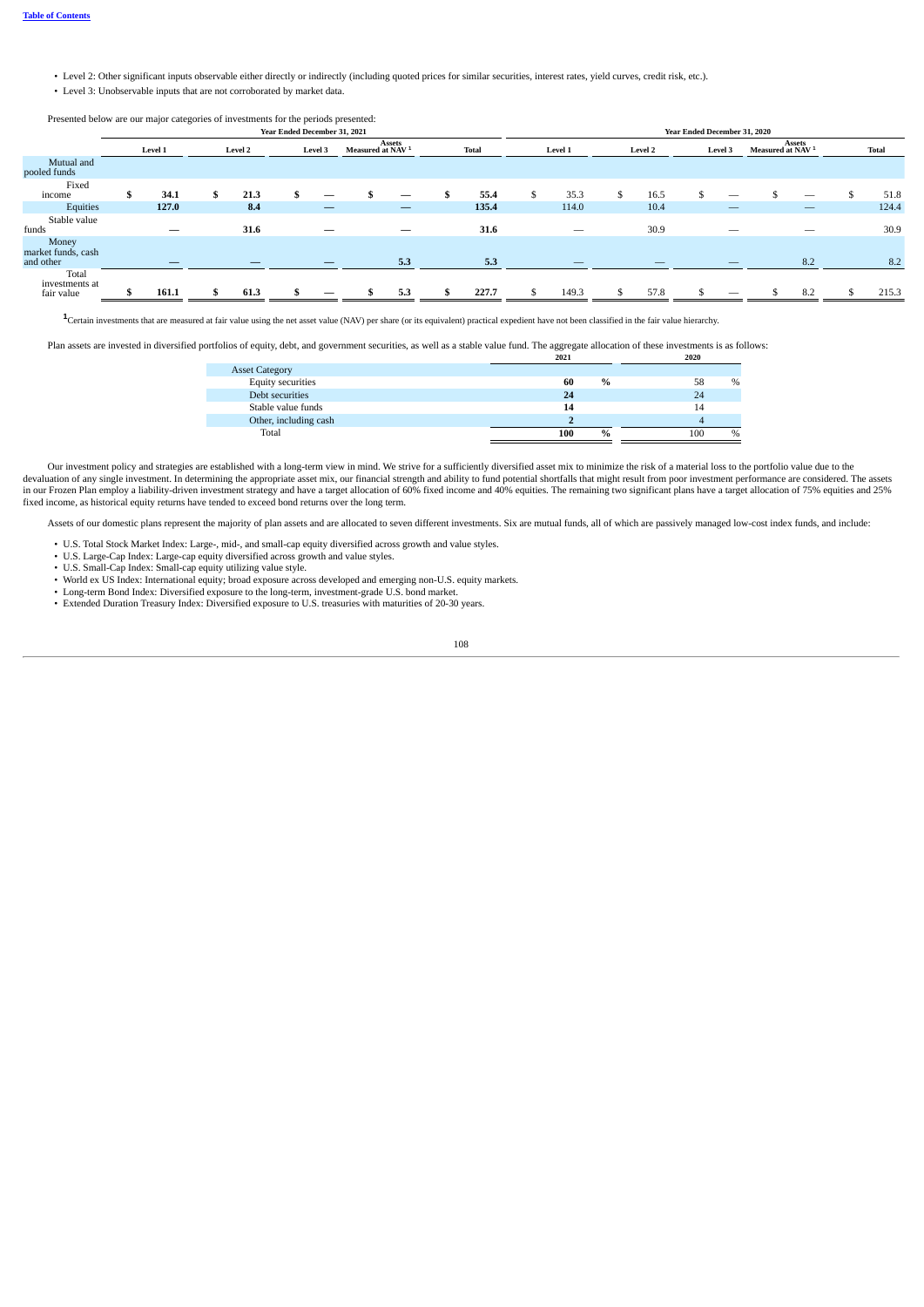The stable value fund consists of a fixed income portfolio offering consistent return and protection against interest rate volatility.

#### *Future Contributions and Benefit Payments*

We expect to contribute approximately \$3.0 to our defined benefit pension plans in 2022.

Estimated benefit payments expected over the next 10 years are as follows:

| 2022      | S | 15.2 |
|-----------|---|------|
| 2023      |   | 13.3 |
| 2024      |   | 14.0 |
| 2025      |   | 14.8 |
| 2026      |   | 14.9 |
| 2027-2031 |   | 72.2 |

#### *Defined Contribution Plans*

Total expense for defined contribution plans was as follows:

|                                  | 2021 | 2020       | 2019 |
|----------------------------------|------|------------|------|
| $401(k)$ Plan                    | 0.O  | r n<br>o.o | 6.9  |
| Other defined contribution plans |      | 4.9        | ື    |
|                                  | 11.4 | 11.7       | 16.6 |

### *Multi-employer Pension Plans*

We have limited participation in one union-sponsored, defined benefit, multi-employer pension plan. The plan is not administered by us, and contributions are determined in accordance with provisions of negotiated labor contracts. Aggregate contributions to the plan were immaterial for each of the years presented. In addition to regular contributions, we could be obligated to pay additional contributions (known as complete or<br>partia contributing employers, and changes in actuarial assumptions. Withdrawal liability triggers could include a plan's termination, a withdrawal of substantially all employers, or our voluntary withdrawal from the plan (such as decision to close a facility or the dissolution of a collective bargaining unit). We have a very small share of the liability among the participants of the plan. Based upon the information available from the plan<br>admini withdrawal liabilities for the years presented.

### **N—Income Taxes**

As of January 1, 2021, we changed our method for valuing certain inventories (primarily domestic steel-related inventories) to the FIFO cost method from the LIFO cost method. The effects of this change have been retrospectively applied to all periods presented. See  $\operatorname{\bf NoteA}$  for additional information.

The components of earnings before income taxes are as follows:

| не шлез ше из топо мэ.       |                               |  |       |  |       |  |  |  |  |  |  |
|------------------------------|-------------------------------|--|-------|--|-------|--|--|--|--|--|--|
|                              | <b>Year Ended December 31</b> |  |       |  |       |  |  |  |  |  |  |
|                              | 2021                          |  | 2020  |  | 2019  |  |  |  |  |  |  |
| Domestic                     | 249.7                         |  | 115.3 |  | 168.9 |  |  |  |  |  |  |
| Foreign                      | 272.4                         |  | 212.6 |  | 234.6 |  |  |  |  |  |  |
| Earnings before income taxes | 522.1                         |  | 327.9 |  | 403.5 |  |  |  |  |  |  |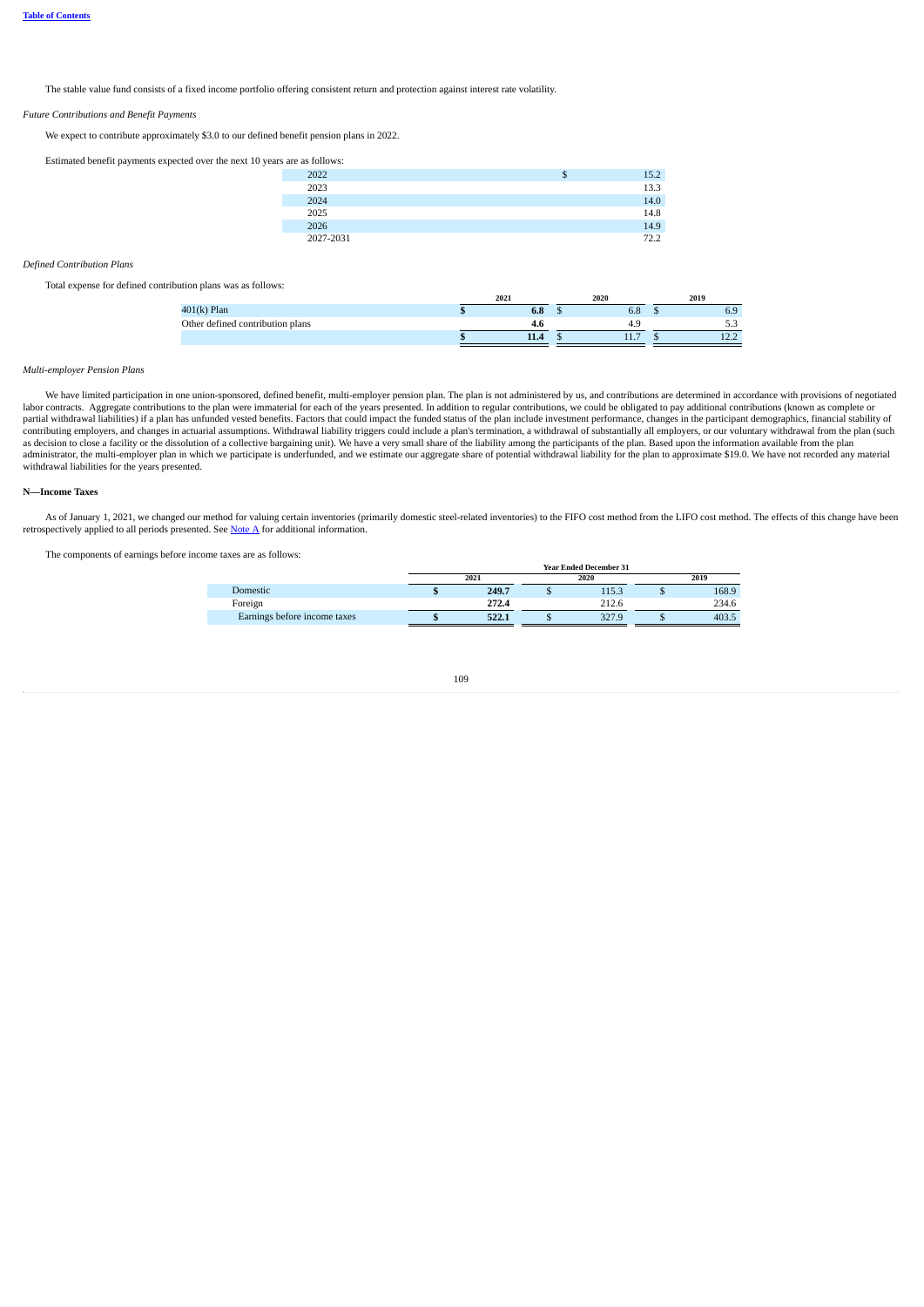Income tax expense (benefit) is comprised of the following components:

|                      |    |       |    | <b>Year Ended December 31</b> |            |
|----------------------|----|-------|----|-------------------------------|------------|
|                      |    | 2021  |    | 2020                          | 2019       |
| Current              |    |       |    |                               |            |
| Federal              | \$ | 57.0  | \$ | 36.9                          | \$<br>34.6 |
| State and local      |    | 11.5  |    | 7.8                           | 5.3        |
| Foreign              |    | 59.5  |    | 51.0                          | 48.7       |
| <b>Total current</b> |    | 128.0 |    | 95.7                          | 88.6       |
| Deferred             |    |       |    |                               |            |
| Federal              |    | (9.3) |    | (15.0)                        | 2.2        |
| State and local      |    | (2.3) |    | (2.6)                         | (.9)       |
| Foreign              |    | 3.1   |    | (3.3)                         | (.5)       |
| Total deferred       |    | (8.5) |    | (20.9)                        | .8         |
| Total income taxes   | æ  | 119.5 | S  | 74.8                          | 89.4       |

Income tax expense (benefit), as a percentage of earnings before income taxes, differs from the statutory federal income tax rate as follows:

|                                                | 2021                  | 2020         | 2019         |
|------------------------------------------------|-----------------------|--------------|--------------|
| Statutory federal income tax rate              | 21.0<br>$\frac{9}{6}$ | $\%$<br>21.0 | $\%$<br>21.0 |
| Increases (decreases) in rate resulting from:  |                       |              |              |
| State taxes, net of federal benefit            | 1.5                   | 8.           | 1.3          |
| Tax effect of foreign operations               | (.9)                  | (2.2)        | (1.7)        |
| Global intangible low-taxed income             | .5                    | (.3)         | 2.3          |
| Current and deferred foreign withholding taxes | 2.3                   | 2.7          | 1.3          |
| Stock-based compensation                       | (.5)                  | (.6)         | (1.1)        |
| Change in valuation allowance                  |                       | 8.           | .4           |
| Change in uncertain tax positions, net         |                       | .6           | (.3)         |
| Goodwill impairment                            |                       | 1.6          |              |
| Other permanent differences, net               | (.8)                  | (1.3)        | (.3)         |
| Other, net                                     | (.2)                  | (.3)         | . 7          |
| Effective tax rate                             | 22.9<br>$\frac{0}{0}$ | $\%$<br>22.8 | 22.2<br>$\%$ |

For all periods presented, the tax rate benefited from income earned in various foreign jurisdictions at rates lower than the U.S. federal statutory rate. The 2021 rate benefited from income earned primarily in China, Croatia, and Switzerland, while the 2020 and 2019 rates benefited from income earned primarily in China, Croatia, and Luxembourg.

In 2021, we recognized tax expense of \$14.6 related to foreign withholding taxes of \$11.9 and other net tax expenses of \$2.7.

In 2020, we recognized tax expense of \$13.1 related to foreign withholding taxes of \$8.9, a non-deductible goodwill impairment associated with our Hydraulic Cylinders reporting unit of \$5.3, and a Korean audit settlement of \$3.2. These expenses were partially offset by prior year tax benefits totaling \$3.9 from the GILTI high-tax exception final regulations issued in 2020, and other net tax benefits of \$.4.

In 2019, we recognized tax expense of \$11.7 related to GILTI of \$9.3 and other net tax expenses of \$2.4.

We file tax returns in each jurisdiction where we are required to do so. In these jurisdictions, a statute of limitations period exists. After a statute period expires, the tax authorities can no longer assess additional income tax for the expired period. In addition, once the statute expires we are no longer eligible to file claims for refund for any tax that we may have overpaid.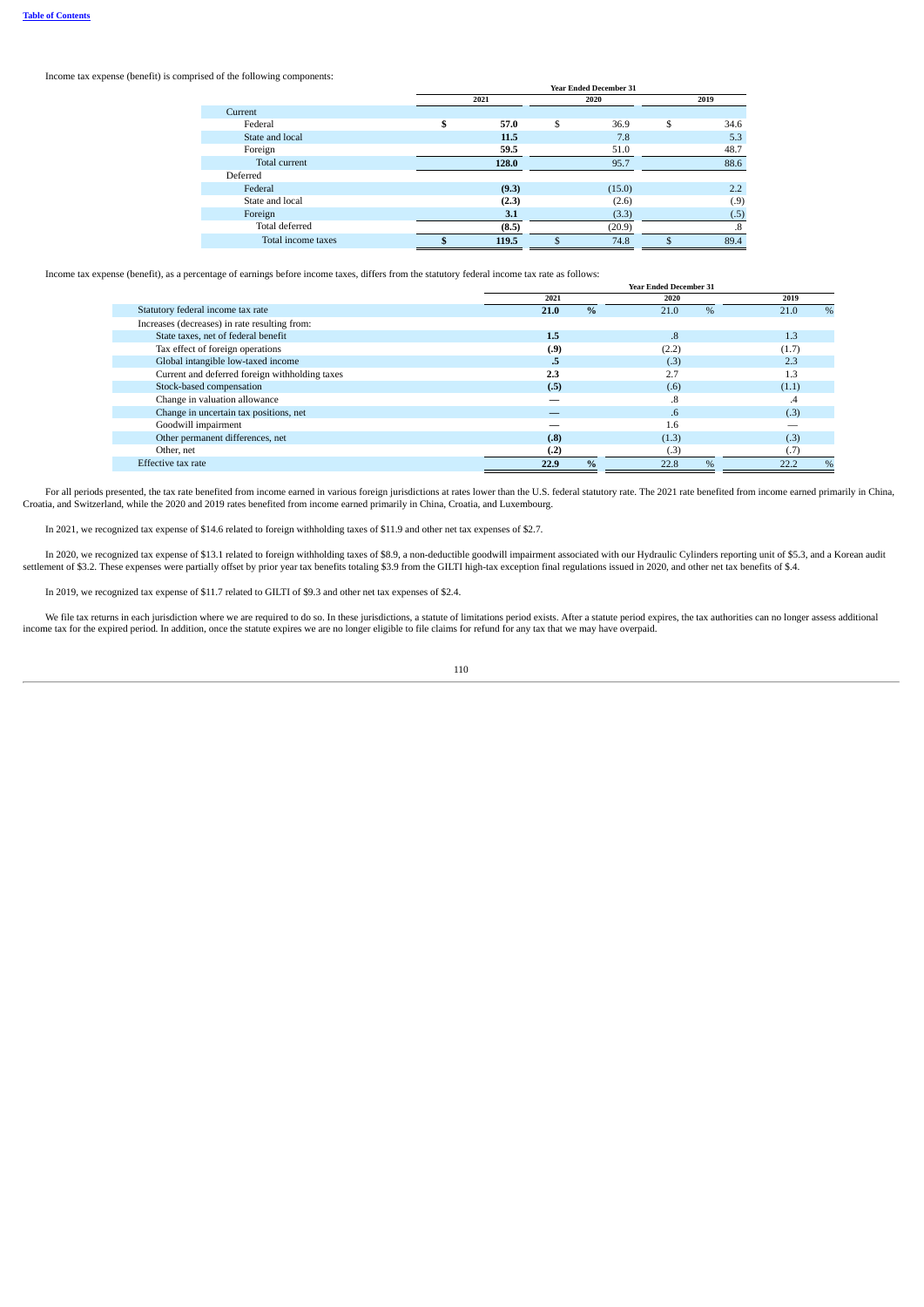### *Unrecognized Tax Benefits*

The total amount of our gross unrecognized tax benefits at December 31, 2021 was \$6.6, of which \$5.3 would impact our effective tax rate, if recognized. A reconciliation of the beginning and ending balance of our gross unrecognized tax benefits for the periods presented is as follows:

|                                                    | 2021  | 2020  | 2019  |
|----------------------------------------------------|-------|-------|-------|
| Gross unrecognized tax benefits, January 1         | 5.3   | 6.4   | 8.2   |
| Gross increases—tax positions in prior periods $1$ |       | 2.9   |       |
| Gross decreases—tax positions in prior periods     | (.3)  | (.4)  | (.4)  |
| Gross increases—current period tax positions       |       |       |       |
| Change due to exchange rate fluctuations           | (.1)  |       |       |
| Settlements <sup>1</sup>                           |       | (3.2) |       |
| Lapse of statute of limitations                    | (1.0) | (1.1) | (2.1) |
| Gross unrecognized tax benefits, December 31       | 5.3   | 5.3   | 6.4   |
| Interest                                           | 1.1   | 1.4   | 1.9   |
| Penalties                                          |       |       |       |
| Total gross unrecognized tax benefits, December 31 | 6.6   | 6.9   | 8.6   |
|                                                    |       |       |       |

<sup>1</sup> In 2020, we effectively settled a tax matter in Korea totaling \$2.9 plus \$.3 in interest.

We recognize interest and penalties related to unrecognized tax benefits as part of income tax expense in the Consolidated Statements of Operations, which is consistent with prior reporting periods.

We are currently in various stages of audit by certain governmental tax authorities. We have established liabilities for unrecognized tax benefits as appropriate, with such amounts representing a reasonable provision for taxes we ultimately might be required to pay. However, these liabilities could be adjusted over time as more information becomes known and management continues to evaluate the progress of these examinations.

In 2021, the Internal Revenue Service (IRS) completed its examination of our 2016 U.S. federal income tax return and has asserted that income earned in that year by our Luxembourg subsidiary through its Mexican branch should be recognized as income in the U.S. We believe their position is without merit and have contested this matter through IRS Appeals, and a hearing has been scheduled during the second quarter of 2022. We believe that we will be successful upon appeal and have not recorded any impact of this matter in our Consolidated Statements of Operations.

We are no longer subject to significant U.S. federal tax examinations for years prior to 2018, or significant U.S. state or foreign income tax examinations for years prior to 2013.

It is reasonably possible that the resolution of certain tax audits could reduce our unrecognized tax benefits within the next 12 months, as certain tax positions may either be sustained on audit or we may agree to certain adjustments, or resulting from the expiration of statutes of limitations in various jurisdictions. It is not expected that any change would have a material impact on our Consolidated Financial Statements.

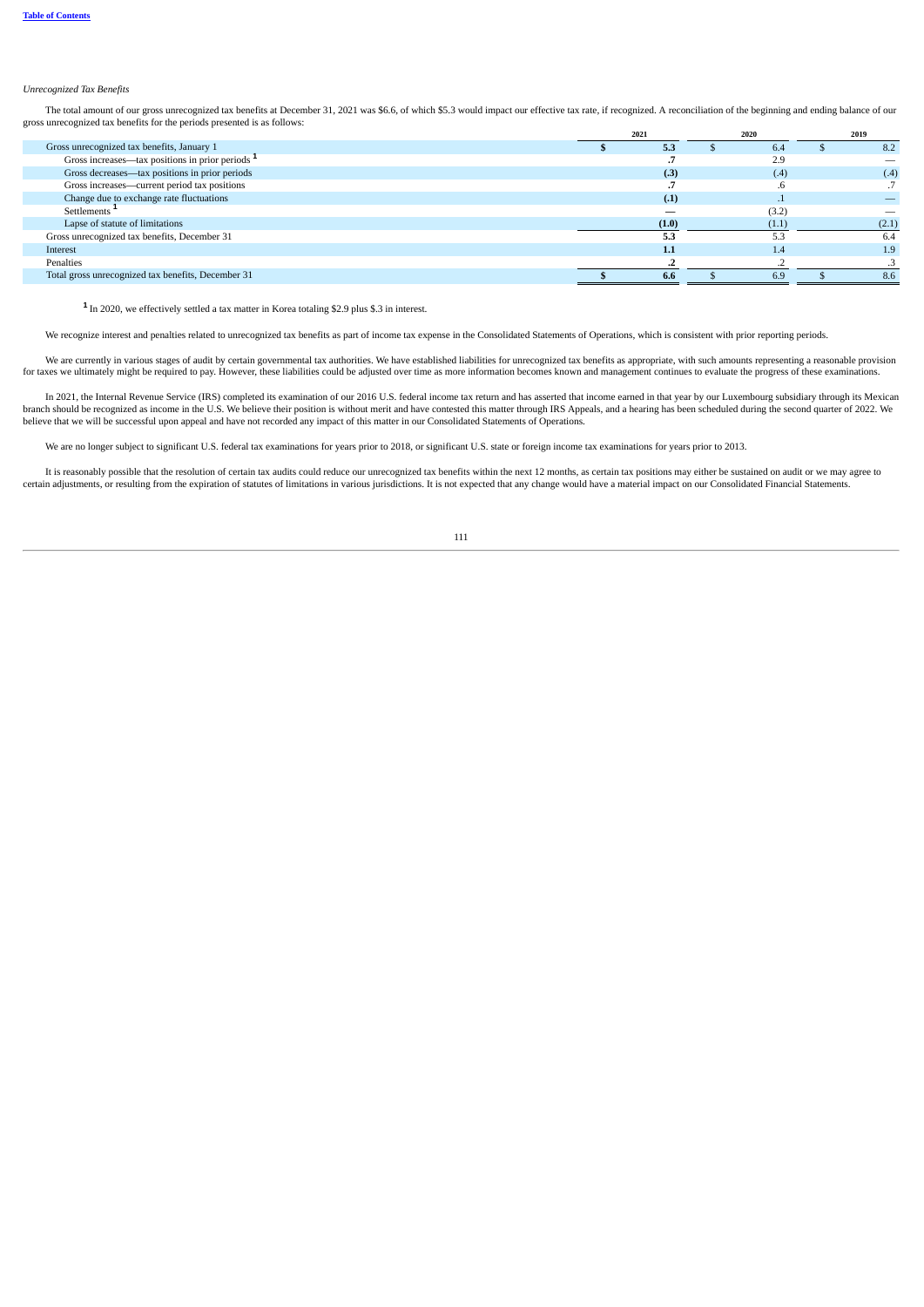### *Deferred Income Taxes*

Deferred income taxes are provided for the temporary differences between the financial reporting basis and the tax basis of our assets and liabilities. The major temporary differences and their associated deferred tax assets or liabilities are as follows: **December 31**

|                                                                 | ----------- |               |      |                    |        |        |  |                    |  |
|-----------------------------------------------------------------|-------------|---------------|------|--------------------|--------|--------|--|--------------------|--|
|                                                                 |             |               | 2021 |                    | 2020   |        |  |                    |  |
|                                                                 |             | <b>Assets</b> |      | <b>Liabilities</b> | Assets |        |  | <b>Liabilities</b> |  |
| Property, plant and equipment                                   |             | 16.8          |      | (79.3)             |        | 17.4   |  | (81.7)             |  |
| Inventories                                                     |             | 3.0           |      | (13.1)             |        | 2.6    |  | (21.4)             |  |
| Accrued expenses                                                |             | 65.5          |      | (10.2)             |        | 68.1   |  | (6.3)              |  |
| Net operating losses and other tax carryforwards                |             | 29.1          |      |                    |        | 32.3   |  |                    |  |
| Pension cost and other post-retirement benefits                 |             | 14.6          |      | (.7)               |        | 22.3   |  | (.7)               |  |
| Intangible assets                                               |             |               |      | (200.0)            |        | ے.     |  | (194.7)            |  |
| Derivative financial instruments                                |             | 1.2           |      | (4.4)              |        | 2.4    |  | (2.4)              |  |
| Tax on undistributed earnings (primarily from Canada and China) |             |               |      | (16.0)             |        | –      |  | (14.8)             |  |
| Uncertain tax positions                                         |             | .9            |      |                    |        | 1.1    |  |                    |  |
| Other                                                           |             | 5.5           |      | (5.7)              |        | 5.7    |  | (6.4)              |  |
| Gross deferred tax assets (liabilities)                         |             | 136.8         |      | (329.4)            |        | 152.1  |  | (328.4)            |  |
| Valuation allowance                                             |             | (16.2)        |      |                    |        | (18.1) |  |                    |  |
| Total deferred taxes                                            |             | 120.6         |      | (329.4)            |        | 134.0  |  | (328.4)            |  |
| Net deferred tax liability                                      |             |               |      | (208.8)            |        |        |  | (194.4)            |  |
|                                                                 |             |               |      |                    |        |        |  |                    |  |

Deferred tax assets (liabilities) included in the Consolidated Balance Sheets are as follows:

|                            | December 31 |  |         |  |  |  |  |  |
|----------------------------|-------------|--|---------|--|--|--|--|--|
|                            | 2021        |  | 2020    |  |  |  |  |  |
| Sundry                     | 8.6         |  | 11.0    |  |  |  |  |  |
| Deferred income taxes      | (217.4)     |  | (205.4) |  |  |  |  |  |
| Net deferred tax liability | (208.8)     |  | (194.4) |  |  |  |  |  |

Significant fluctuations in our deferred taxes from 2020 to 2021 relate to the following:

• The decrease of \$8.3 in our deferred tax liability associated with inventories relates primarily to the change from LIFO to FIFO and related tax payments made during 2021;

- The decrease of \$7.7 in our deferred tax asset associated with pension cost and other post-retirement benefits relates primarily to increased discount rate assumptions impacting the year-end pension plan valuations; and
- The increase of \$5.3 in our deferred tax liability associated with intangible assets relates primarily to the amortization of various intangibles.

The valuation allowance recorded primarily relates to net operating loss, tax credit, and capital loss carryforwards for which utilization is uncertain. Cumulative tax losses in certain state and foreign jurisdictions during recent years, limited carryforward periods in certain jurisdictions, future reversals of existing taxable temporary differences, and reasonable tax planning strategies were among the factors considered in determining the valuation allowance. Individually, none of these tax carryforwards presents a material exposure.

Most of our tax carryforwards have expiration dates that vary generally over the next 20 years, with no amount greater than \$10.0 expiring in any one year.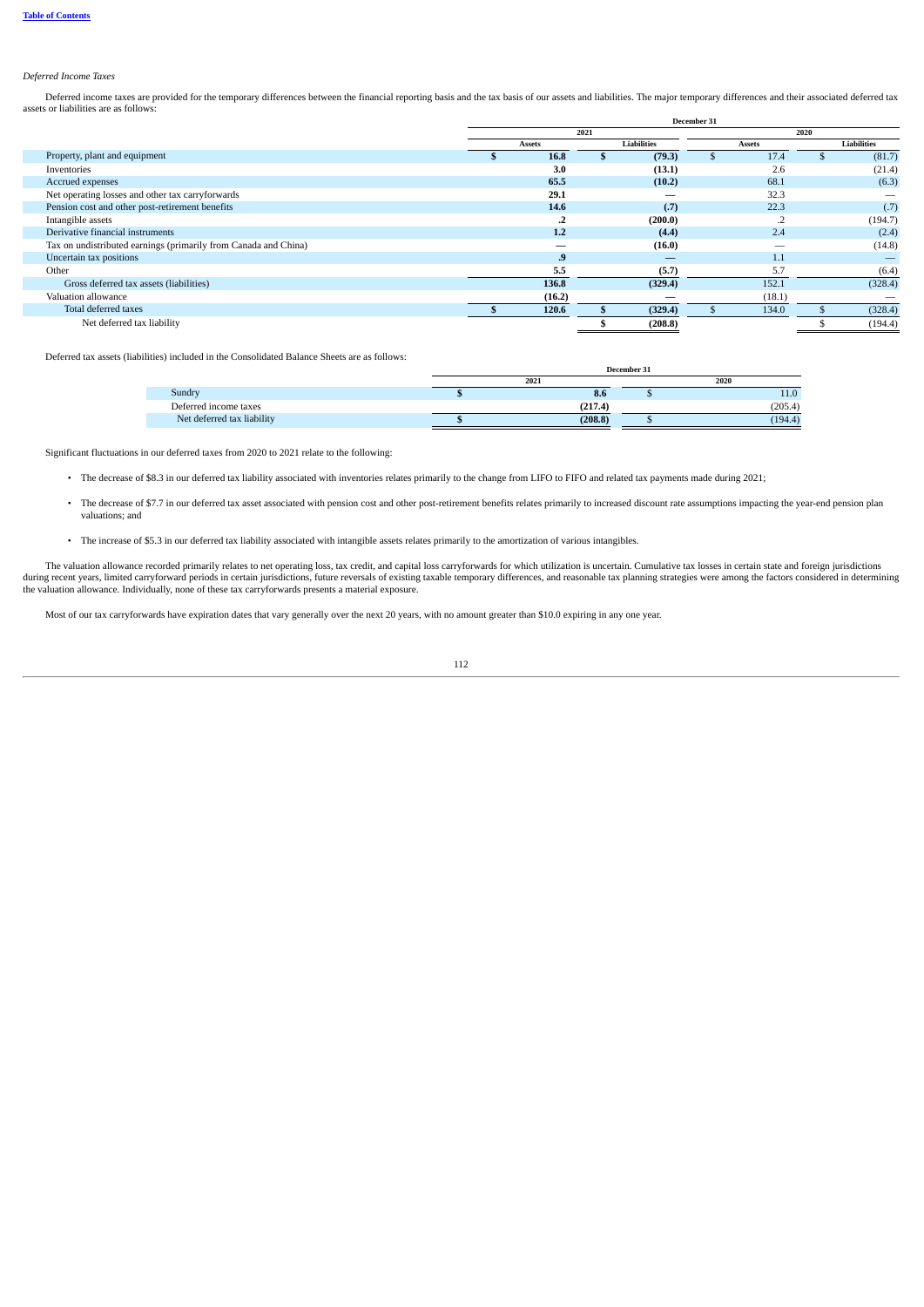Deferred withholding taxes (tax on undistributed earnings) have been provided on the earnings of our foreign subsidiaries to the extent it is anticipated that the earnings will be remitted in the future as dividends. We ar

Foreign withholding taxes have not been provided on certain foreign earnings which are indefinitely reinvested outside the U.S. The cumulative undistributed earnings which are indefinitely reinvested as of December 31, 2021, are \$339.3. If such earnings were repatriated to the U.S. through dividends, the resulting incremental tax expense would approximate \$14.4, based on present income tax laws.

# **O—Other (Income) Expense, Net**

The components of other (income) expense, net were as follows:

|                                                                                | <b>Year Ended December 31</b> |        |  |        |  |       |  |
|--------------------------------------------------------------------------------|-------------------------------|--------|--|--------|--|-------|--|
|                                                                                |                               | 2021   |  | 2020   |  | 2019  |  |
| Restructuring (See Note E)                                                     |                               | (.3)   |  | 7.6    |  | 8.1   |  |
| Currency loss                                                                  |                               | 1.3    |  | 2.4    |  | 3.0   |  |
| Gain from diversified investments associated with the ESU program (See Note L) |                               | (6.2)  |  | (6.0)  |  | (7.2) |  |
| Insurance proceeds <sup>1</sup>                                                |                               | (6.6)  |  |        |  |       |  |
| COVID-19 government subsidies <sup>2</sup>                                     |                               | (3.5)  |  | (21.4) |  |       |  |
| Non-service pension (income) expense (See Note M)                              |                               | (1.4)  |  | (1.1)  |  | 1.8   |  |
| Other income                                                                   |                               | (1.2)  |  | (3.9)  |  | (4.3) |  |
|                                                                                |                               | (17.9) |  | (22.4) |  | 1.4   |  |

This represents receipt of \$5.0 from a business interruption policy for COVID disruptions and \$1.6 for storm damage at a manufacturing facility. **1**

This represents government subsidies primarily from our international locations, which do not contain material restrictions on our operations, sources of funding or otherwise. Also in 2020, we deferred our **2** payment of employer's U.S. Social Security match as discussed in Note I.

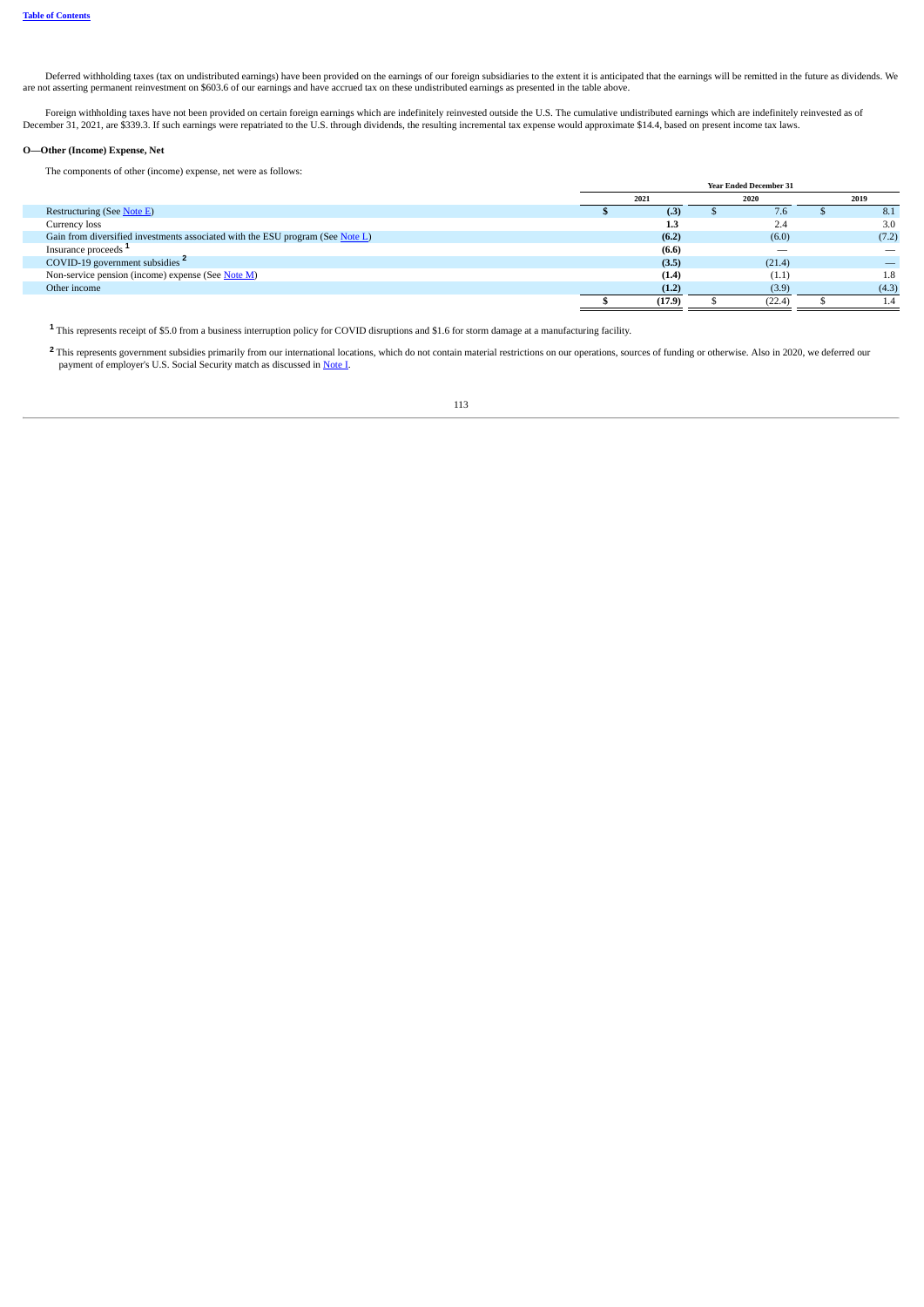# **P—Accumulated Other Comprehensive Income (Loss)**

The following table sets forth the changes in each component of accumulated other comprehensive income (loss):

|                                                                                                                                                                                                                                                                                                                                                                                                                                                                                |                                                | Foreign<br>Currency<br>Translation<br><b>Adjustments</b> | Flow<br><b>Hedges</b>                            | Cash                                                               | <b>Benefit</b><br>Pension<br>Plans           | <b>Defined</b>           | Income (Loss)                            | <b>Accumulated</b><br>Other<br>Comprehensive                            |
|--------------------------------------------------------------------------------------------------------------------------------------------------------------------------------------------------------------------------------------------------------------------------------------------------------------------------------------------------------------------------------------------------------------------------------------------------------------------------------|------------------------------------------------|----------------------------------------------------------|--------------------------------------------------|--------------------------------------------------------------------|----------------------------------------------|--------------------------|------------------------------------------|-------------------------------------------------------------------------|
| Balance at January 1, 2019                                                                                                                                                                                                                                                                                                                                                                                                                                                     | $\mathbb{S}$                                   | (26.5)                                                   | $\mathfrak{s}$                                   | (11.8)                                                             | \$                                           | (39.3)                   | $\mathbf{s}$                             | (77.6)                                                                  |
| Other comprehensive income (loss)                                                                                                                                                                                                                                                                                                                                                                                                                                              |                                                | 5.0                                                      |                                                  | 2.5                                                                |                                              | (18.6)                   |                                          | (11.1)                                                                  |
| Reclassifications, pretax <sup>1</sup>                                                                                                                                                                                                                                                                                                                                                                                                                                         |                                                |                                                          |                                                  | 7.4                                                                |                                              | 2.9                      |                                          | 10.3                                                                    |
| Income tax effect                                                                                                                                                                                                                                                                                                                                                                                                                                                              |                                                |                                                          |                                                  | (2.2)                                                              |                                              | 3.8                      |                                          | 1.6                                                                     |
| Balance at December 31, 2019                                                                                                                                                                                                                                                                                                                                                                                                                                                   |                                                | (21.5)                                                   |                                                  | (4.1)                                                              |                                              | (51.2)                   |                                          | (76.8)                                                                  |
| Other comprehensive income (loss)                                                                                                                                                                                                                                                                                                                                                                                                                                              |                                                | 27.8                                                     |                                                  | 4.5                                                                |                                              | (15.8)                   |                                          | 16.5                                                                    |
| Reclassifications, pretax <sup>2</sup>                                                                                                                                                                                                                                                                                                                                                                                                                                         |                                                |                                                          |                                                  | 2.4                                                                |                                              | 4.0                      |                                          | 6.4                                                                     |
| Income tax effect                                                                                                                                                                                                                                                                                                                                                                                                                                                              |                                                | -                                                        |                                                  | (1.4)                                                              |                                              | 2.8                      |                                          | 1.4                                                                     |
| Attributable to noncontrolling interest                                                                                                                                                                                                                                                                                                                                                                                                                                        |                                                | $\cdot$ 1                                                |                                                  | $\qquad \qquad -$                                                  |                                              | -                        |                                          | $\cdot$ 1                                                               |
| Balance at December 31, 2020                                                                                                                                                                                                                                                                                                                                                                                                                                                   |                                                | 6.4                                                      |                                                  | 1.4                                                                |                                              | (60.2)                   |                                          | (52.4)                                                                  |
| Other comprehensive income (loss)                                                                                                                                                                                                                                                                                                                                                                                                                                              |                                                | (18.2)                                                   |                                                  | 14.6                                                               |                                              | 24.0                     |                                          | 20.4                                                                    |
| Reclassifications, pretax <sup>3</sup>                                                                                                                                                                                                                                                                                                                                                                                                                                         |                                                | _                                                        |                                                  | (.6)                                                               |                                              | 5.3                      |                                          | 4.7                                                                     |
| <b>Income tax effect</b>                                                                                                                                                                                                                                                                                                                                                                                                                                                       |                                                |                                                          |                                                  | (3.5)                                                              |                                              | (7.6)                    |                                          | (11.1)                                                                  |
| Attributable to noncontrolling interest                                                                                                                                                                                                                                                                                                                                                                                                                                        |                                                | $\cdot$ 1                                                |                                                  |                                                                    |                                              | -                        |                                          | $\cdot$ 1                                                               |
| <b>Balance at December 31, 2021</b>                                                                                                                                                                                                                                                                                                                                                                                                                                            | \$                                             | (11.7)                                                   | $\mathbf{s}$                                     | 11.9                                                               | $\mathbf{s}$                                 | (38.5)                   | $\mathbf{s}$                             | (38.3)                                                                  |
| <sup>1</sup> 2019 pretax reclassifications are comprised of:<br>Net trade sales<br>Cost of goods sold; selling and administrative expenses<br>Interest expense<br>Other (income) expense, net<br>Total 2019 reclassifications, pretax<br><sup>2</sup> 2020 pretax reclassifications are comprised of:<br>Net trade sales<br>Cost of goods sold; selling and administrative expenses<br>Interest expense<br>Other (income) expense, net<br>Total 2020 reclassifications, pretax | \$<br>\$<br>$\mathbf{s}$<br>$\mathbf{\hat{s}}$ |                                                          | \$<br>\$<br>$\mathfrak{s}$<br>$\mathbf{\hat{S}}$ | 3.6<br>(.6)<br>4.4<br>-<br>7.4<br>(1.4)<br>(.7)<br>4.5<br>-<br>2.4 | \$<br>\$<br>$\mathfrak{S}$<br>$\mathfrak{S}$ | 2.9<br>2.9<br>4.0<br>4.0 | \$<br>\$<br>$\mathbf{s}$<br>$\mathbf{s}$ | 3.6<br>(.6)<br>4.4<br>2.9<br>10.3<br>(1.4)<br>(.7)<br>4.5<br>4.0<br>6.4 |
|                                                                                                                                                                                                                                                                                                                                                                                                                                                                                |                                                |                                                          |                                                  |                                                                    |                                              |                          |                                          |                                                                         |
| <sup>3</sup> 2021 pretax reclassifications are comprised of:                                                                                                                                                                                                                                                                                                                                                                                                                   |                                                |                                                          |                                                  |                                                                    |                                              |                          |                                          |                                                                         |
| Net trade sales                                                                                                                                                                                                                                                                                                                                                                                                                                                                | \$                                             |                                                          | \$                                               | (5.6)                                                              | \$                                           | -                        | \$                                       | (5.6)                                                                   |
| Cost of goods sold; selling and administrative expenses                                                                                                                                                                                                                                                                                                                                                                                                                        |                                                |                                                          |                                                  | .5                                                                 |                                              |                          |                                          | .5                                                                      |
| <b>Interest expense</b>                                                                                                                                                                                                                                                                                                                                                                                                                                                        |                                                |                                                          |                                                  | 4.5                                                                |                                              |                          |                                          | 4.5                                                                     |
| Other (income) expense, net                                                                                                                                                                                                                                                                                                                                                                                                                                                    |                                                |                                                          |                                                  | -                                                                  |                                              | 5.3                      |                                          | 5.3                                                                     |
| Total 2021 reclassifications, pretax                                                                                                                                                                                                                                                                                                                                                                                                                                           | \$                                             | $\overline{\phantom{0}}$                                 | \$                                               | (.6)                                                               | \$                                           | 5.3                      | \$                                       | 4.7                                                                     |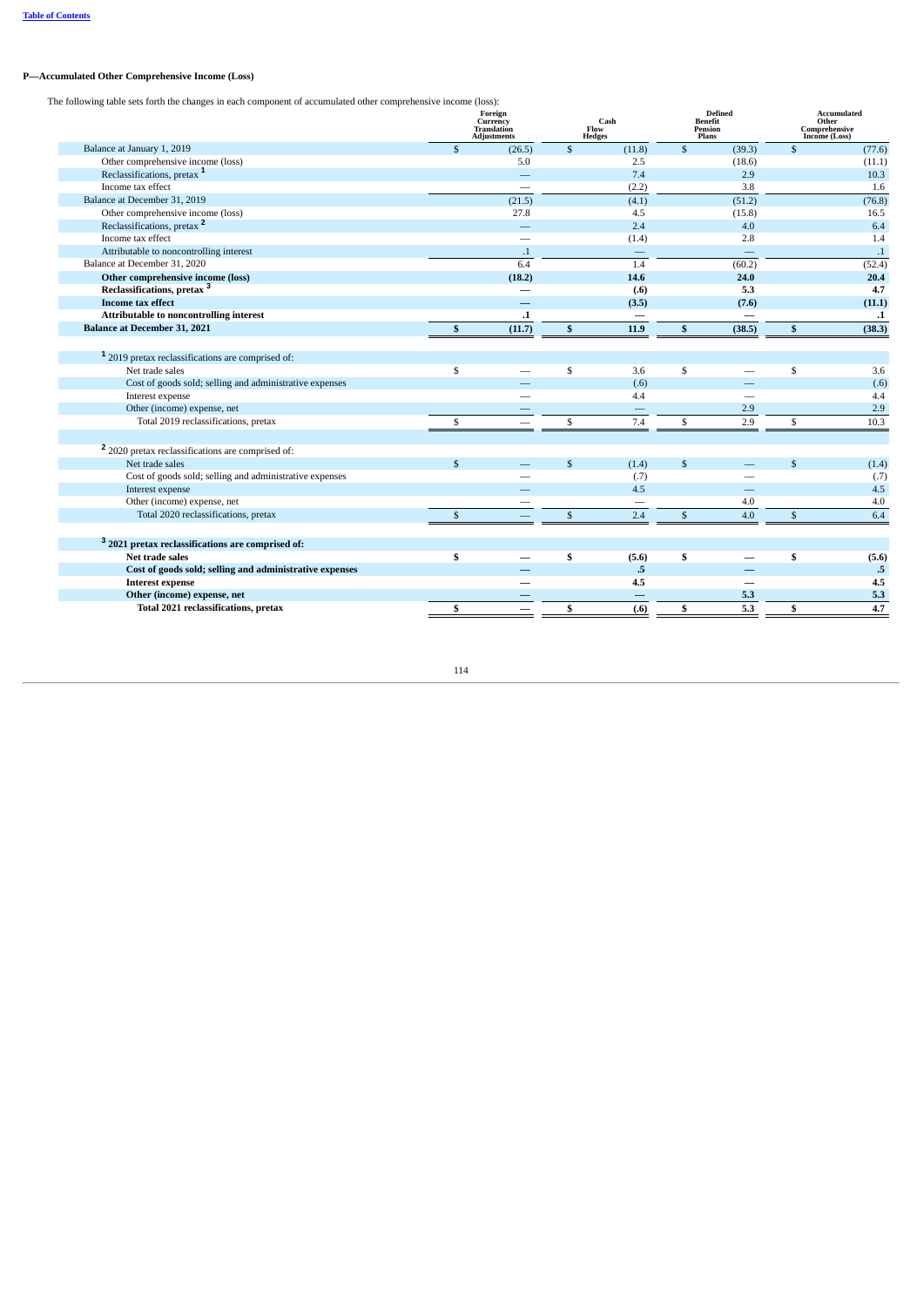# **Q—Fair Value**

We utilize fair value measures for both financial and non-financial assets and liabilities.

# **Items measured at fair value on a recurring basis**

Fair value measurements are established using a three-level valuation hierarchy that prioritizes the inputs to valuation techniques used to measure fair value into the following categories:

• Level 1: Quoted prices for identical assets or liabilities in active markets.

• Level 2: Inputs, other than quoted prices included in Level 1, that are observable for the asset or liability either directly or indirectly. Short-term investments in this category are valued using discounted cash flow techniques with all significant inputs derived from or supported by observable market data. Derivative assets and liabilities in this category are valued using models that consider various assumptions and information from market-corroborated sources. The models used are primarily industry-standard models that consider items such as quoted prices, market interest rate curves applicable to the instruments being<br>valued as of t assumptions are observable in the marketplace, can be derived from observable data, or are supported by observable levels at which transactions are executed in the marketplace.

• Level 3: Unobservable inputs that are not corroborated by market data.

The areas in which we utilize fair value measures of financial assets and liabilities are presented in the table below:

|                                                                                  | As of December 31, 2021 |              |                          |         |       |                         |   |          |              |
|----------------------------------------------------------------------------------|-------------------------|--------------|--------------------------|---------|-------|-------------------------|---|----------|--------------|
|                                                                                  |                         | Level 1      |                          | Level 2 |       | Level 3                 |   |          | <b>Total</b> |
| Assets:                                                                          |                         |              |                          |         |       |                         |   |          |              |
| Cash equivalents:                                                                |                         |              |                          |         |       |                         |   |          |              |
| Bank time deposits with original maturities of three months or less              | $\mathbf{s}$            |              | S.                       | 114.4   | \$    |                         |   |          | 114.4        |
| Derivative assets $1$ (see <u>Note S</u> )                                       |                         |              |                          | 5.9     |       |                         |   |          | 5.9          |
| Diversified investments associated with the ESU program $1$ (see <u>Note L</u> ) |                         | 51.0         |                          |         |       |                         |   |          | 51.0         |
| Total assets                                                                     |                         | 51.0         |                          | 120.3   |       |                         |   |          | 171.3        |
| Liabilities:                                                                     |                         |              |                          |         |       |                         |   |          |              |
| Derivative liabilities <sup>1</sup> (see Note S)                                 | \$                      |              | £.                       | 1.2     | \$    |                         |   |          | 1.2          |
| Liabilities associated with the ESU program $1$ (see <u>Note L</u> )             |                         | 50.9         |                          |         |       |                         |   |          | 50.9         |
| <b>Total liabilities</b>                                                         |                         | 50.9         |                          | 1.2     | э     |                         |   |          | 52.1         |
|                                                                                  |                         |              |                          |         |       | As of December 31, 2020 |   |          |              |
|                                                                                  |                         |              | Level 1                  | Level 2 |       | Level 3                 |   |          | <b>Total</b> |
| Assets:                                                                          |                         |              |                          |         |       |                         |   |          |              |
| Cash equivalents:                                                                |                         |              |                          |         |       |                         |   |          |              |
| Bank time deposits with original maturities of three months or less              |                         | $\mathbf{s}$ | $\qquad \qquad -$        | £.      | 156.5 | - \$                    |   | <b>S</b> | 156.5        |
| Derivative assets $\frac{1}{1}$ (see Note S)                                     |                         |              |                          |         | 7.9   |                         |   |          | 7.9          |
| Diversified investments associated with the ESU program $1$ (see <u>Note L</u> ) |                         |              | 45.9                     |         |       |                         |   |          | 45.9         |
| Total assets                                                                     |                         |              | 45.9                     |         | 164.4 | -3                      |   |          | 210.3        |
| Liabilities:                                                                     |                         |              |                          |         |       |                         |   |          |              |
| Derivative liabilities $\frac{1}{1}$ (see Note S)                                |                         | \$           | $\overline{\phantom{m}}$ | \$      | 2.5   | Ŝ.                      | - | S        | 2.5          |
| Liabilities associated with the ESU program $1$ (see <u>Note L</u> )             |                         |              | 45.4                     |         |       |                         |   |          | 45.4         |
|                                                                                  |                         |              |                          |         |       |                         |   |          |              |
| <b>Total liabilities</b>                                                         |                         |              | 45.4                     |         | 2.5   |                         | - |          | 47.9         |

Includes both current and long-term amounts. **1**

There were no transfers between Level 1 and Level 2 for any of the periods presented.

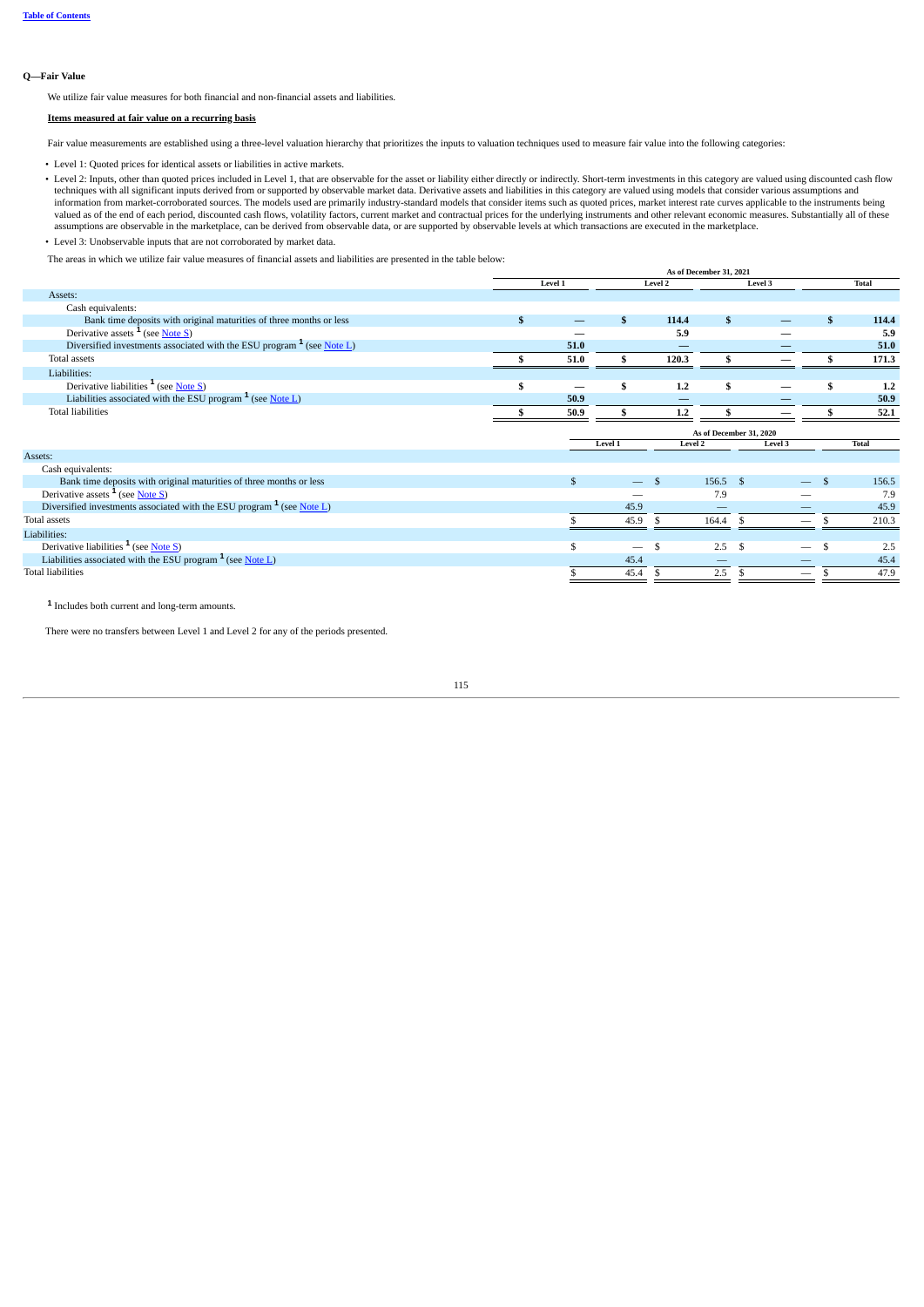The fair value for fixed rate debt (Level 1) was approximately \$130.0 greater than carrying value of \$2,082.3 at December 31, 2021 and was approximately \$170.0 greater than carrying value of \$1,587.6 at December 31, 2020.

# **Items measured at fair value on a non-recurring basis**

The primary areas in which we utilize fair value measures of non-financial assets and liabilities are allocating purchase price to the assets and liabilities of acquired companies (Note R) and evaluating long-term assets (including goodwill) for potential impairment (Note C). Determining fair values for these items requires significant judgment and includes a variety of methods and models that utilize significant Level 3 inputs (Note A).

### **R—Acquisitions**

The following table contains the estimated fair values of the assets acquired and liabilities assumed at the date of acquisition for all acquisitions during the periods presented (using inputs discussed in Note A). Of the goodwill included in the table below, approximately \$134.0 is expected to be deductible for tax purposes.

|                                                      | 2021   | 2019    |
|------------------------------------------------------|--------|---------|
| Accounts receivable                                  | 18.3   | 75.2    |
| Inventory                                            | 17.0   | 63.2    |
| Property, plant and equipment                        | 16.4   | 82.3    |
| Goodwill (see Note D)                                | 70.9   | 566.3   |
| Other intangible assets (see $Note D)$               |        |         |
| Customer relationships (15-year life)                | 64.9   | 378.9   |
| Technology (8 to 15-year life)                       | 5.5    | 173.3   |
| Trademarks and trade names (15 to 20-year life)      | 7.2    | 67.1    |
| Non-compete agreements and other (1 to 15-year life) | 2.7    | 28.7    |
| Other current and long-term assets                   | 5.5    | 29.4    |
| <b>Current liabilities</b>                           | (39.2) | (48.2)  |
| Deferred income taxes                                | (11.9) | (127.4) |
| Long-term liabilities                                | (4.7)  | (23.7)  |
| Net cash consideration                               | 152.6  | 1,265.1 |

# The following table summarizes acquisitions for the periods presented.

| <b>Year Ended</b> | Number of<br><b>Acquisitions</b> | Segment                                | <b>Product/Service</b>                                                                                     |  |  |  |  |  |  |  |
|-------------------|----------------------------------|----------------------------------------|------------------------------------------------------------------------------------------------------------|--|--|--|--|--|--|--|
| December 31, 2021 | <b>Bedding Products</b>          |                                        | Manufacturer of specialty foam for the bedding and furniture industries                                    |  |  |  |  |  |  |  |
|                   |                                  | Furniture, Flooring & Textile Products | Manufacturer of bent metal tubing for furniture used in office, residential, and other settings            |  |  |  |  |  |  |  |
|                   |                                  | <b>Specialized Products</b>            | Manufacturer of high-pressure and high-temperature ducting, flexible joints, and components                |  |  |  |  |  |  |  |
| December 31, 2020 | None                             |                                        |                                                                                                            |  |  |  |  |  |  |  |
| December 31, 2019 |                                  | <b>Bedding Products</b>                | A leader in proprietary specialized foam technology, primarily for the bedding and furniture<br>industries |  |  |  |  |  |  |  |
|                   |                                  | Furniture, Flooring & Textile Products | Manufacturer and distributor of geosynthetic and mine ventilation products                                 |  |  |  |  |  |  |  |

We are finalizing all the information required to complete the purchase price allocations related to the recent acquisitions and do not anticipate any material modifications.

The results of operations of the above acquired companies have been included in the consolidated financial statements since the dates of acquisition. The unaudited pro forma consolidated net sales, net earnings and earnings per

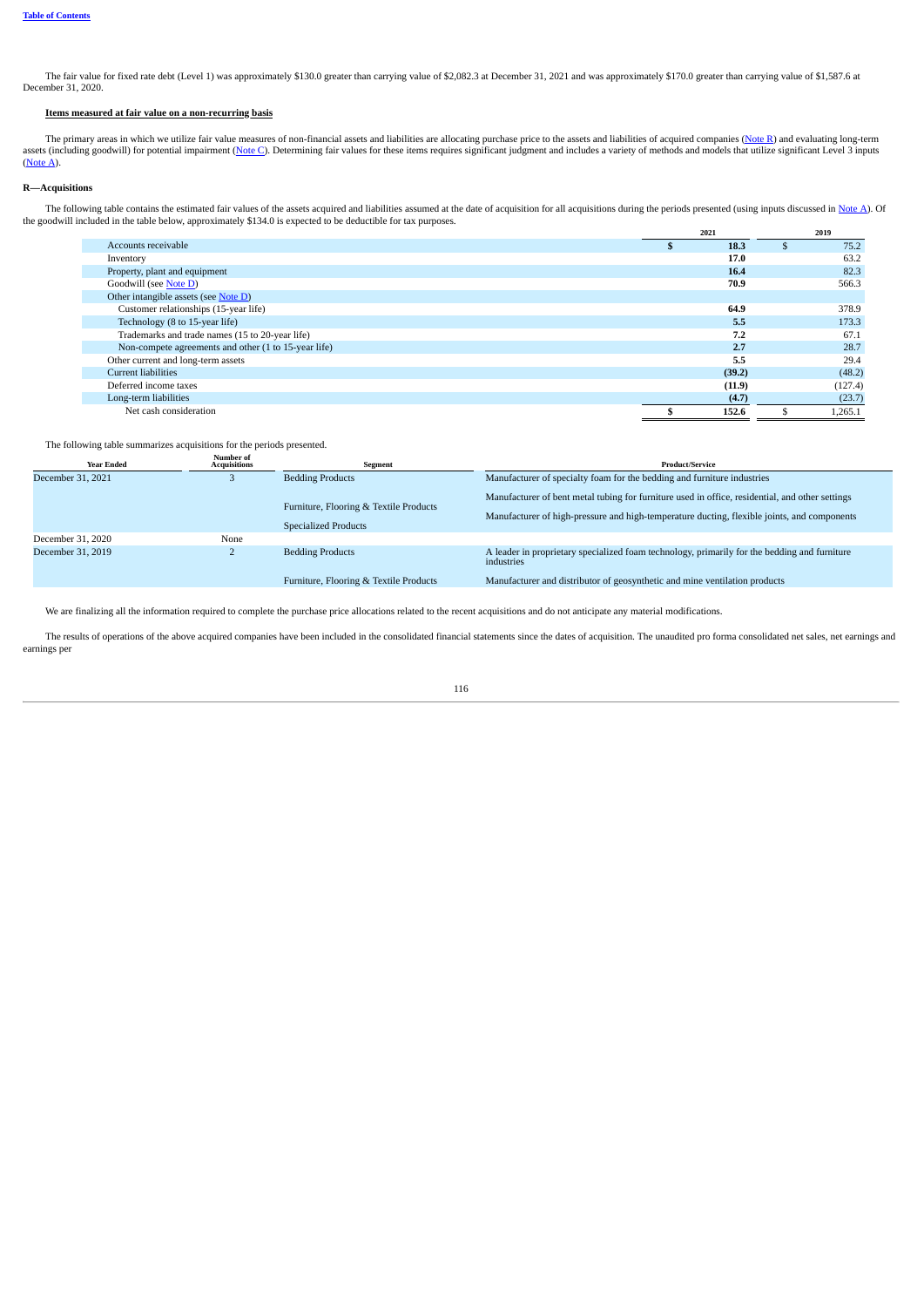share as though these acquisitions had occurred on January 1 of each year presented are not materially different from the amounts reflected in the accompanying financial statements.

Certain of our prior years' acquisition agreements provide for additional consideration to be paid in cash at a later date and are recorded as a liability at the acquisition date. At December 31, 2021 and 2020, we had no material liability for future payments. Additional consideration, including interest, paid for acquisitions was \$.2, \$8.4, and \$1.1 for the years ended 2021, 2020, and 2019, respectively.

A brief description of our acquisition activity by year is included below.

#### 2021

We acquired three businesses:

- A specialty foam and finished mattress manufacturer serving the United Kingdom (UK) and Irish marketplace with two manufacturing facilities in the Dublin area. This acquisition became a part of our Bedding Products segment. The acquisition date was June 4. The purchase price was \$119.7 and added \$58.3 of goodwill.
- A Polish manufacturer of bent metal tubing for furniture used in office, residential, and other settings. This acquisition became a part of our Furniture, Flooring & Textile Products segment. The acquisition date was May 31. The purchase price was \$5.4 and added \$4.4 of goodwill.
- A UK manufacturer specializing in metallic ducting systems, flexible joints, and components for the space, military, and commercial applications. This acquisition expands the capabilities of our aerospace products business to include flexible joint fabrication and operates within our Specialized Products segment. The acquisition date was January 30. The purchase price was \$27.7 and added \$8.2 of goodwill.

#### 2020

No businesses were acquired during 2020.

### 2019

We acquired two businesses:

- ECS, a leader in proprietary specialized foam technology, primarily for the bedding and furniture industries. Through this acquisition, we gained critical capabilities in proprietary foam technology, along with scale in th associated with this acquisition.
- A manufacturer and distributor of geosynthetic and mine ventilation products, expanding the geographic scope and capabilities of our Geo Components business unit. The acquisition date was December 9. The purchase price was \$20.6 and added \$7.6 of goodwill.

#### **S—Derivative Financial Instruments**

*Cash Flow Hedges*

Derivative financial instruments that we use to hedge forecasted transactions and anticipated cash flows are as follows:

*Currency Cash Flow Hedges*—The foreign currency hedges manage risk associated with exchange rate volatility of various currencies.

Interest Rate Cash Flow Hedges—We have also occasionally used interest rate cash flow hedges to manage interest rate risks. In November 2021, we issued \$500.0 aggregate principal amount of notes that mature in 2051. The notes bear interest at a rate of 3.5% per year. As a part of this transaction, in the 4th quarter of 2021 we settled our \$300.0 treasury locks and recognized a gain of \$10.2, which will be amortized over the life of the notes.

The effective changes in fair value of unexpired contracts are recorded in accumulated other comprehensive income and reclassified to income or expense in the period in which earnings are impacted. Cash flows from settled contracts are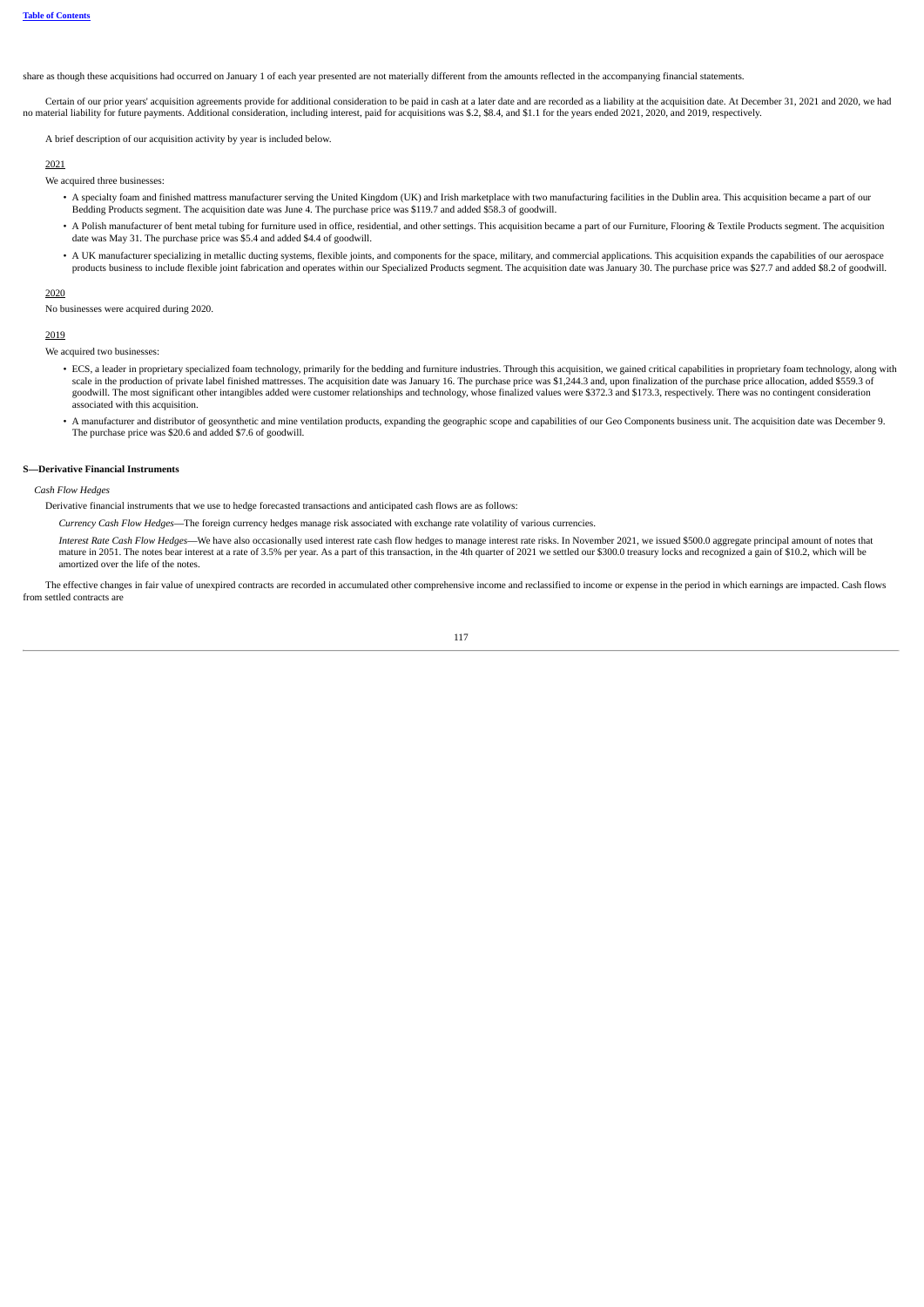presented in the category consistent with the nature of the item being hedged. (Settlements associated with the sale or production of product are presented in operating cash flows, and settlements associated with debt issuance are presented in financing cash flows.)

### *Fair Value Hedges and Derivatives not Designated as Hedging Instruments*

These derivatives typically manage foreign currency risk associated with subsidiaries' assets and liabilities, and gains or losses are recognized currently in earnings. Cash flows from settled contracts are presented in the category consistent with the nature of the item being hedged.

The following table presents assets and liabilities representing the fair value of our most significant derivative financial instruments. The fair values of the derivatives reflect the change in the market value of the der **As of December 31, 2021**

|                                        |                                                 |                                  | AS 01 DECEMBER 31, 2021        |     |  |                          |  |             |  |  |  |  |  |  |  |  |  |  |  |  |  |  |  |        |             |                      |  |                                       |
|----------------------------------------|-------------------------------------------------|----------------------------------|--------------------------------|-----|--|--------------------------|--|-------------|--|--|--|--|--|--|--|--|--|--|--|--|--|--|--|--------|-------------|----------------------|--|---------------------------------------|
|                                        |                                                 | <b>Total USD</b>                 | Assets                         |     |  |                          |  | Liabilities |  |  |  |  |  |  |  |  |  |  |  |  |  |  |  |        |             |                      |  |                                       |
| <b>Derivatives</b>                     | <b>Expiring at</b><br>various dates<br>through: | Equivalent<br>Notional<br>Amount | <b>Other Current</b><br>Assets |     |  |                          |  |             |  |  |  |  |  |  |  |  |  |  |  |  |  |  |  | Sundry | Liabilities | <b>Other Current</b> |  | Other Long-Term<br><b>Liabilities</b> |
| Designated as hedging instruments      |                                                 |                                  |                                |     |  |                          |  |             |  |  |  |  |  |  |  |  |  |  |  |  |  |  |  |        |             |                      |  |                                       |
| Total cash flow hedges-currency hedges | Jun 2023                                        | 260.6                            |                                | 5.1 |  | –                        |  |             |  |  |  |  |  |  |  |  |  |  |  |  |  |  |  |        |             |                      |  |                                       |
| Total fair value hedges                | Mar 2022                                        | 54.2                             |                                | .4  |  |                          |  | _           |  |  |  |  |  |  |  |  |  |  |  |  |  |  |  |        |             |                      |  |                                       |
| Not designated as hedging instruments  | Dec 2022                                        | 40.1                             |                                |     |  | $\overline{\phantom{a}}$ |  |             |  |  |  |  |  |  |  |  |  |  |  |  |  |  |  |        |             |                      |  |                                       |
| Total derivatives                      |                                                 |                                  |                                | 5.9 |  |                          |  | $\pm$ .1    |  |  |  |  |  |  |  |  |  |  |  |  |  |  |  |        |             |                      |  |                                       |

|                                        |                                              |                                  |                                | As of December 31, 2020 |        |                          |                                     |                    |                                       |                          |  |
|----------------------------------------|----------------------------------------------|----------------------------------|--------------------------------|-------------------------|--------|--------------------------|-------------------------------------|--------------------|---------------------------------------|--------------------------|--|
|                                        |                                              | <b>Total USD</b>                 |                                | Assets                  |        |                          |                                     | <b>Liabilities</b> |                                       |                          |  |
| <b>Derivatives</b>                     | <b>Expiring at various</b><br>dates through: | Equivalent<br>Notional<br>Amount | <b>Other Current</b><br>Assets |                         | Sundry |                          | <b>Other Current</b><br>Liabilities |                    | <b>Other Long-Term</b><br>Liabilities |                          |  |
| Designated as hedging instruments      |                                              |                                  |                                |                         |        |                          |                                     |                    |                                       |                          |  |
| Total cash flow hedges-currency hedges | Jun 2022                                     | $223.8$ \$                       |                                | 7.0 <sup>5</sup>        |        |                          |                                     | 1.9                |                                       |                          |  |
| Total fair value hedges                | Jun 2021                                     | 49.5                             |                                | 5.                      |        | $\overline{\phantom{m}}$ |                                     | $\cdot$            |                                       |                          |  |
| Not designated as hedging instruments  | Dec 2021                                     | 55.1                             |                                |                         |        | $\overline{\phantom{a}}$ |                                     |                    |                                       | $\overline{\phantom{a}}$ |  |
| <b>Total derivatives</b>               |                                              |                                  |                                | 7.7                     |        |                          |                                     | 2.2                |                                       |                          |  |

The following table sets forth the pretax (gains) losses for our hedging activities for the years presented. This schedule includes reclassifications from accumulated other comprehensive income as well as derivative settlements recorded directly to income or expense.

|                                       |                                 |  | Amount of (Gain) Loss Recorded in Income for the Year Ended December 31 |      |         |  |       |
|---------------------------------------|---------------------------------|--|-------------------------------------------------------------------------|------|---------|--|-------|
| <b>Derivatives</b>                    | <b>Income Statement Caption</b> |  | 2021                                                                    | 2020 |         |  | 2019  |
| Designated as hedging instruments     |                                 |  |                                                                         |      |         |  |       |
| Interest rate cash flow hedges        | Interest expense                |  | 4.5                                                                     |      | 4.5     |  | 4.4   |
| Currency cash flow hedges             | Net trade sales                 |  | (9.6)                                                                   |      | $1.1\,$ |  | 2.7   |
| Currency cash flow hedges             | Cost of goods sold              |  | (.2)                                                                    |      | (.1)    |  | (1.6) |
| Currency cash flow hedges             | Other (income) expense, net     |  |                                                                         |      |         |  |       |
| Total cash flow hedges                |                                 |  | (5.3)                                                                   |      | 5.5     |  | 5.6   |
| Fair value hedges                     | Other (income) expense, net     |  | (5.9)                                                                   |      | (.2)    |  |       |
| Not designated as hedging instruments | Other (income) expense, net     |  | (1.9)                                                                   |      |         |  |       |
| Total derivative instruments          |                                 |  | (13.1)                                                                  |      | 5.5     |  | 6.5   |
|                                       |                                 |  |                                                                         |      |         |  |       |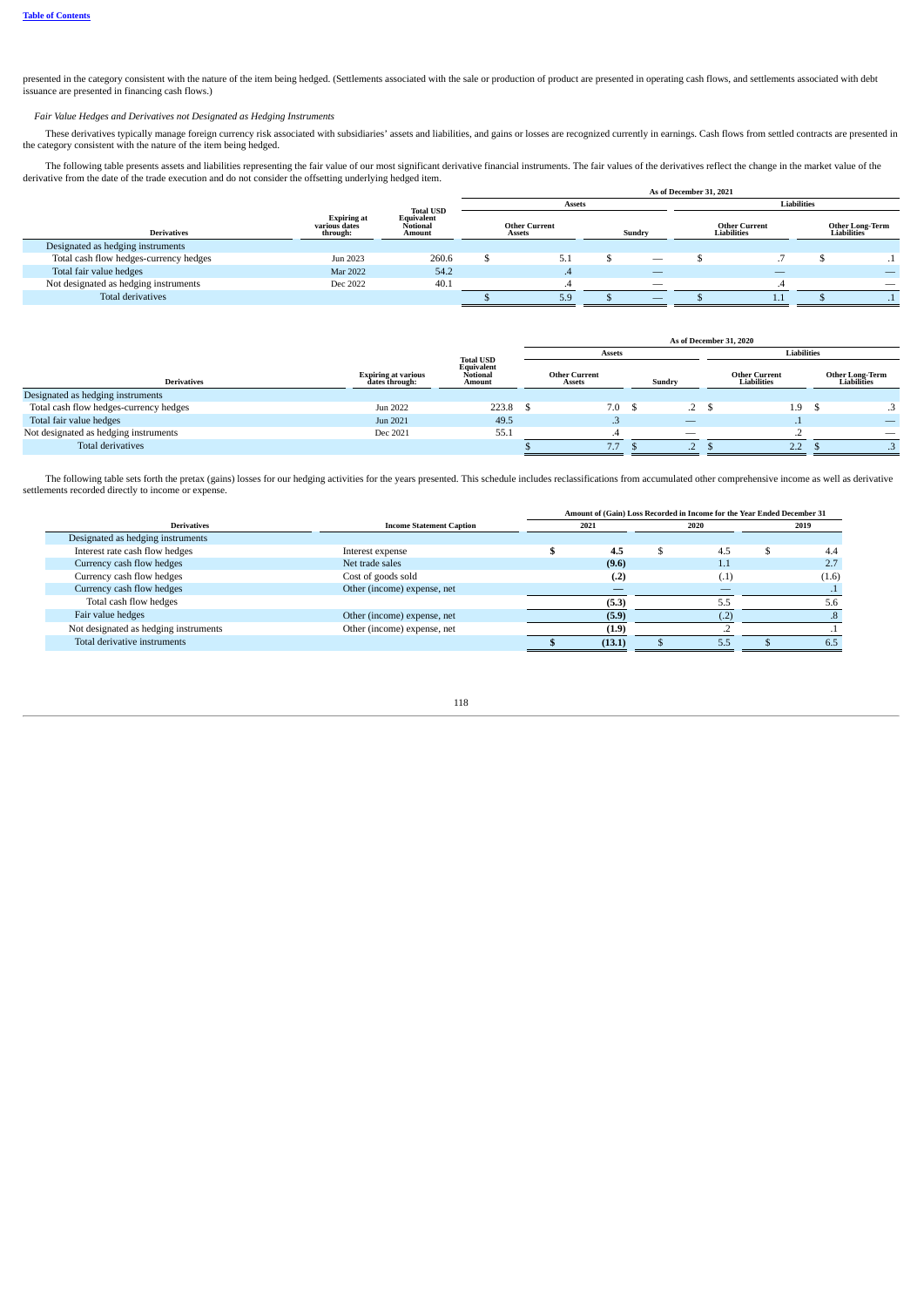#### **T—Contingencies**

We are a party to various proceedings and matters involving employment, intellectual property, environmental, taxation, vehicle-related personal injury, antitrust, and other laws. When it is probable, in management's judgment, that we may incur monetary damages or other costs resulting from these proceedings or other claims, and we can reasonably estimate the amounts, we record appropriate accruals in the financial managem statements and make charges against earnings. For all periods presented, we have recorded no material charges against earnings. Also, when it is reasonably possible that we may incur additional loss in excess of recorded accruals, and we can reasonably estimate the additional losses or range of losses, we disclose such additional reasonably possible losses in these notes.

# Brazilian Value-Added Tax Matters

We previously disclosed various proceedings brought by the Brazilian Federal government and the Brazilian States of São Paulo and Minas Gerais against our wholly-owned subsidiary Leggett & Platt do Brasil Ltda. The proceedings relate to a dispute over the correct tariff rate for the collection and payment of value-added tax on the sale of mattress innersprings in the relevant jurisdictions. Although the proceedings continue, positive changes in currency exchange rates and favorable rulings over the last few years have decreased the reasonably possible loss associated with these proceedings. Because of the lower reasonably possible loss, coupled with our higher earnings, the proceedings are no longer material, either individually or in the aggregate, to our results of operations, cash flow from operations or financial condition.

### Accruals and Reasonably Possible Losses in Excess of Accruals

#### *Accruals for Probable Losses*

Although we deny liability in all currently threatened or pending litigation proceedings in which we are or may be a party, and believe that we have valid bases to contest all claims threatened or made against us, we recorded a litigation contingency accrual for our reasonable estimate of probable loss for pending and threatened litigation proceedings, in aggregate, of \$1.0, \$.5, and \$.7 at December 31, 2021, 2020, and 2019, respective expenses related to workers' compensation, vehicle-related personal injury, product and general liability claims, taxation issues, and environmental matters, some of which may contain a portion of litigation expense.<br>Howev expenses, see Note I.

#### *Reasonably Possible Losses in Excess of Accruals*

Although there are a number of uncertainties and potential outcomes associated with all of our pending or threatened litigation proceedings, we believe, based on current known facts, that additional losses, if any, are not expected to materially affect our consolidated financial position, results of operations, or cash flows. However, based upon current known facts, as of December 31, 2021, aggregate reasonably possible (but not probable, and therefore not accrued) losses in excess of the accruals noted above are estimated to be \$10.0. If our assumptions or analyses regarding these contingencies are incorrect, or if facts change, we could realize losses in excess of the recorded accruals (and in excess of the \$10.0 referenced above), which could have a material negative impact on our financial condition, results of operations, and cash flows.